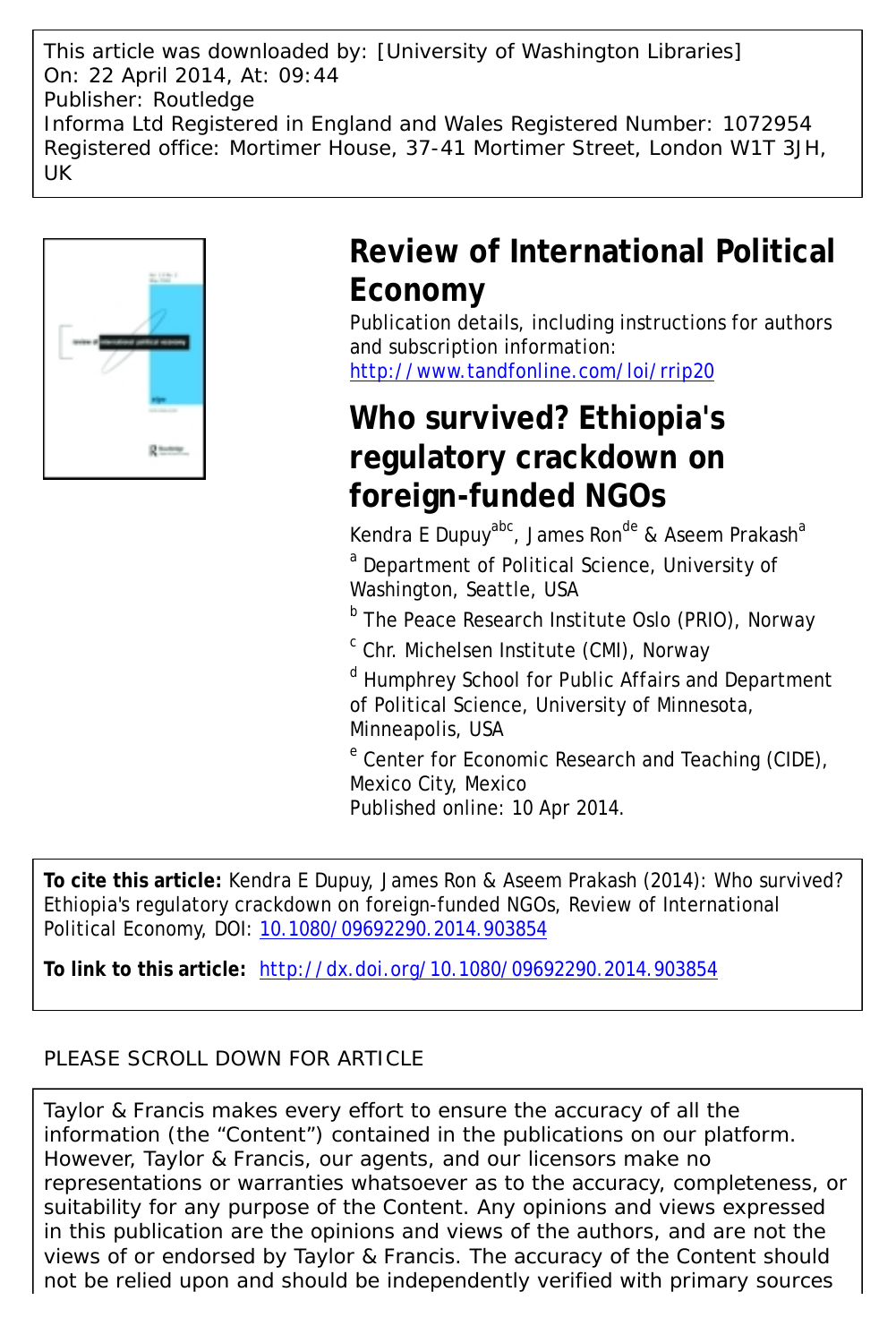of information. Taylor and Francis shall not be liable for any losses, actions, claims, proceedings, demands, costs, expenses, damages, and other liabilities whatsoever or howsoever caused arising directly or indirectly in connection with, in relation to or arising out of the use of the Content.

This article may be used for research, teaching, and private study purposes. Any substantial or systematic reproduction, redistribution, reselling, loan, sublicensing, systematic supply, or distribution in any form to anyone is expressly forbidden. Terms & Conditions of access and use can be found at [http://](http://www.tandfonline.com/page/terms-and-conditions) [www.tandfonline.com/page/terms-and-conditions](http://www.tandfonline.com/page/terms-and-conditions)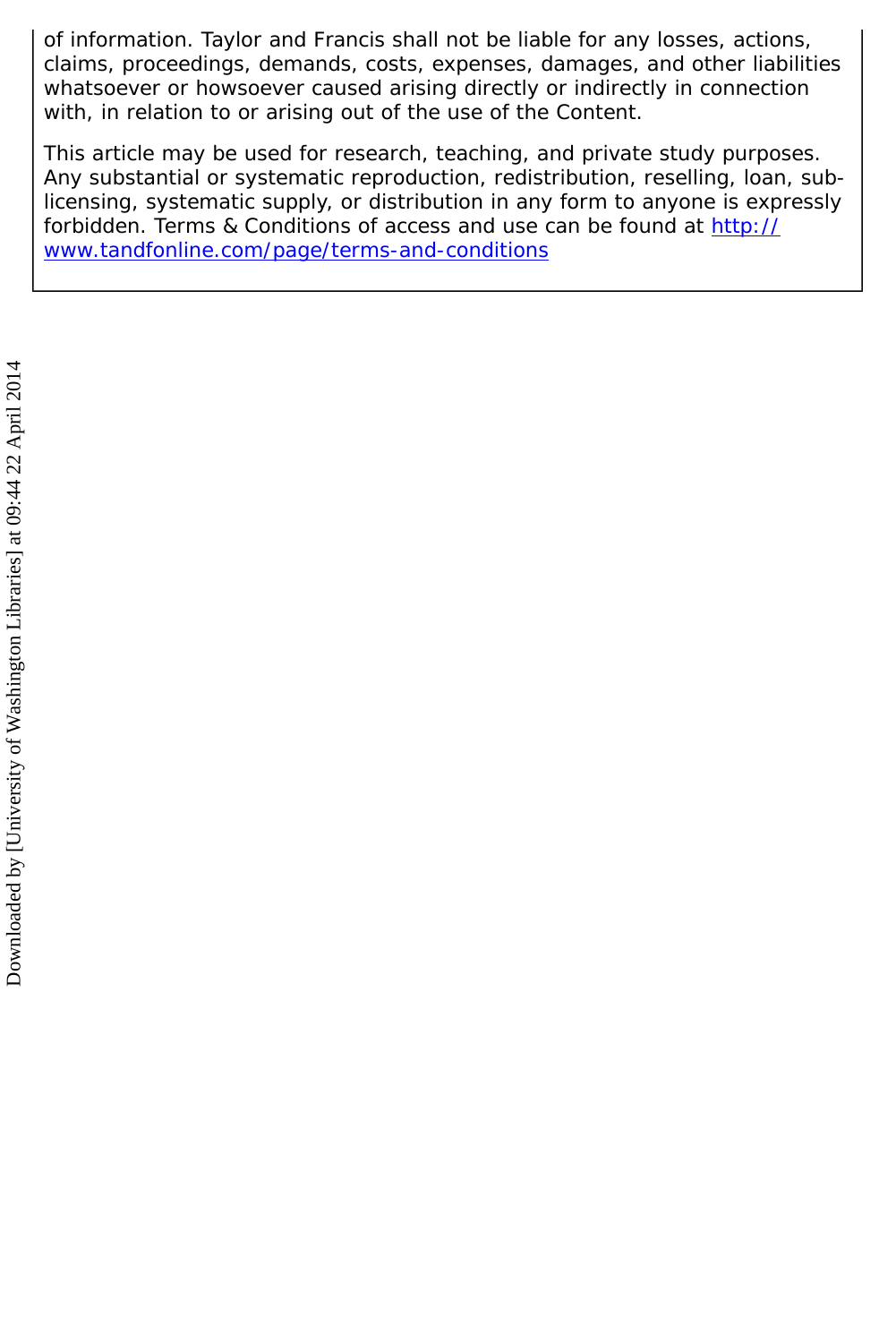## Who survived? Ethiopia's regulatory crackdown on foreign-funded NGOs

Kendra E Dupuy[,](#page-2-3)  $1,2,3$  $1,2,3$  $1,2,3$  $1,2,3$  $1,2,3$  James Ron<sup>[4](#page-2-2),[5](#page-2-3)</sup> and  $A$ seem Prakash $1$ 

<span id="page-2-3"></span><span id="page-2-2"></span><span id="page-2-1"></span><span id="page-2-0"></span> $^1$ Department of Political Science, University of Washington, Seattle, USA;  $^2$ The Peace Research Institute Oslo (PRIO), Norway; <sup>3</sup>Chr. Michelsen Institute (CMI), Norway; <sup>4</sup>Humphrey School for Public Affairs and Department of Political Science, University of Minnesota, Minneapolis, USA; <sup>5</sup>Center for Economic Research and Teaching (CIDE), Mexico City, Mexico

#### ABSTRACT

How do public regulations shape the composition and behavior of nongovernmental organizations (NGOs)? Because many NGOs advocate liberal causes, such as human rights, democracy, and gender equality, they upset the political status quo. At the same time, a large number of NGOs operating in the Global South rely on international funding. This sometimes disconnects from local publics and leads to the proliferation of sham or 'briefcase' NGOs. Seeking to rein in the politically inconvenient NGO sector, governments exploit the role of international funding and make the case for restricting the influence of NGOs that serve as foreign agents. To pursue this objective, states worldwide are enacting laws to restrict NGOs' access to foreign funding. We examine this regulatory offensive through an Ethiopian case study, where recent legislation prohibits foreign-funded NGOs from working on politically sensitive issues. We find that most briefcase NGOs and local human rights groups in Ethiopia have disappeared, while survivors have either 'rebranded' or switched their work from proscribed areas. This research note highlights how governments can and do shape the population ecology of the nongovernmental sector. Because NGOs seek legitimacy via their claims of grassroots support, a reliance on external funding makes them politically vulnerable. Any study of the NGO sector must include governments as the key component of NGOs' institutional environment.

#### KEYWORDS

NGOs; regulations; foreign funding; human rights; Ethiopia; Africa.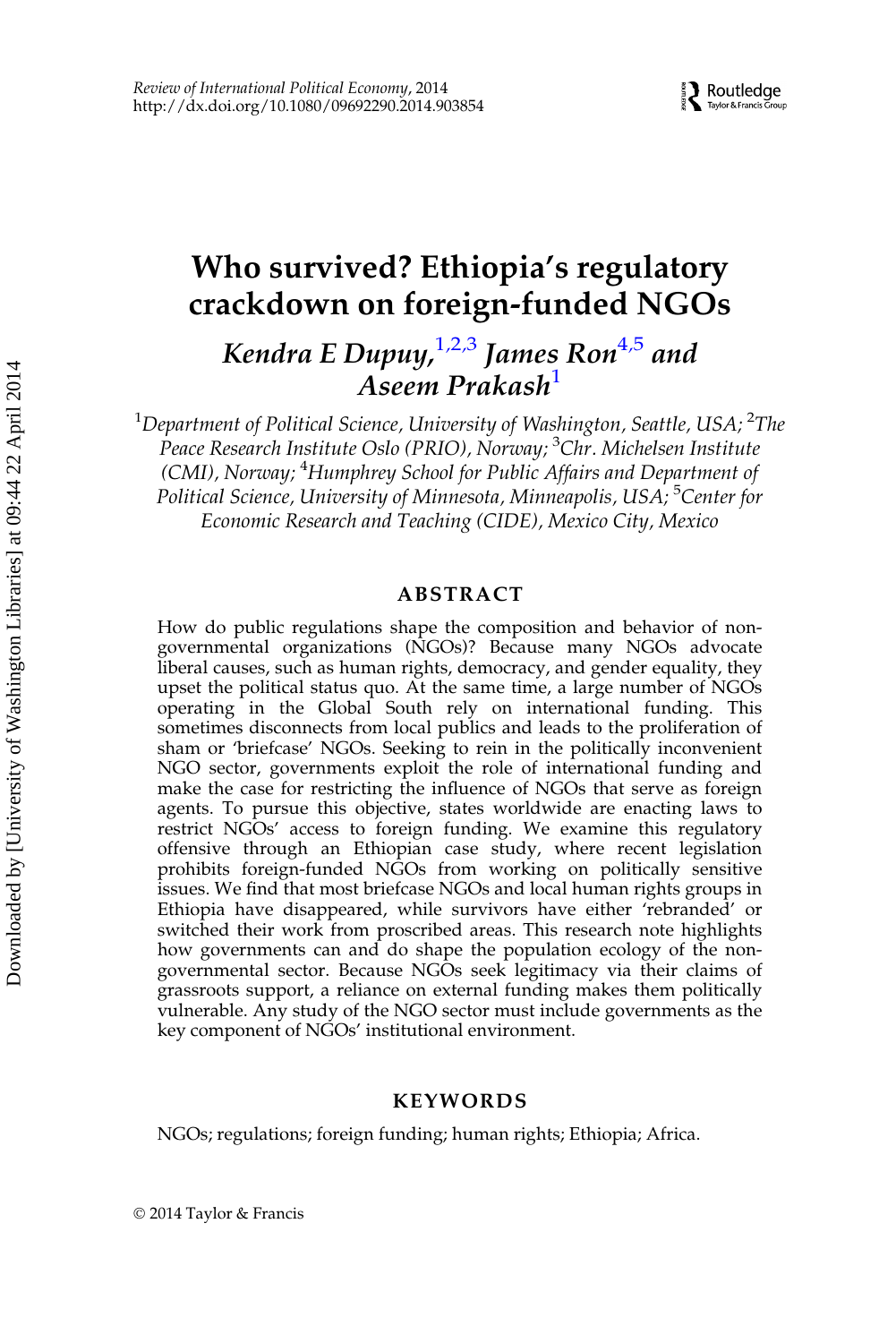#### 1. INTRODUCTION

How do state regulations influence the behavior and survival of nongovernmental organizations (NGOs)? Prior research has emphasized the non-governmental dimensions of civil society, implicitly assuming that NGOs are largely insulated from states (Wapner, [1995\)](#page-37-0). Yet states powerfully shape patterns of NGO emergence, activity, and survival, similar to states' influence over other non-state actors. They do this, in part, by enacting regulations that determine the types of NGOs that can survive and prosper – their 'population ecology' (Hannan and Freeman, [1977](#page-34-0)). Such regulatory initiatives are increasingly visible as governments from Russia to Israel debate and promulgate tough new laws aimed at reconquering political ground ceded during the 1980s and 1990s to NGOs.

In part, this regulatory offensive is being fueled by the 'global war on terror' (Howell et al., [2008\)](#page-35-0), by concern that states have lost control over their borders (Andreas, [2001\)](#page-32-0), and a growing tendency on the part of international and local NGOs to challenge governments with rightsbased advocacy (Kindornay, Ron and Carpenter, [2012](#page-35-1); Nelson and Dorsey, [2003](#page-36-0)). The governmental offensive is inadvertently supported by the dependence of many Southern NGOs on Northern funding, which disconnects them from local constituencies and allows opponents to portray them as foreign agents. Foreign funding sometimes leads to the creation of sham or 'briefcase NGOs' (Hearn, [2007](#page-35-2)) that impose negative reputational externalities on all NGOs (Prakash and Gugerty, [2010\)](#page-36-1). North-to-South aid has made Southern NGOs both prominent and vulnerable, presenting a tempting target for attack.

We explore this new regulatory offensive in the context of Ethiopia, a major recipient of Northern aid that recently banned overseas funding to local NGOs working on human rights, democracy, elections, and ethnic relations. Employing the organization ecology and institutional literatures, we generate propositions about NGO survival and strategies based on their foreign resource dependence, the political sensitivity of their work, and their portfolio complexity. Our evidence suggests that Ethiopia's 2009 Charities and Societies Proclamation dramatically re-shaped the country's NGO population. Most briefcase NGOs, as well as most foreign-aiddependent human rights groups, have disappeared, while surviving domestic NGOs have 'rebranded' their activities by abandoning their explicit interest in human rights, or 'restructured' operations into less sensitive domains. Although most international NGOs (INGOs) working in Ethiopia survived, they too rebranded and restructured. Our Ethiopian 'plausibility probe' (Eckstein [1975](#page-34-1)) establishes a case for a new research agenda, which we outline below. Liberal NGOs are important transnational and local actors, but so are the forces arrayed against them (Bob, [2012\)](#page-33-0).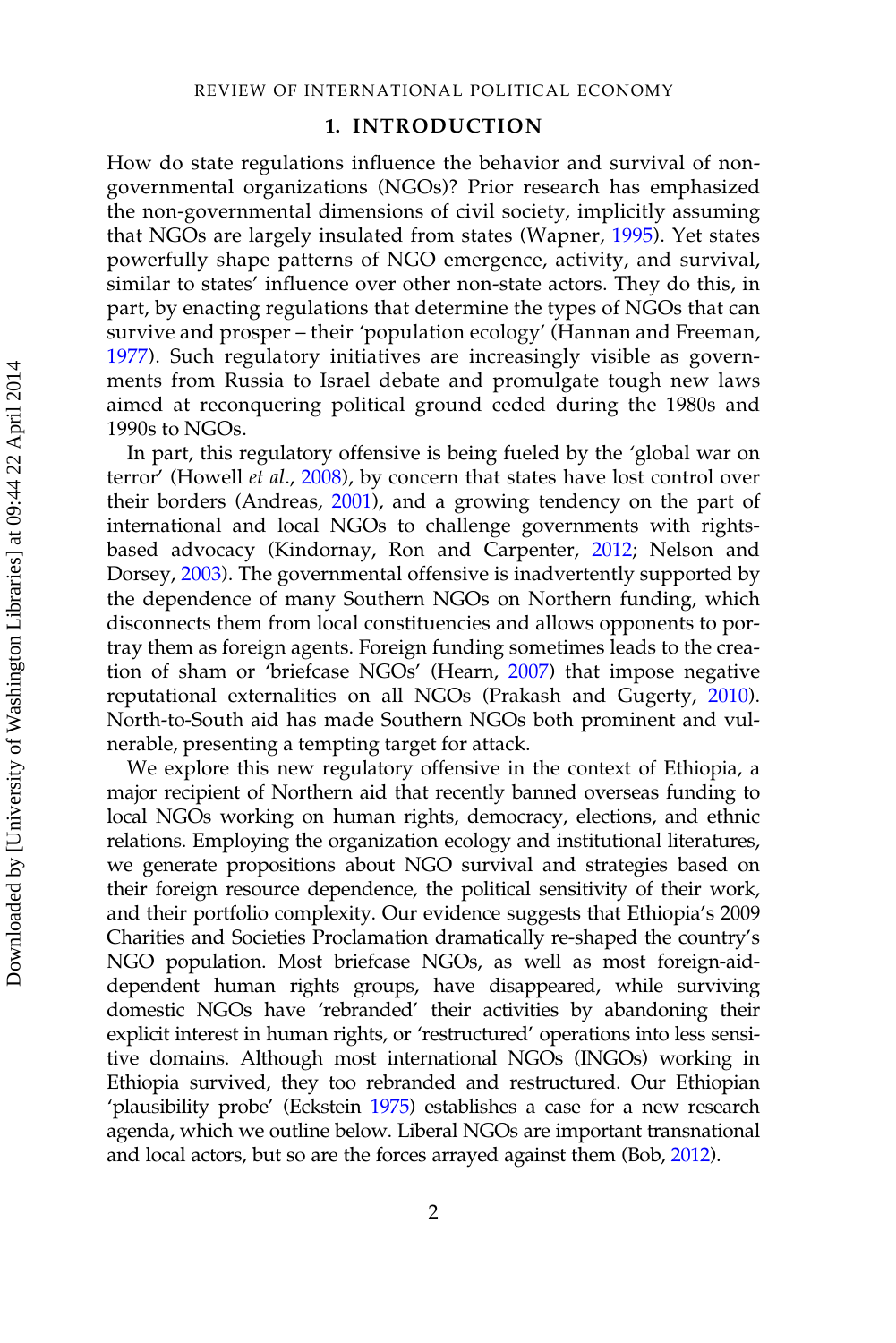Our article proceeds as follows. The next section explores the literature's treatment of NGO-state relations. Section 3 examines the growing anti-NGO global backlash, and Ethiopia's 2009 Proclamation. Section 4 outlines our propositions, Section 5 presents our methods and data, and Section 6 discusses our findings. Section 7 concludes with broader implications and avenues for future research.

## 2. MISSING THE STATE: OPTIMISTS AND SKEPTICS IN THE NGO LITERATURE

NGOs are often defined by what they are not: actors who are not part of government. Indeed, many scholars debate how NGOs differ from other civil society forms such as social movements, citizen groups, professional associations, the non-profit sector, traditional kinship networks, and so forth (Johnson and Prakash, [2006](#page-35-3); Lewis and Wallace, [2000](#page-35-4); Vakil, [1997](#page-37-1)).

We view NGOs as formal organizations that are not directly part of government or the for-profit sector, and which seek to provide services to marginalized groups, and/or advocate for social or policy change. Motivated by instrumental as well as normative concerns (Sell and Prakash, [2004\)](#page-37-2), NGOs secure funds from multiple sources, including individual citizens, membership dues, foundations, governmental grants, service delivery, and contracts. Importantly, NGOs are often legally registered, a status that offers distinct benefits, such as the right (in some cases) to issue tax-deductible receipts. It also poses distinct challenges, such as exposure to greater regulatory oversight. In most cases, NGOs are distinct from traditional civil society actors, many of which are informal and/or unregistered.

The number and influence of NGOs grew rapidly in the global South and former Communist countries after the Cold War with encouragement and funding from Northern donors who hoped these groups would represent local concerns, and promote liberal values (Reimann, [2006\)](#page-36-2). Foreign assistance, donors believed, would help consolidate this force for social and political reform.

The global NGO expansion was accompanied by an optimistic political science literature, with various scholars (Keck and Sikkink [1998;](#page-35-5) Khagram et al., [2002](#page-35-6); Meyer et al., [1977;](#page-35-7) Risse-Kappen [2005;](#page-37-3) Wapner [1995\)](#page-37-0) arguing that communications technology, declining transportation costs, deepening globalization, diffusing norms, and networks of principled activists were constraining state sovereignty and prompting greater citizen participation. Like many Northern donors, these scholars believed NGOs represented a widespread, grassroots desire for liberal values such as human rights, equality, and social justice. Few of these scholars paid substantial attention to states' regulatory impacts on NGOs, with the exception of Michael Bratton's work on government-NGO relations in Africa (Bratton, [1989](#page-33-1)). Bratton argues that government ideology, legitimacy, and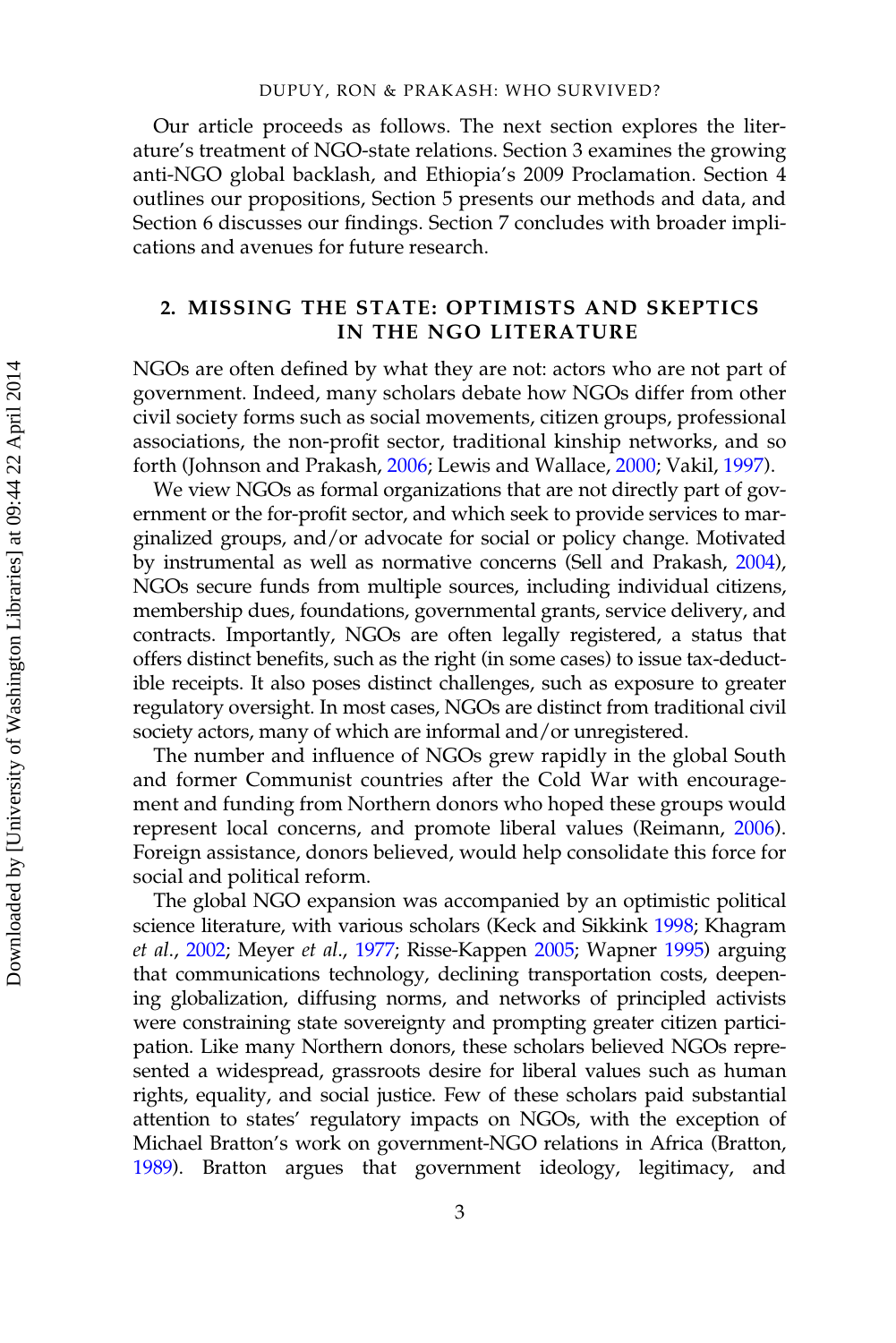administrative capacity shape government–NGO interactions, with strong, democratic regimes more likely to welcome NGOs than military regimes. States employ different regulatory measures to enforce control over the NGO sector, such as monitoring, coordination, cooptation, and dissolution, and in turn, NGOs respond to these measures by working around governments to maintain their autonomy, engaging in selective collaboration with the government, or carrying out policy advocacy.

A more skeptical NGO literature also emerged in the 1990s, located largely in disciplines such as development studies and anthropology. It warned that foreign aid to NGOs was having unanticipated, pernicious effects, and that all was not well in the global NGO sector. Most worrying, foreign aid promoted 'briefcase' NGOs and rendered even bona fide local groups dependent on foreign assistance (Barr, Fafchamps and Owens, [2005;](#page-32-1) Bob, [2005](#page-33-2); Carpenter, [2007](#page-33-3); Edwards and Hulme, [1996](#page-34-2); Hearn, [2007](#page-35-2)). Aid could also deepen inequalities between NGO workers and the surrounding population (Uvin, [1998\)](#page-37-4) and between internationally connected NGOs and those with fewer ties (Barr, Fafchamps and Owens [2005](#page-32-1); Chahim and Prakash, [2014;](#page-33-4) Stiles, [2002](#page-37-5)). Aid gave local NGOs insufficient incentives to vigorously represent local concerns, raise local funding (Chandhoke, [2002](#page-33-5); Townsend, Porter and Mawdsley, [2002\)](#page-37-6), or be transparent (Barr, Fafchamps and Owens, [2005](#page-32-1); Burger and Owens, [2010](#page-33-6)). Foreign funded groups were self-aggrandizing (Englund, [2006;](#page-34-3) Petras, [1999](#page-36-3); Uvin, [1998](#page-37-4)) and, in some cases, a threat to popular social movements (Hammami, [1995](#page-34-4); Manji and O'Coill, [2002](#page-35-8); Petras, [1999;](#page-36-3) Stiles, [2002\)](#page-37-5) and local charities (Fafchamps and Owens, [2009\)](#page-34-5).

Both optimists and skeptics underestimated states' continuing power and influence over formal civil society, however. Whereas the optimists overstated the state's decline, skeptics focused too narrowly on the negative effects of international money. In contrast, this article brings the state back in, arguing that states both mediate transnational flows (Krasner, [1995](#page-35-9)) and shape NGOs' institutional environments. They enact and enforce the rules under which NGOs emerge, operate, use resources, and survive; govern NGOs' physical access to territories and populations; and grant NGOs permission to operate in specific issue areas [\(Bloodgood,](#page-33-7) [Tremblay-Boire and Prakash, forthcoming](#page-33-7); Bratton [1989;](#page-33-1) Henderson [2011](#page-35-10); Jalali [2008](#page-35-11)). High capacity states have the most regulatory impact, but even the feeblest of governments can disrupt NGO operations. Thus, while NGOs may be nongovernmental, they are in no way 'beyond' the state (Wapner, [1995](#page-37-0)).

#### 3. THE GLOBAL BACKLASH

The capacity and desire of states to regulate NGOs has become increasingly apparent. Nearly half of the world's states – 86 of 195 countries, or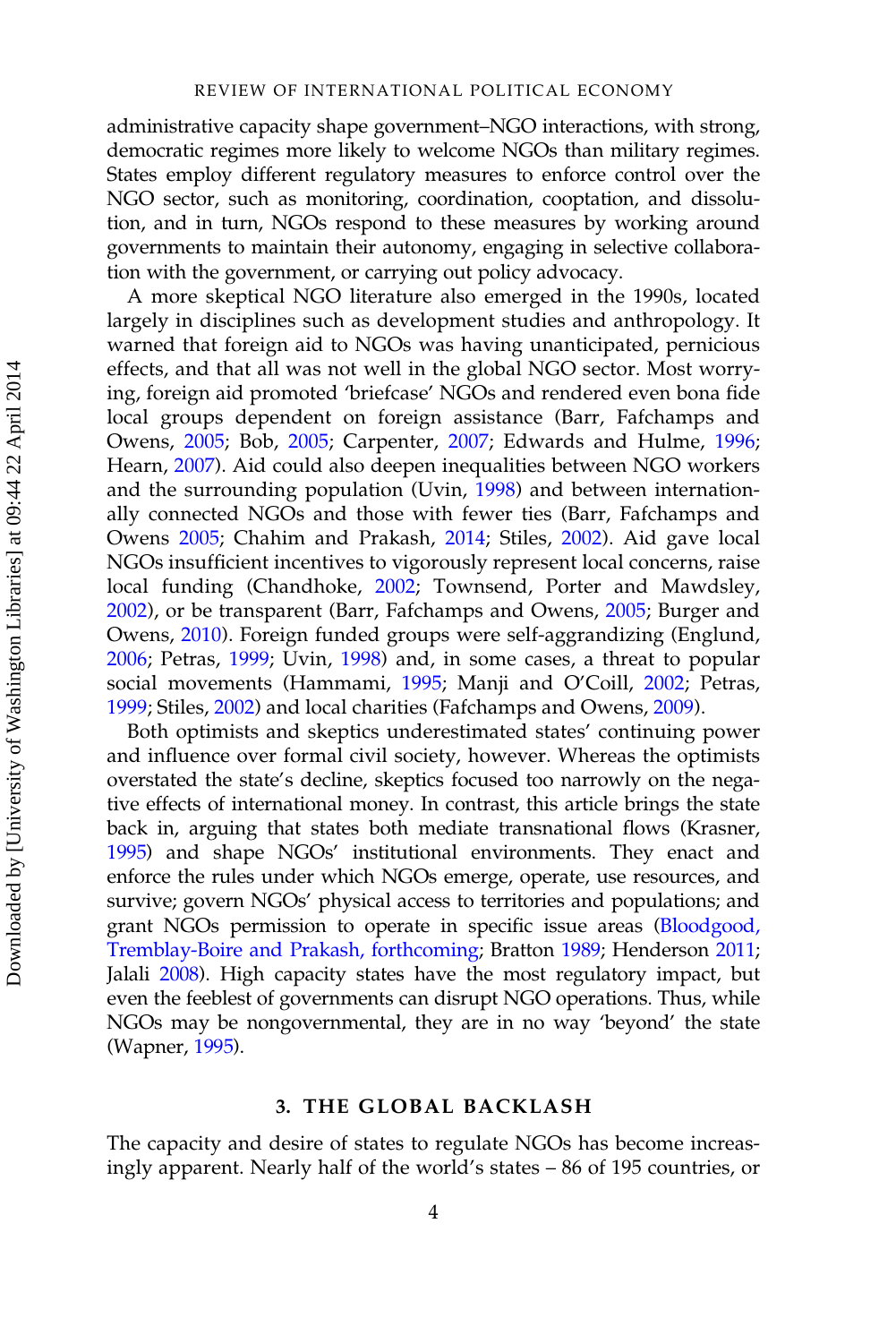

<span id="page-6-0"></span>

Figure 1 Between 1955 and 1994, 17 out of 195 countries passed more restrictive laws regarding the operations of foreign NGOs and foreign funding flows. Between 1995 and 2012, 69 additional countries worldwide did so. Currently, 44% of countries (86 of 195) worldwide have adopted legislation that specifically restricts foreign NGOs and/or foreign funding flows.

44% – have passed more restrictive NGO laws since 1955, most of which (69) appeared after the Cold War [\(Figure 1](#page-6-0)), while 20 additional countries are debating new restrictions.<sup>[1](#page-29-0)</sup> As [Table 1](#page-7-0) suggests, the regulatory crackdown is occurring in democracies, hybrid regimes (partially democratic states), and in autocracies, and stands in stark contrast to international efforts during the 1980s and 1990s to create more liberal NGO laws (Beck-mann, [1991;](#page-33-8) Cernea, [1988;](#page-33-9) Reimann, [2006\)](#page-36-2). States have come to keenly appreciate the symbolic and political threat of NGO 'boomerang politics' (Keck and Sikkink,  $1998$ ),<sup>[2](#page-29-1)</sup> and many are trying to disrupt those links as best they can.

Russia and Egypt are perhaps the most famous examples of countries where restrictive NGO legislation has been adopted. A 2012 Russian law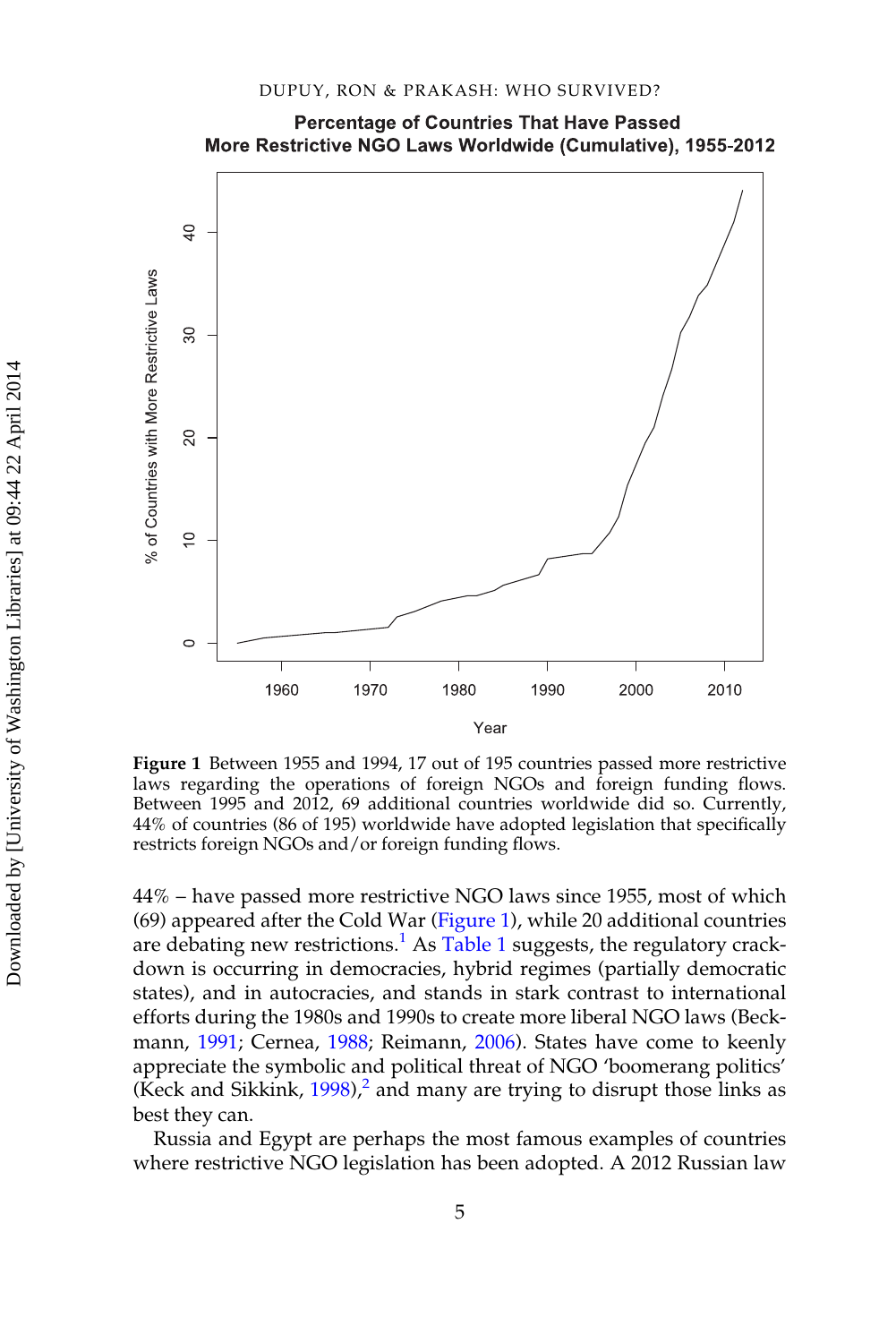<span id="page-7-0"></span>Table 1 Restrictive NGO law adoption across regime types, 1955–2012. Regime type measured by Polity2 score in the Polity IV Political Regime Characteristics and Transitions dataset, which has annual, cross-national, time-series data on regime types, 1800–2011. Data based on average Polity2 scores for 1990-2000, collapsing 'democracy' and 'full democracy' into one category

| Laws Passed<br>Regime Type      | No new law adopted | New law adopted |
|---------------------------------|--------------------|-----------------|
| Autocracy (score: 0 to 4)       |                    | 13              |
| Closed Anocracy (score 5 to 10) | 15                 | 23              |
| Open Anocracy (score: 11 to 15) | 19                 | 10              |
| Democracy (score: 16 to 20)     | 48                 |                 |

requires NGOs to register with the government prior to receiving foreign funding from government-approved funding sources if they intend to engage in political activities; such NGOs are labeled as 'foreign agents', and they must display this label on their publications. Egyptian NGOs must have government approval to join or be affiliated with a foreign organization, and like their Russian counterparts, can receive foreign funding only with government approval.

Restrictive NGO legislation is being adopted in other, less obvious places, such as Israel. Legislators there passed a new law in early 2011 that imposes heavy reporting obligations on NGOs receiving foreign funds, and have initiated a suite of more restrictive laws that, if passed, will dramatically curb overall flows of foreign funding to Israeli NGOs (Bronner, [2011;](#page-33-10) Kershner, [2010](#page-35-12)). In December 2013, the Kenyan Parliament narrowly avoided the adoption of Ethiopian-style legislation that would have limited foreign funding to 15% of NGO budgets; this legislation was largely designed to silence criticism about the role of key politicians in the disastrous election violence of 2007 (Migiro, [2013\)](#page-36-4).

## 3.1. Ethiopian Civil Society

Historically, Ethiopian civil society has been smaller and less diverse than elsewhere in Africa, and has been marked by adversarial state-society relations (Clark, [2000;](#page-33-11) Rahmato, Bantirgu and Endeshaw, [2010](#page-36-5)). There were no formal NGOs in Ethiopia until the famines of the 1970s and the 1980s, which forced the government to accept outside assistance. Today, the Ethiopian civil society sector is bifurcated between government-aligned community organizations, which includes mass-based organizations as well as religious and interest groups, and independent organizations (NGOs and advocacy organizations) (Rahmato, [2002\)](#page-36-6). Most of the independent Ethiopian NGOs are not rooted in local communities, and are instead viewed as foreign, rather than indigenous, entities (Vaughn and Tronvoll, [2003\)](#page-37-7).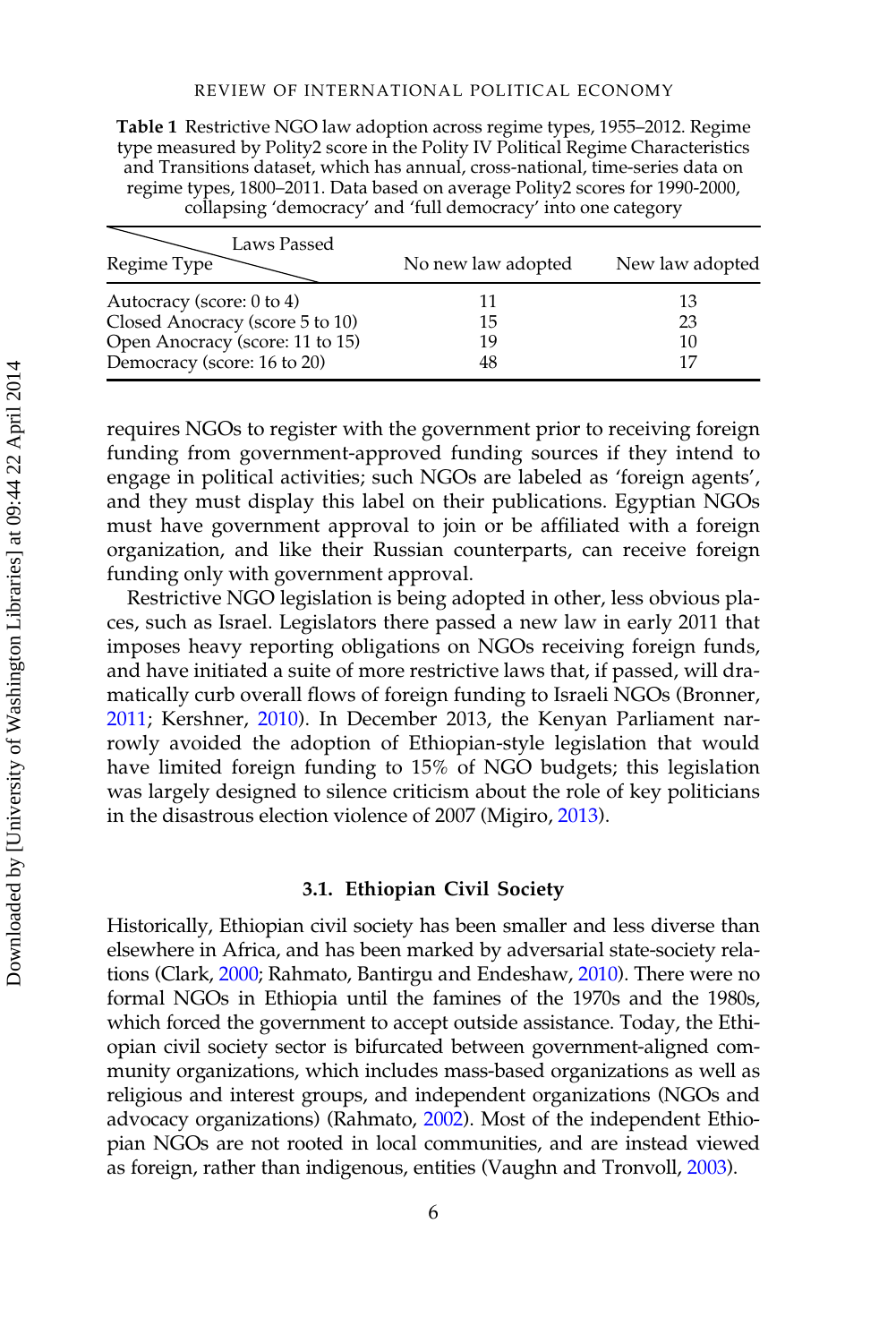State–NGO relations warmed in the 1990s, following the Ethiopian People's Revolutionary Democratic Front (EPRDF) rise to power and the consequent period of political liberalization. The EPRDF was initially suspicious of independent groups, as they were perceived as being potential challengers to the new government's authority, and the party encouraged the formation of government-aligned, mass-based NGOs formed by ruling elites (Rahmato, [2010\)](#page-36-7). Yet state–civil society relations improved as the government gradually allowed civil society to expand towards the end of the 1990s, when the government needed assistance with relief in the aftermath of the Eritrean war for independence.<sup>[3](#page-29-2)</sup> Consequently, along with growing Northern aid flows, the number of active, Ethiopia-based NGOs grew exponentially, from 70 in 1994 to 368 in 2000, and to 2275 in 2009. During this time, formal advocacy groups made their first appearance in the country.

However, in 2005, state–NGO relations again soured in the wake of Ethiopia's contested national elections. To the dismay (and perhaps surprise) of the EPRDF, opposition parties won many votes, and electoral disputes triggered large-scale protests, some of which turned violent (Arriola, [2013\)](#page-32-2). The government cracked down, accusing civil society of supporting both the opposition and the violence. $4$  It then promulgated a series of new anti-democratic laws, including the 2009 Proclamation for the Registration and Regulation of Charities and Societies; the 2008 Mass Media and Freedom of Information Proclamation; the 2008 Political Parties Registration Proclamation; and the 2009 Anti-Terrorism Law. Together, these laws provided the government with tools to focus its repression, raise the costs of dissent, and punish the opposition.

Government ideology supports restrictive legislation. The ERPDF claims it is one of the country's only selfless actors, arguing that it alone can deliver the economic growth necessary for democracy.<sup>[5](#page-29-4)</sup> The party distinguishes its own activities from those of officials in 'rentier states' who abuse their positions for personal gain. The party criticizes NGOs as opportunists using foreign money for inflated salaries and unnecessary expenses. Echoing the work of the scholarly NGO skeptics, the ERPDF says NGOs lack popular support, promote foreign agendas (particularly neo-liberal ones), and are otherwise inauthentic, undemocratic, unac-countable, or locally illegitimate.<sup>[6](#page-29-5)</sup> Only the state can bring about sustainable development and improve the people's lives by sharing the benefits of economic growth, and all other opportunistic actors must be brought under the control of the state. Thus, only civil society groups established, controlled, and funded by Ethiopians, the ERPDF argues, should be allowed to advocate locally for Ethiopian political and human rights (CCRDA, [2011a](#page-33-12); Hailegebriel, [2010](#page-34-6)).

To fulfill this vision, Ethiopia's 2009 Proclamation established barriers to NGO entry, determined permissible issue areas and activities, dictated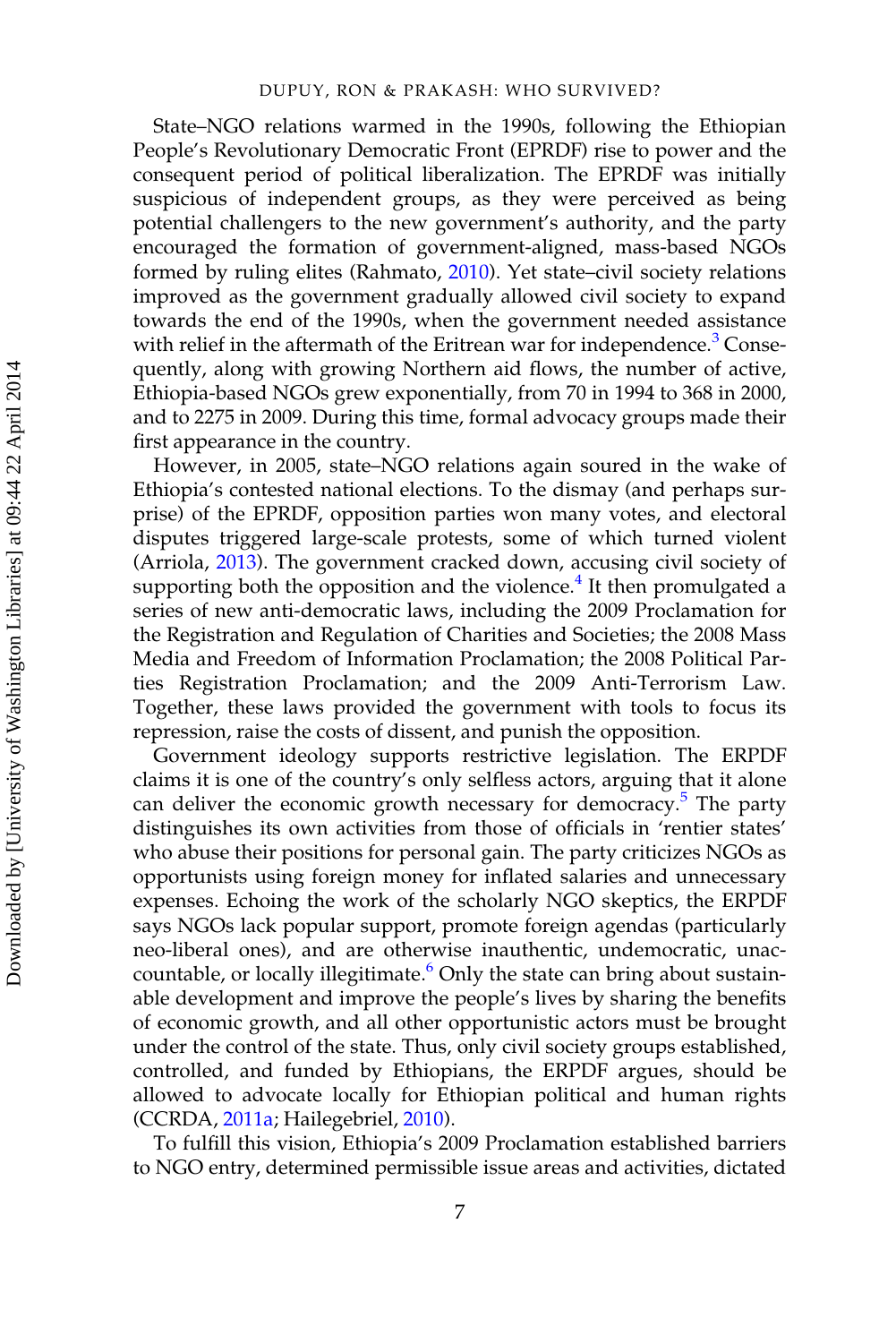organizational structures, and announced new NGO monitoring mechanisms. Most importantly, it re-classified NGOs working in Ethiopia into three categories.<sup>[7](#page-29-6)</sup>

- **Type 1.** Ethiopian charities and societies, have Ethiopian citizen members and administrators, as well as budgets that are at least 90% locally sourced.
- Type 2. Ethiopian resident charities and societies, have members residing in Ethiopia, but have budgets composed of over 10% in foreignsourced money.
- Type 3. Foreign charities and societies, are formed under foreign laws, employ foreign staff, are controlled by foreign nationals, and receive substantial overseas funds.

Type 3 groups, in other words, are international NGOs (INGOs) working in Ethiopia.

As of 2010, Type 1 NGOs were the only ones permitted to work on human rights, democracy, national equality, nationalities, gender, religion, the rights of children and the disabled, conflict resolution and reconciliation, justice and law enforcement, elections, and democratization. When these NGOs re-registered in 2010, moreover, they were prohibited from holding more than 50,000 Birr (approximately \$2700), depriving them of any previously acquired resources. The Proclamation also specified that NGOs in all three categories could not spend more than 30% of their budget on administration; could not receive anonymous donations; and must register every three years with the official Charities and Societies Agency (CSA). Finally, it established that NGOs must establish a legal personality, submit yearly financial audits and budget reports, and provide the CSA with advance notice of general assembly meetings.

The Ethiopian state thus adopted an 'NGO import substitution model' (Henderson, [2011](#page-35-10)), driving a wedge between foreign groups and monies, on the one hand, and domestic NGOs and political activities, on the other. And while the ERPDF may have drawn on the insights of skeptical NGO scholars, its policies were undoubtedly more drastic than anything most critics would recommend. The ERPDF's real intention, after all, was to shut down political opposition, rather than to create a more vibrant civil society.

#### 4. TESTABLE PROPOSITIONS

Our study draws theoretical inspiration from several scholarly literatures. Most generally, we draw on population ecologists who argue that external environments shape organizational populations' size and composition through processes of selection (Aldrich, [2008;](#page-32-3) Hannan and Freeman, [1977\)](#page-34-0). We draw further inspiration from resource mobilization scholars studying social movement, who argue that resource availability,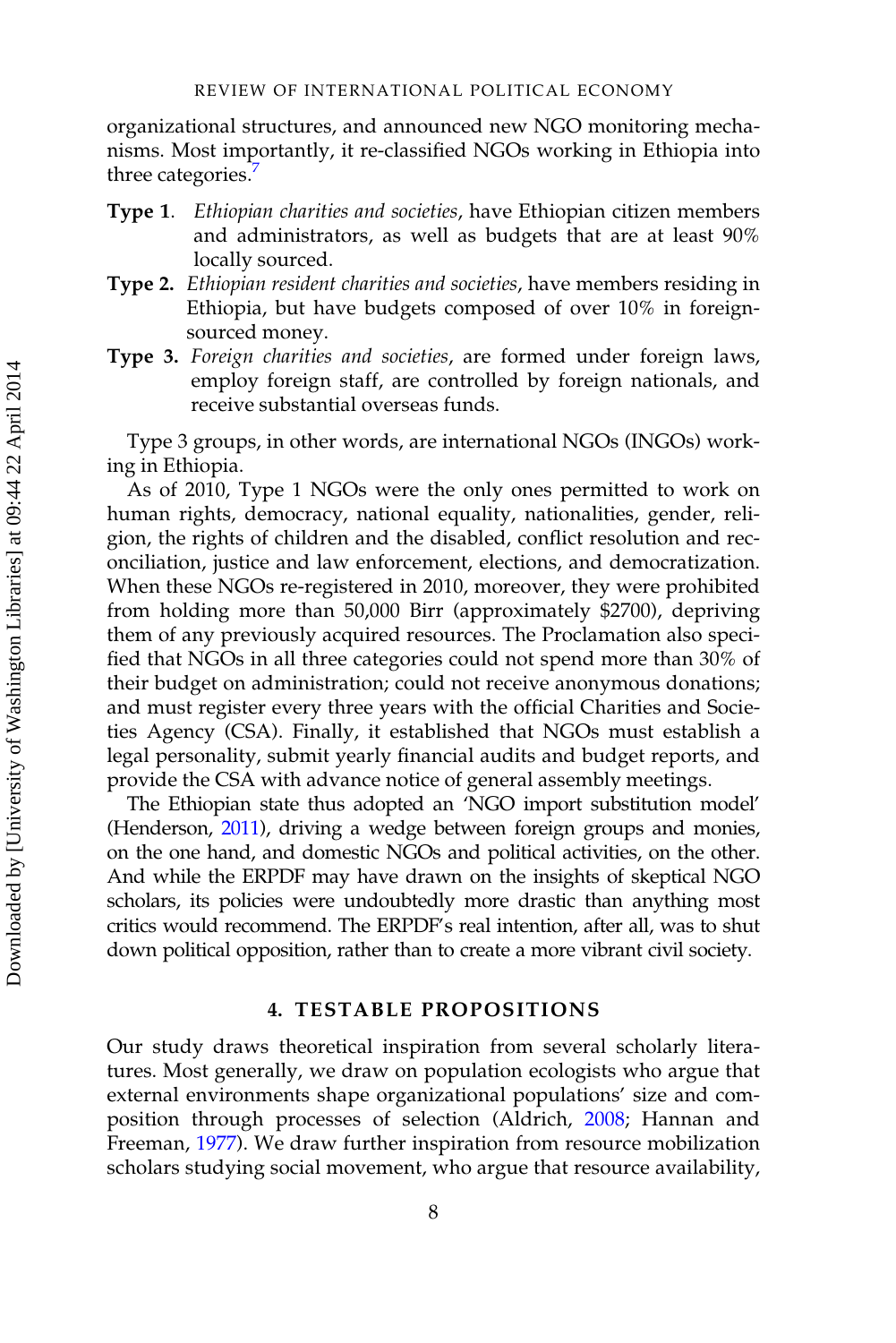rather than shared grievances, explains the birth, survival, and death of protest groups (Jenkins, [1983](#page-35-13); McCarthy and Wolfson, [1996;](#page-35-14) McCarthy and Zald, [1977](#page-36-8)). Together, these theories would predict major changes in the composition of the NGO sector following major shifts in the funding regulatory environment.

We also draw on theories discussing the creation of 'niche' rather than 'generalist' organizations (Baum and Singh, [1994](#page-33-13); Freeman and Hannan, [1983;](#page-34-7) Hannan and Freeman, [1977\)](#page-34-0). The former, organizational theorists say, are vulnerable when their issue-area suddenly disappears, transforming a previously successful resource strategy into a liability. Niche organizations are typically established when the funding environment's resources are 'partitioned' into limited-access sub-sections (Baum and Singh, [1994;](#page-33-13) Gray and Lowery, [1996](#page-34-8)). Niche resources go to niche organizations, cutting the generalists out of the picture. If the niche ecosystem disappears, however, its organizational population is also likely to die (Baum, [1999](#page-33-14); Carroll, [1984;](#page-33-15) Galaskiewicz and Bielefeld, [1998;](#page-34-9) Hannan and Freeman, [1977\)](#page-34-0).

Northern aid to Southern societies has created two key resource partitions. The first divides traditional civil society – consisting of religious organizations, labor and savings groups, and ethnic associations – from the modern sector of formal, professional, and liberal NGOs (Chahim and Prakash, [2014\)](#page-33-4). Resources flowing to the traditional sector are not available to modern NGOs, and vice versa. The second partition divides generalist NGOs, such as those doing a broad variety of development activities, from specialist or 'niche' NGOs, such as those focusing uniquely on human rights.

We also make use of institutional theory's notion of 'isomorphism' (Powell and DiMaggio, [1991\)](#page-36-9), which expects weaker organizations to copy the structures and working styles of more powerful and legitimate groups. Isomorphic pressure is particularly acute in the development sector, where formally constituted Southern NGOs depend heavily on Northern aid. Since many Northern social interest groups are professionally managed non-profits (Skocpol [2007\)](#page-37-8), Southern NGOs have followed suit, seeking legitimacy in donors' eyes. This has boosted Southern NGOs' ability to attract Northern funds, but reduced their ability to mobilize mass constituencies.

Cumulatively, these theories prompt us to expect that state restrictions on foreign aid to local NGOs will lead to high mortality among the briefcase population, as well as for niche groups working in newly proscribed areas. Generalist and international NGOs, by contrast, should prove resilient, given their ability to adapt to the new institutional environment. We explore the logic of these claims below.

Briefcase NGOs emerge and proliferate in environments marked by plentiful donor funding, low barriers to NGO entry, and weak state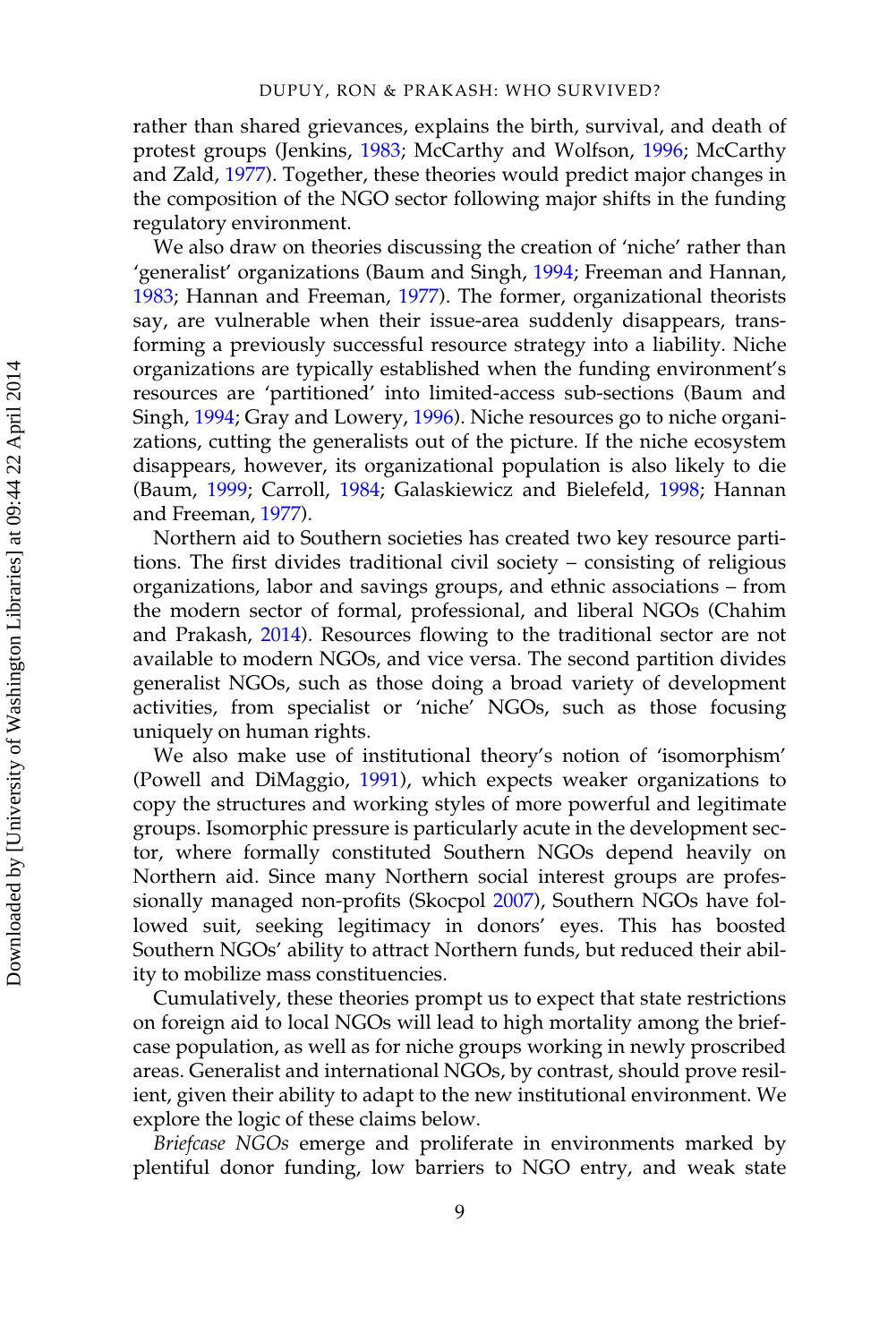oversight (Hearn, [2007](#page-35-2)). In Uganda, for example, surveyors discovered that 75% of government-registered groups in Kampala existed only on paper (Barr, Fafchamps and Owen 2004). When states enhance oversight and demand more information, however, briefcase groups are likely to evaporate, as their operators should be loath to risk penalty, or be deterred by the effort of new reporting. Likely exceptions are briefcase groups created by persons close to the regime.

Local 'niche' groups working on proscribed issues are also vulnerable, especially if dependent on foreign aid. This is especially true in the human rights sector, where donor monies increased following the rights-based turn in development assistance (Cornwall and Nyamu-Musembi, [2004](#page-34-10); Kindornay, Ron and Carpenter, [2012](#page-35-1); Nelson and Dorsey, [2003](#page-36-0); Uvin, [2004\)](#page-37-9). Recent studies have found high rates of Southern NGO dependency on Northern funding in the Israeli (Berkovitch and Gordon, [2008\)](#page-33-16), Malawi (Englund, [2006\)](#page-34-3), and Nigerian (Okafor, [2006\)](#page-36-10) human rights sectors.<sup>[8](#page-29-7)</sup>

Not all human rights NGOs are 'niche' groups, of course, since many are 'rights-based' generalists working on a wide range of development issues. If human rights work is outlawed, the generalists' broader program portfolios will offer them greater flexibility and protection.

International NGOs (INGOs) are likely to prove resilient when they combine programs in proscribed areas with service delivery in non-proscribed areas. After all, even the most anti-NGO of governments will be loath to lose INGO-supplied or funded services, and INGOs are typically keen to remain so as to better help the needy, attract more funding, and enhance their credibility (Bob, [2005;](#page-33-2) Cooley and Ron, [2002](#page-33-17)).

#### 4.1. Survival strategies

The organization ecology literature expects groups to respond to regulatory change by minimizing, avoiding, or trying to defeat new rules (Hillman, Withers and Collins, [2009](#page-35-15); Pfeffer and Salancik, [2003](#page-36-11); Singh, House and Tucker, [1986](#page-37-10)). Survival strategies can involve attempts to change the organization (internal transformation), the environment (external transformation), or both. These include complying with some or all of the new rules; delaying or sequencing compliance; co-opting the constraint's source, or trying to alter its nature; evading scrutiny; altering the organization's internal structure; or merging with other organizations less affected by the rules. Organizations, in other words, can fly under the radar and try to evade the new rules; roll back the new rules through media work, political advocacy, and other forms of lobbying; or change themselves. Naturally, organizations differ in their willingness and capacity to adopt any one of these strategies.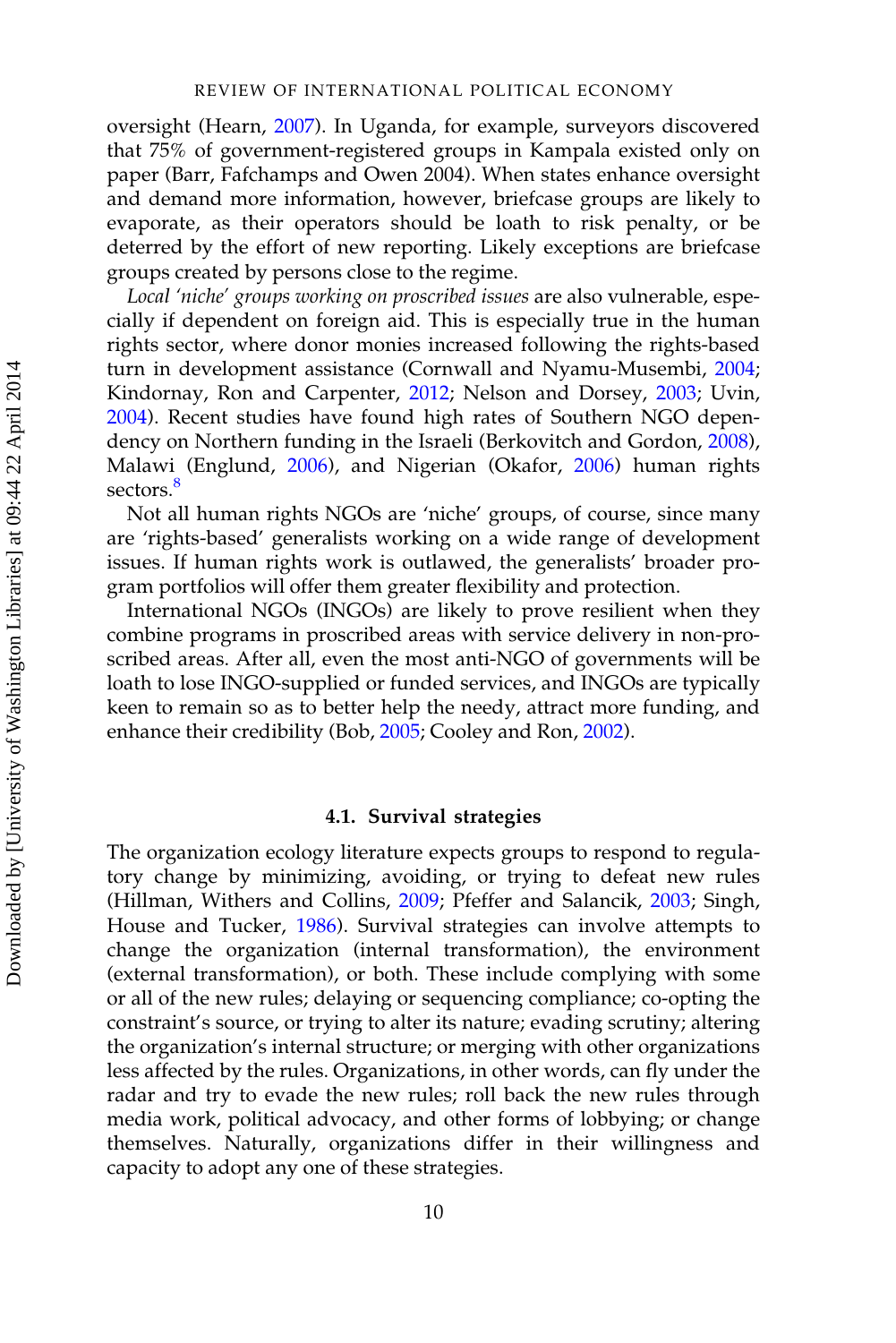#### 4.1.1. Internally-focused strategies

As noted above, complex, multiple-issue, 'generalist' NGOs working in several issue areas, including both proscribed (such as human rights) and permitted topics (such as development), should prove more resilient than single-issue 'niche' groups. Generalist NGOs can engage more easily in two key survival strategies: rebranding and restructuring.

The least costly NGO strategy is the rebranding of newly stigmatized activities as something less threatening. Restructuring, by contrast, involves real change, including cutting newly prohibited work and partners, and re-allocating those resources to other, less contentious areas. Both strategies are likely to be easier for multiple-issue generalists, since single-issue niche groups have no activities in other domains to use as rhetorical cover when rebranding, or to re-focus on when restructuring.

#### 4.1.2. Externally focused survival strategies

NGOs may also try to alter their political and institutional environment by seeking to roll back the new rules. One method of doing this is mobilizing assistance from international donors, allies, and the media. This 'boomerang' strategy (Keck and Sikkink, [1998\)](#page-35-5) involves the naming and shaming efforts that INGOs are justly famous for (Hafner-Burton, [2008](#page-34-11); Krain, [2012](#page-35-16); Murdie and Davis, [2012;](#page-36-12) Ron, Ramos and Rodgers [2005\)](#page-37-3). Given that the international media is likely to regard state restrictions on foreign aid as newsworthy (Ramos, Ron and Thoms, [2007\)](#page-36-13), both INGO and local NGO lobbying will attract attention. The boomerang's actual success, however, depends on the balance of domestic and international forces.

Transnational boomerangs will be more successful when local activists enjoy broad local support, especially when that support is articulated through mass and peaceful demonstrations (Bob, [2005\)](#page-33-2). Local mobilization can boost local NGOs' credibility with INGOs and other international audiences, and allow INGOs to portray their advocacy on behalf of threatened local activists articulating, local demands. Yet while Southern NGOs are likely to excel at mobilizing international allies, they are likely to have a harder time mobilizing large numbers of local supporters. This is especially true in donor-saturated environments, where foreign funds have drawn Southern groups closer to their Northern supporters.

Finally, local NGOs may try to alter their resource environment by replacing foreign monies with local revenue. Like mass constituency building, however, local fund raising takes time, skill, and effort, all of which are likely in short supply following a government crackdown. Groups dependent on foreign aid, moreover, are not likely to have built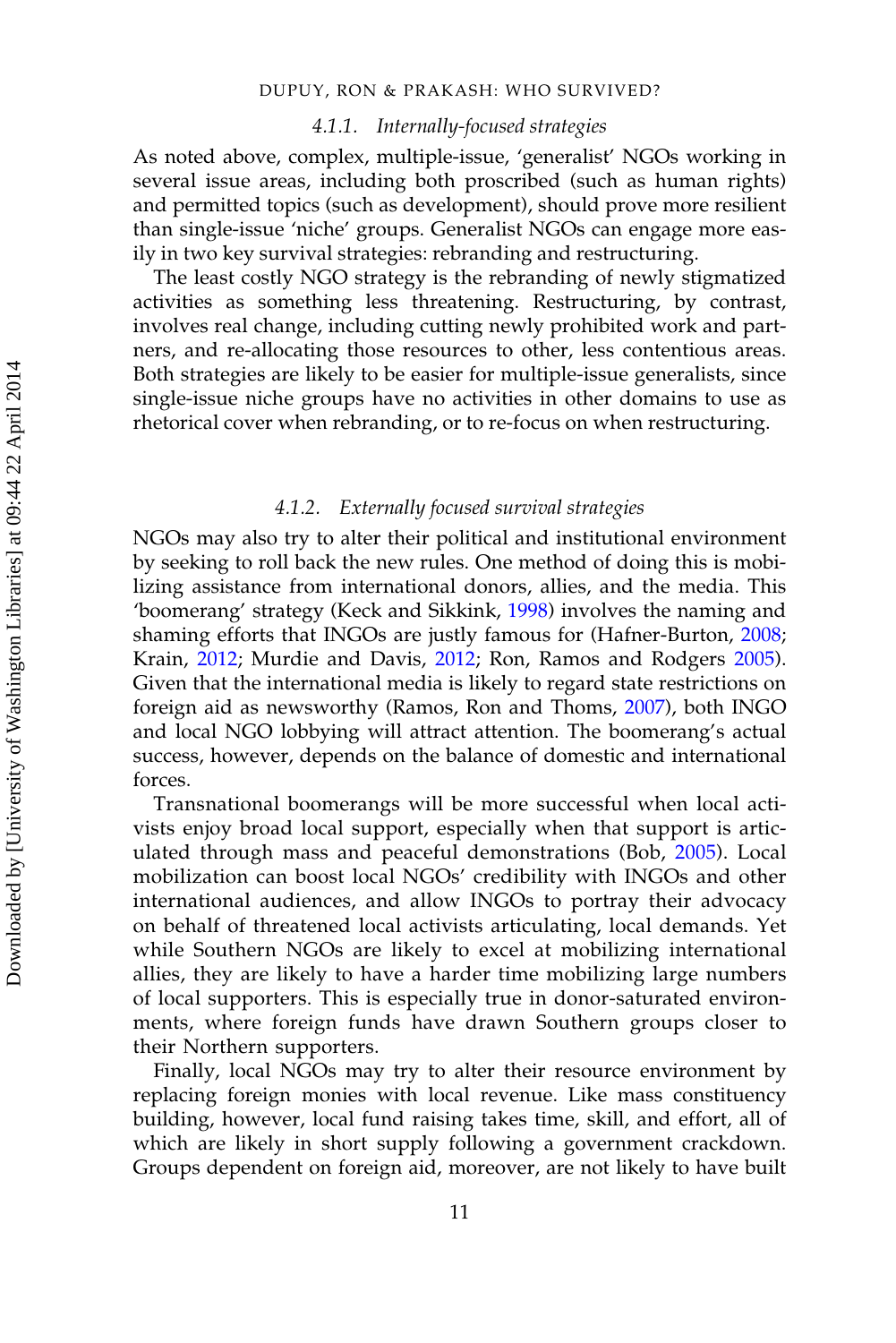up the necessary local fund-raising contacts, skills and resources, given that the easy availability of foreign aid provides NGOs with few incentives to mobilize lower-yielding local resources.

To summarize, we expect new, state-imposed restrictions on NGO registration, on foreign funding flows to local NGOs, and on politically sensitive activities to have the following effects.

- Proposition 1: Briefcase NGOs in all domains will experience high mortality.
- Proposition 2: Local NGOs focused on proscribed domains and dependent on foreign resources will experience high mortality. This is especially likely when local groups are single-issue niche specialists, rather than multiple-issue generalists.

Proposition 3: INGOs will experience low mortality.

Proposition 4: Surviving NGOs will have rebranded or restructured their activities.

#### 5. DATA AND METHODS

We focus on recent events in Ethiopia for several reasons. First, Ethiopian conditions are representative of global civil society trends. As [Figure 1](#page-6-0) demonstrated, states are increasingly restricting foreign inflows to domestic NGOs, or imposing new constraints on INGOs working locally. Ethiopia's 2009 Proclamation resembles other countries' new laws, both African and otherwise, especially in its restrictions on human rights work. Governments have imposed comparable restrictions in Egypt, Algeria, Eritrea, Somaliland, and Russia, among others.

Second, Ethiopia offers a unique, real-time opportunity to study the effects of regulatory shifts. The Proclamation's 2010 implementation, and our summer 2011 research, allowed us to track policy change while holding place and national culture constant (Gerring and McDermott, [2007\)](#page-34-12). Nevertheless, we recognize that the immediacy of events imposes research limitations. A rigorous test of our claims requires representative sampling of the country's NGO population, but this effort is neither feasible nor ethical given repression, government and NGO anxieties, and intense civil society politicization. Indeed, it is hard to imagine any country where the comprehensive collection of NGO data would be ethical and feasible so soon after a major crackdown.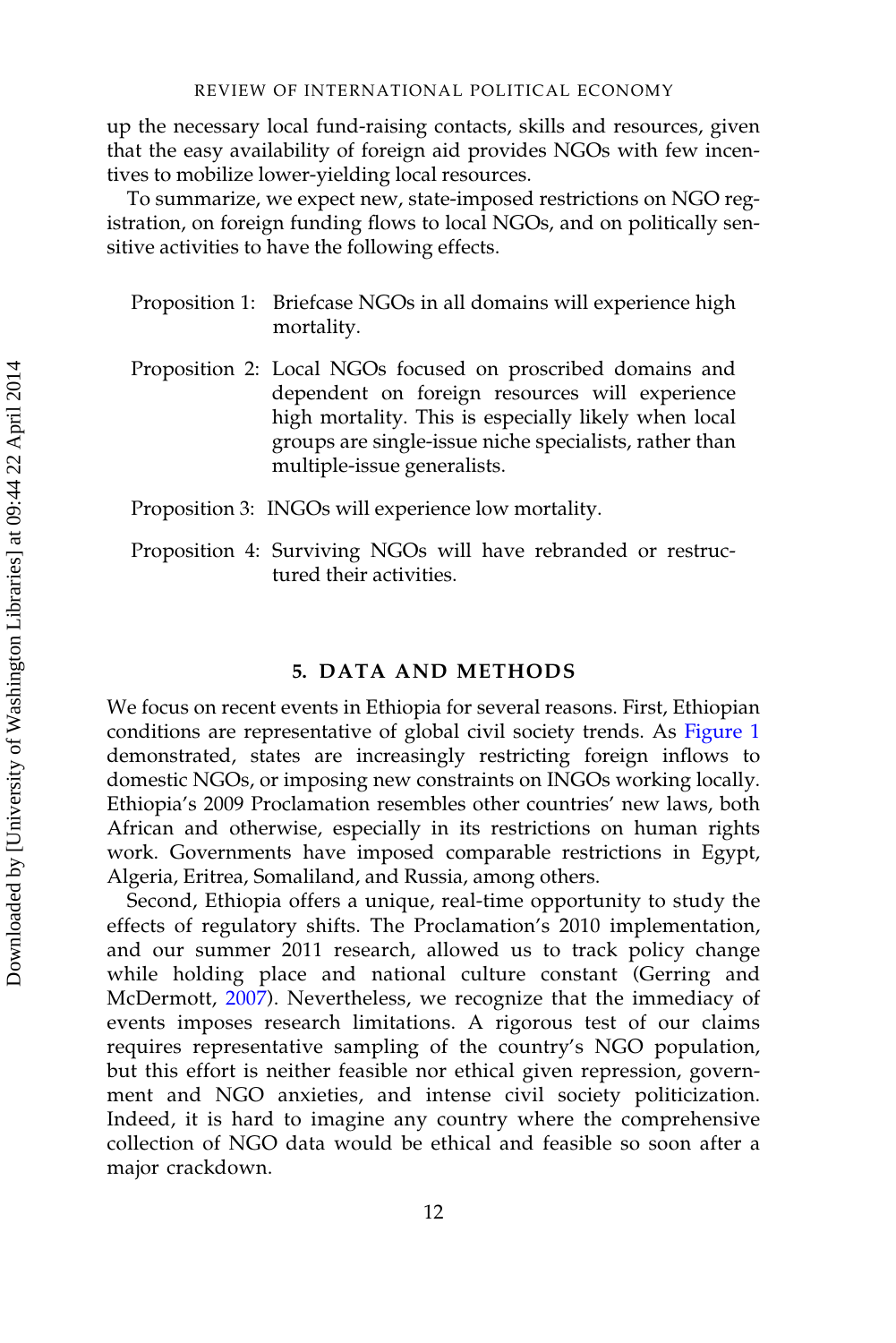To study the real-time effects of regulatory change, we conducted a 'plausibility probe' (Eckstein, [1975\)](#page-34-1) with theoretically generated hypotheses and preliminary data collection. To do this, our lead author traveled to Ethiopia in summer 2011 for low-profile fieldwork, including 27 private and semi-structured key informant interviews. This author also collected pertinent documents with limited international availability, and spoke with international advocacy organizations via telephone (see Appendix 1 for details).

We identified informants through background research on the Proclamation, as well as through contacts established in Ethiopia when politicians were debating the new rules. We made subsequent contacts through snowball the sampling (Biernacki and Waldorf, [1981–82\)](#page-33-18), initiating six different referral chains that produced 17 informants, who then identified our ten remaining informants as especially knowledgeable individuals.<sup>[9](#page-29-8)</sup>

Given the political sensitivities, we chose an experienced field researcher with Ethiopian research experience. They ensured beforehand that the proposed research was not overly risky, exercised discretion in the field, and orally obtained consent from participants, making clear they could withdraw from the interview at any time.<sup>[10](#page-29-9)</sup> To safeguard confidentially, we provide no names or identifying details. We believe the research was worth any remaining risk to informants due to its important policy implications. Civil society globally is under pressure, in part due to international aid. Researchers must learn more about the local effects of international money so that they can offer plausible insights to the NGO policy community. Indeed, it seems ethically inappropriate to refrain from urgent, policy-relevant research due to political limitations on systematic sampling.

Our study thus has methodological limitations. Safety restrictions limited our inquiry to Addis Ababa and non-probability sampling. We attempted to minimize these problems through maximum variation sampling within the capital (e.g., choosing informants from multiple sectors and organizational types), and by focusing on information-rich key informants.<sup>[11](#page-29-10)</sup> We are confident that our interviews, when combined with the existing literature and documents collected locally, offer sufficient evidence for a plausibility probe.

#### 6. FINDINGS

Ethiopia's NGO sector changed dramatically following the 2010 implementation of the Charities and Societies Proclamation. Many briefcase and single-issue human rights groups closed down, while INGOs and multiple-issue local NGOs largely survived, although many have changed their activities. Some adopted internally-focused survival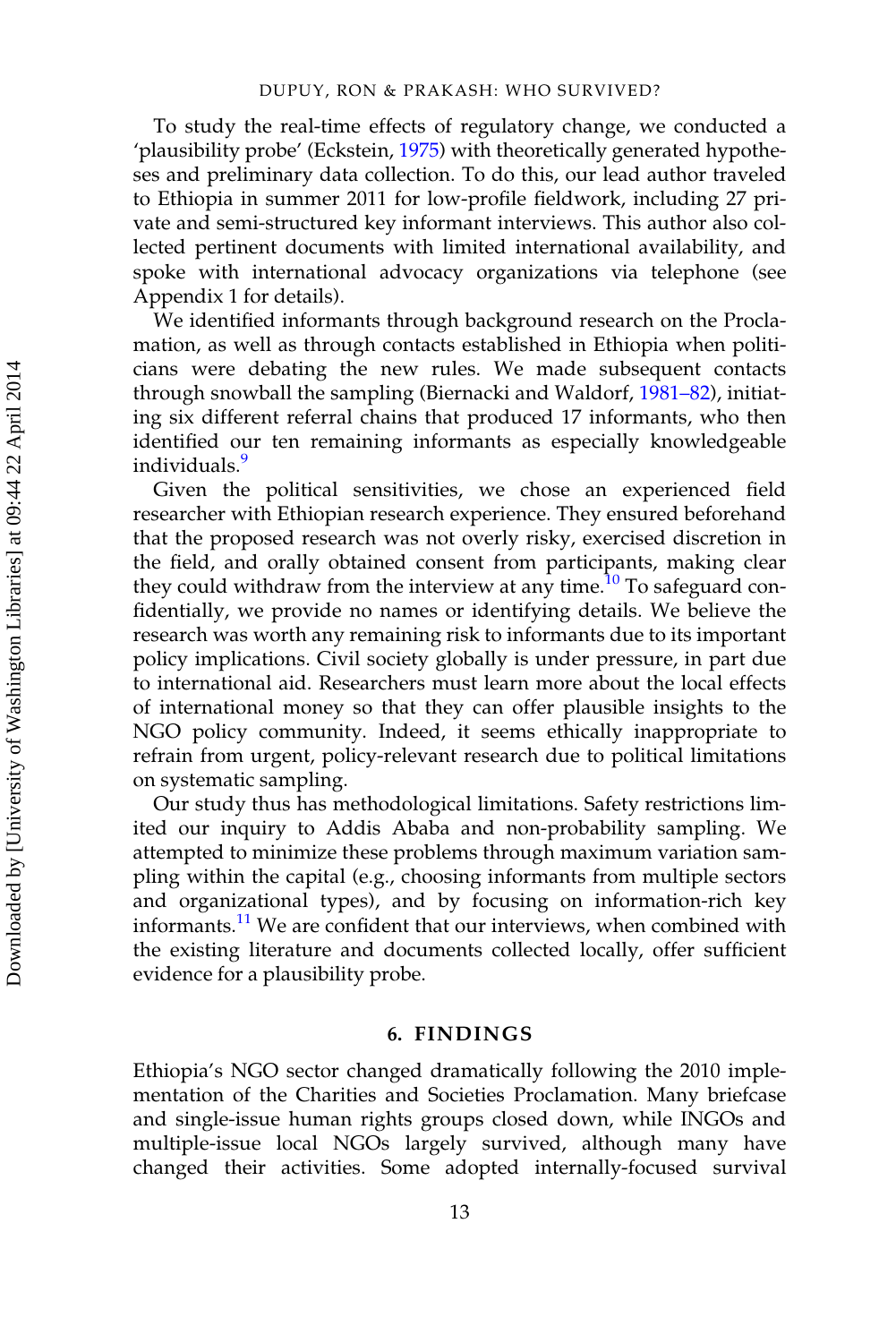<span id="page-15-0"></span>

| 2009                                                                                                                                                                                                                                               | 2011                                                                                                                                                                                                                                                                                                                                                                                                                        |
|----------------------------------------------------------------------------------------------------------------------------------------------------------------------------------------------------------------------------------------------------|-----------------------------------------------------------------------------------------------------------------------------------------------------------------------------------------------------------------------------------------------------------------------------------------------------------------------------------------------------------------------------------------------------------------------------|
| • Total number of local $NGOs = 2275$ .<br>Consisting of:<br>$\circ$ 2000 local NGOs in various<br>sectors<br>o 150 professional organizations<br>o 125 civic advocacy organizations                                                               | • Total number of local NGOs $= 1701$ .<br>Consisting of:<br>$\circ$ Ethiopian charities ( <i>includes</i><br>human rights organizations): 110<br><b>C</b> Ethiopian societies (includes<br>professional and mass-based<br>associations): 261<br>○ Ethiopian resident charities<br><i>(includes former civic advocacy</i><br><i>(i.e. human rights)</i> organizations):<br>1270<br>$\circ$ Ethiopian resident societies: 60 |
| • International NGOs (INGOs): 266<br>• Adoption agencies: 45<br>$\bullet$ Consortium: 12<br>3800 organizations total (estimated,<br>including regionally and federally<br>registered organization, religious<br>groups, and cultural associations) | • International NGOs (INGOs): 262<br>• Adoption agencies: 62<br>$\bullet$ Consortium: 34<br>2059 organizations total registered at<br>the federal level                                                                                                                                                                                                                                                                     |

Table 2 Numbers of registered organizations per category, pre- and postproclamation

strategies by rebranding existing proscribed activities – including human rights – as 'development' or 'service provision'. Others restructured their portfolios to focus on less contentious concerns. Some human rights groups turned to externally focused strategies and successfully mobilized international allies, but few could mobilize substantial local support. While international allies did their best, the transnational 'boomerang' failed to change Ethiopian policy.

[Table 2](#page-15-0) provides a broad overview of Ethiopia's NGO sector before and after the 2010 Proclamation. These data point to potentially high organizational mortality as a result of the Proclamation, in that the number of federally registered local and international NGOs dropped by 45% from 3800 in 2009, to 2059 in 2011.<sup>[12](#page-30-0)</sup> Mortality was highest among local NGOs, [Table 1'](#page-7-0)s first row, dropped 25% from 2275 in 2009 – a number that includes both advocacy organizations and professional associations – to 1701 in late 2011. INGO numbers, by contrast, dropped very little, moving from 266 in 2009, to 262 in 2011. The number of adoption agencies decreased by 17, whereas the number of umbrella organizations increased by 22, due largely to the Proclamation's prohibition on NGOs of different types joining the same consortium. In total, 1741 previously registered groups failed to re-register with the official Charities and Societies Agency.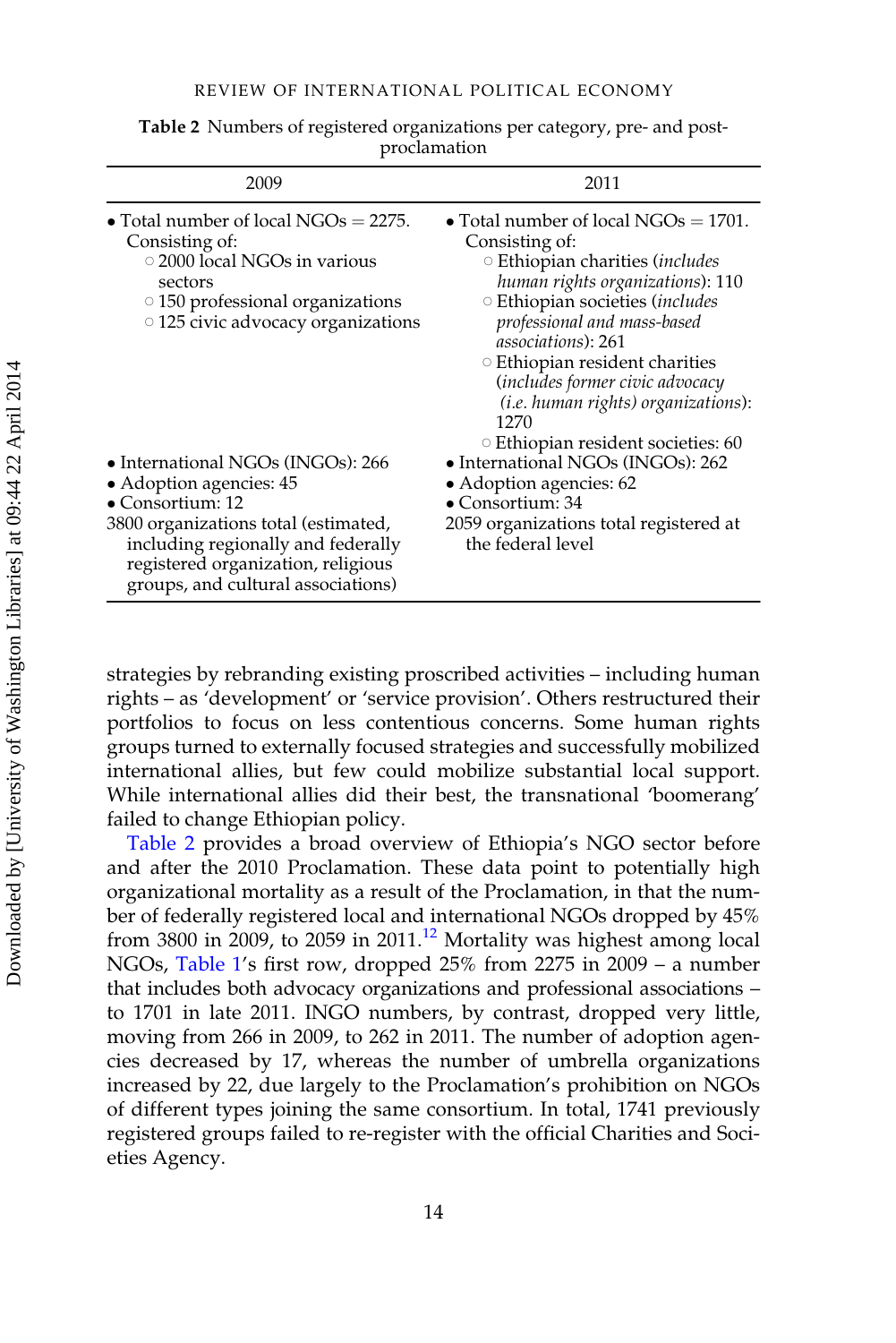#### 6.1. Who died, who survived?

#### 6.1.1. The rapid death of Ethiopia's 'briefcase: NGOs'

Eleven respondents from non-governmental and governmental agencies said that most terminated organizations were 'briefcase NGOs', which first appeared in Ethiopia 'because of the [earlier] NGO bonanza, when people would establish an NGO and try to get money for it, and if they  $\overline{d}$ id, they would set up shop.<sup>[13](#page-30-1)</sup> This analysis is supported by the available aid data, which indicates that Ethiopia has been the largest African recipient of Overseas Development Assistance (ODA) since 2007, and one of the largest since 2000. Its total ODA inflow tripled from 2000– 2010, rising from US\$1.03 to US\$3.5 billion (OECD, [2012](#page-36-14)). Much of this aid, moreover, was directed towards NGOs, as per the 2003 Cotonou Agreement<sup>[14](#page-30-2)</sup> between the European Union, one of Ethiopia's top donors, and recipient countries, which highlighted the importance of non-state actors in development. From 2004 to 2007, Ethiopian NGOs received \$1.25 billion in aid, while annual donor flows to NGOs in all sectors rose from \$30 million in 2004, to \$573 million in 2011 (Cerritelli, Bantirgu and Abagodu, [2008;](#page-33-19) OECD statistics). Aid to Ethiopian human rights programs – much of it went to 'niche' human rights organizations – rose from \$2.4 million in 2002, to \$14.5 million in 2010.

It is hard to know precisely what proportion of the 45% drop in registered Ethiopian NGOs stemmed from the elimination of briefcase operations. The CSA says it examined the files of 1500 registered NGOs prior to the Proclamation, and found that only 38% had current information on file.<sup>[15](#page-30-3)</sup> If most of the remaining NGOs were in fact inactive, this suggests an estimated briefcase rate of 62%, slightly smaller than Barr, Fafchamps and Owen's [\(2005](#page-32-1)) Kampala finding of 75%.<sup>[16](#page-30-4)</sup> More research on this count is warranted.

## 6.1.2. The death of local, human rights 'niche' groups

As expected, many local human rights NGOs expired, especially those of the single-issue type. The Proclamation had specifically targeted rights groups, and as noted above, niche groups of this sort are particularly vulnerable.

According to one civil society expert, 'The biggest impact of the law has been on local, Ethiopian human rights organizations, because other types of organizations, like local development organizations, can still access foreign funding. Almost all human rights organizations [by con-trast] have died out.<sup>'[17](#page-30-5)</sup> Indeed, this expert estimated that only 12 or 13 of the 125 previously existing local rights groups had re-registered with the CSA as such, a  $90\%$  decline.<sup>[18](#page-30-6)</sup>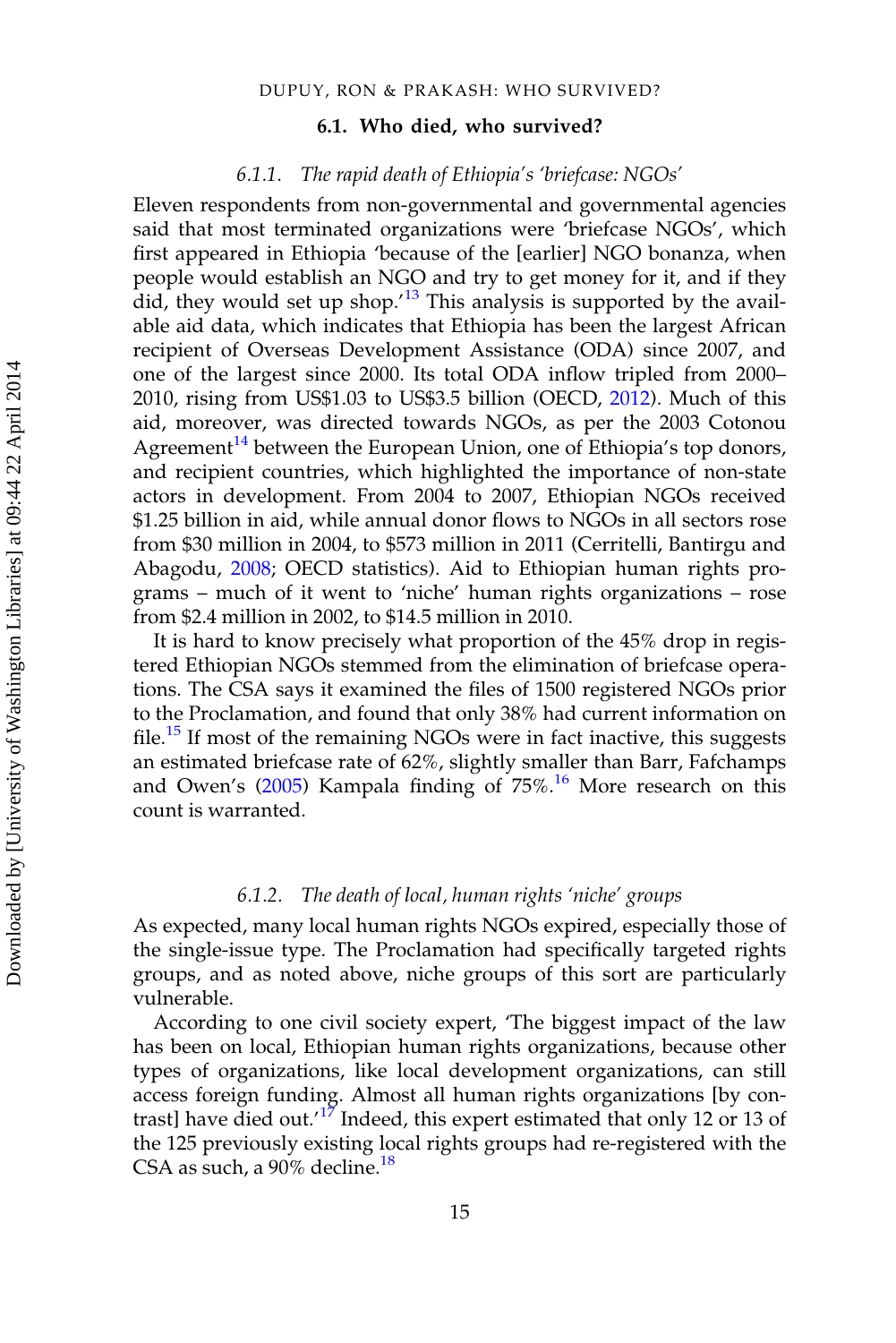Most of these 125 pre-2010 human rights groups were established during the 1990s, and provided legal aid, training and civic education, monitored human rights violations and elections, and advocated for the rights of specific Ethiopian groups. Many were single-issue NGOs, including 25 voter-education groups that either disappeared or restructured following the Proclamation.<sup>19</sup>

Five of the 11 Northern donors we spoke with said the Proclamation had forced them to cut funding to local rights groups, a form of 'restructuring' discussed below. One explained that as a result of the new law, 'donors ... now focus on service delivery,' while a second said that 'donors ... don't want to conflict with the government's rules.<sup>'[20](#page-30-8)</sup> A third said her agency had re-directed money from local rights groups to pro-government  $\overline{\text{NGOs}}_i^{21}$  $\overline{\text{NGOs}}_i^{21}$  $\overline{\text{NGOs}}_i^{21}$  while a fourth said it had moved money from local rights activities to NGO capacity building.

## 6.1.3. The survival of 'generalist' and niche NGOs in non-targeted sectors

Local NGOs working on non-contentious issues such as education, health, agriculture, and general development, seemed to have survived the Proclamation. Examples include Mary Joy Aid Through Development, the Organization for Child Development and Transformation (CHADET), Agri Service Ethiopia, the Rehabilitation and Development Organizations (RADO), the Relief Society of Tigray (REST), the Rift Valley Children and Women Development Association, the Emmanuel Development Association, the Ethiopian Rainwater Harvesting Association, Handicap National, and many more.

Unlike Ethiopia's disappearing briefcase NGOs, these groups provided bona fide services, albeit in non-controversial areas. Prior to the Proclamation, some of these NGOs had well-established reputations and were funded by international NGOs and donors, while others (such as REST and RADO) were (and remain) government-aligned $^{22}$  $^{22}$  $^{22}$  and foreign-funded.

#### 6.2. Internally-focused survival strategies

Many of the survivors made internal changes to accommodate the Proclamation. A survey of 32 NGOs conducted in 2011 by the donor-funded Taskforce for Enabling Environment for Civil Society in Ethiopia, for example, found that 70% of development organizations, and 44% percent of human rights organizations in the study, had changed their organiza-tional vision and mission.<sup>[23](#page-30-11)</sup> This is not surprising, given that so few NGOs re-registered as 'Ethiopian charities.' The human rights organizations said they had reduced staff, scaled down activities, restructured their organizations, merged with other groups, or split their NGO into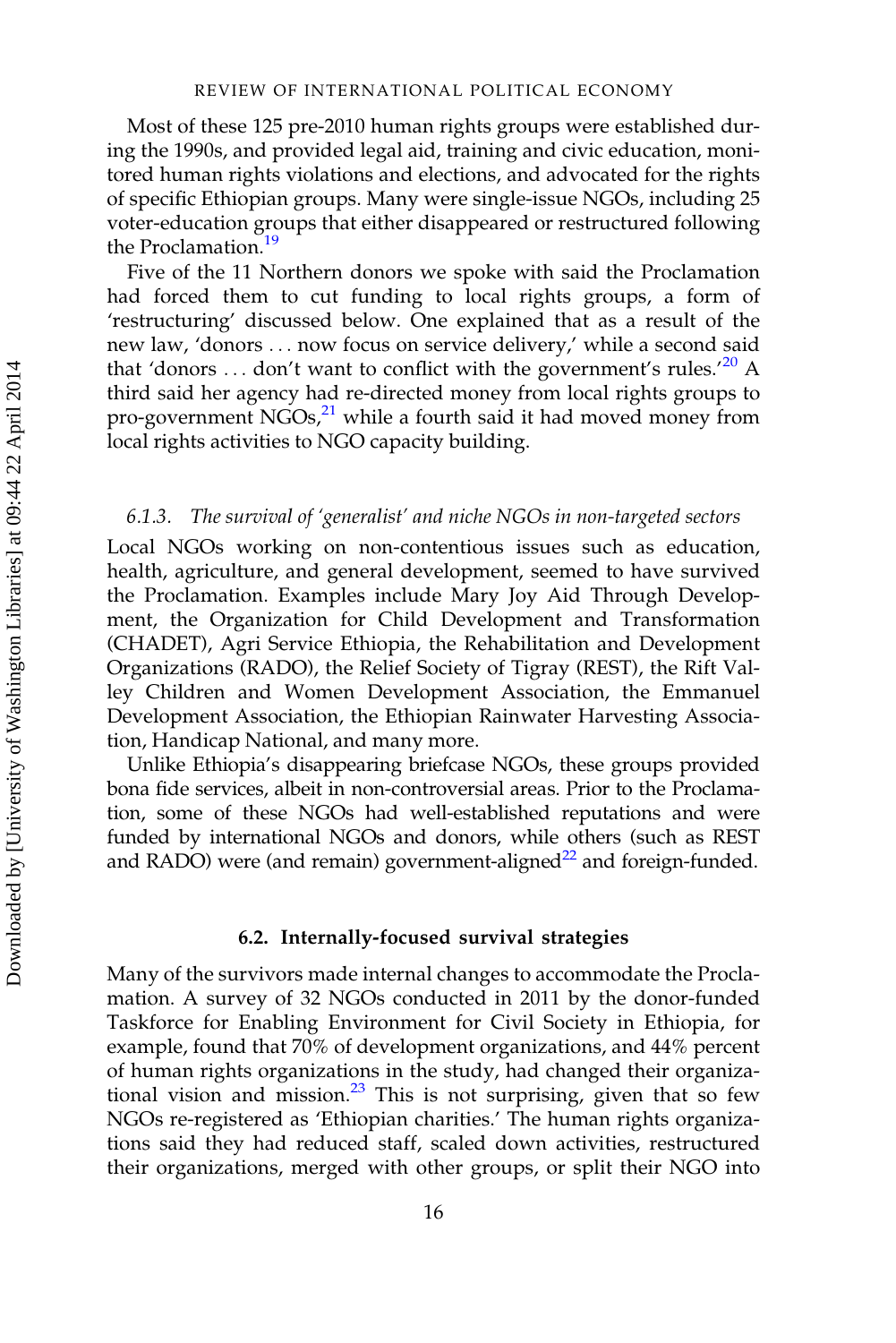different components.<sup>[24](#page-30-12)</sup> Seventeen NGOs had rebranded by changing their mandate from human rights to development, while 35% of human rights NGOs said they had done both rebranding and restructuring.

As expected, most INGOs successfully re-registered with the official CSA, although often at substantial cost. For instance, two INGO representatives said their organizations had felt obliged to cut funding to local groups who refused to drop their rights-based activities; essentially, these INGOs engaged in organizational restructuring.<sup>25</sup> In other cases, INGOs and their partners engaged in less onerous rebranding, a process made easier by their multi-issue portfolios. As one INGO representative explained, his group and its local partners simply removed 'rights' from their re-registration application, and continued to work on health-related issues as before.<sup>[26](#page-31-1)</sup> Many surviving NGOs pursued this low-cost strategy when possible, including a discursive shift to an older 'needs-based' development approach emphasizing service provision and gap filling. Several interviewees said this had little real impact on activities, however, suggesting either that the 'rights' to 'needs' change was semantic, or that the rights-based approach was never fully implemented (Abebe, [2010;](#page-32-4) CCRDA, [2011b](#page-34-13)). Or, as some skeptics of the rights-based approach have argued, the entire rights-based development paradigm may be based more on appearance than on substance.

One local NGO worker explained why rebranding was a relatively lowcost strategy. 'We revised our strategy, mission, and programs to a needsbased approach with a focus on protection, and moved away from a rights-based approach. Now, we talk about why education is important, but we don't talk about rights. Our activities are largely the same after the law. It is only the language that is changed. $\frac{27}{7}$  A second local NGO representative said his groups changed from working on 'rights' to focusing on service delivery, development, and capacity building for other NGOs and government departments (see also CCRDA, [2011b](#page-34-13)). 'We changed the wording of our rights-based activities into protection, service delivery, and development activities,' a representative told us.<sup>[28](#page-31-3)</sup>

Many INGOs also jettisoned the human rights rhetoric.<sup>[29](#page-31-4)</sup> The pre-2010 mission of Action Aid's Ethiopia branch, for example, was entitled 'Rights to End Poverty,' involving working 'with poor and excluded people, women and girls to eradicate absolute poverty, inequality and denial of rights.' In January 2010, the group changed its mission to working 'to ensure that poor people effectively participate and make decisions in the eradication of their own poverty and their well-being generally' (quoted in Abebe, [2010](#page-32-4) and in Action Aid Ethiopia, [2010](#page-32-5)). Like other groups, Action Aid had jettisoned the word 'rights,' dissolving the rights-development policy merger created just a few years earlier.

Another INGO representative explained how his group rebranded its gender work. 'We can no longer talk about equality because it is a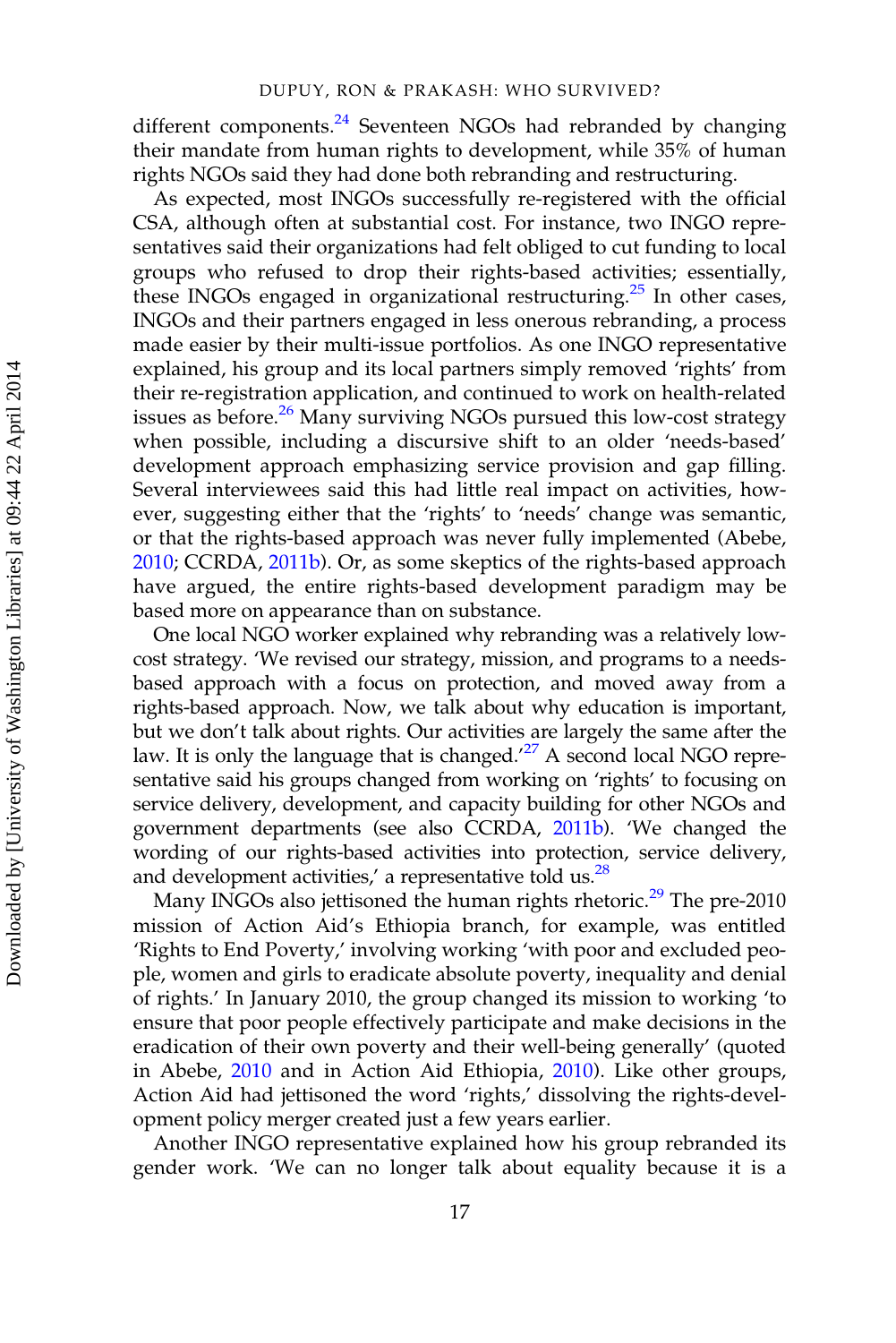sensitive issue. So we now talk about gender and development ... Other-wise, our activities in our gender program are much the same.<sup>'[30](#page-31-5)</sup> Another INGO working on child rights explained how it had re-labeled its work as 'child protection, support and education.' Donors, similarly, changed their focus from 'rights'0 to 'protection,' 'support,' 'education,' 'empowerment,' 'capacity building,' and 'development.'<sup>[31](#page-31-6)</sup> 'Rights,' and a plethora of related terms, were discarded.

For most Ethiopian groups, the decision to rebrand was not hard. As one of our key informants explained, 'most local NGOs decided to register as resident charities and societies [Type 2 NGOs], because otherwise there would be little [foreign] funding. NGOs adapted their programs to fit within the law, and simply removed rights and governance from their activities.<sup>[32](#page-31-7)</sup> Indeed, several interviewees said rebranding occurred after consultations with the government as to what issues they could still work on, given their use of international funding. Given the paucity of local funding, local groups felt they had little choice; as one local NGO worker put it, 'NGOs must change to reflect changes in what donors fund, because we are implementers for the donors; most NGOs satisfy the needs and interest of donors.<sup>[33](#page-31-8)</sup>

Other NGOs engaged in restructuring, a more costly compliance effort. Initiative Africa, for example, had worked on good governance issues prior to the Proclamation, but then switched its mission to achieving 'Education For All.' Action Professionals Association for the People (APAP), similarly, changed its mission to providing socio-economic services for the poor, developing the capacity of other NGOs, and research. The Ethiopian Arbitration and Conciliation Center stopped providing conflict resolution and arbitration, and now offers capacity building and judicial training. The Hundee Oromo Grassroots Organization, which had a portfolio of rights-focused activities, now works on livelihoods, land rehabilitation, food security, environmental rehabilitation, and women's empowerment. The African Initiative for a Democratic World Order (AIDWO), previously engaged in human rights advocacy and civic education, renamed itself Amudaeas, and began working on entirely different issues, including environmental protection, leadership, and wom-en's inclusion.<sup>[34](#page-31-9)</sup> The Organization for Social Justice Ethiopia (OSJE), a local NGO working on human rights, social justice, voter education, and election monitoring, renamed itself the Organization for Social Develop-ment, and began working on corporate social responsibility.<sup>[35](#page-31-10)</sup> As one expert told us, the 'OSJE was told by the Charities and Societies Agency [CSA] that they could not stay with their mission unless they were an Ethiopian charity [Type 1 NGO]. But the OSJE could not raise sufficient funds [locally], so they changed their name and mission'.<sup>36</sup> The OSJE became the OSD, the mission changed, and the foreign-sourced revenue continued.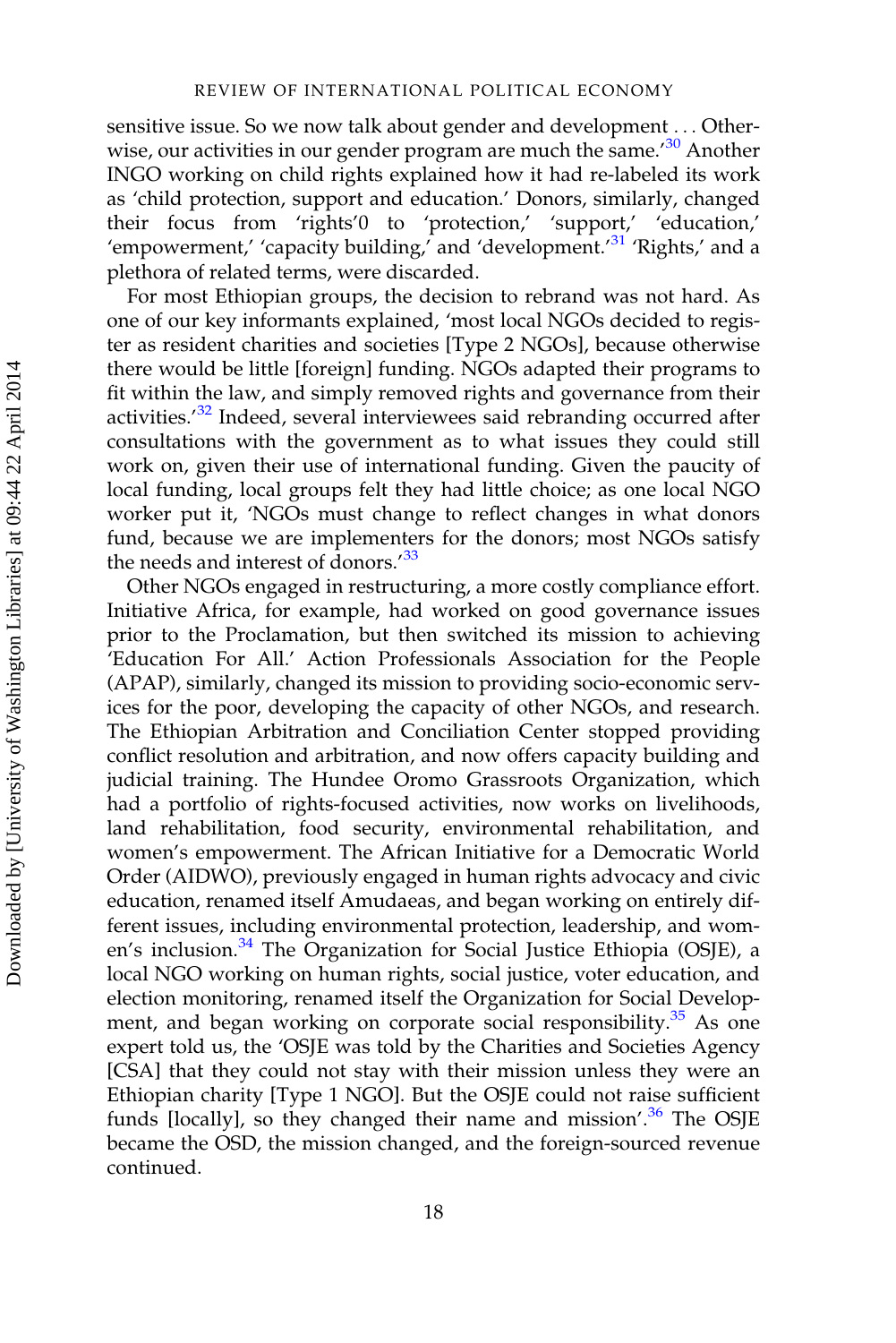Local NGO networks also changed. The 24-member Ethiopian Civil Society Network for Elections disappeared, while nearly all of the 25 members of the Union of Ethiopian Civil Society Organizations dropped their work on human rights in favor of other areas.

As expected, broad, 'generalist' portfolios protected local NGOs. Many of the groups listed in [Table 3](#page-20-0), as well as seven of the nine local and international NGOs we interviewed, successfully rebranded or restructured because they were generalist, rather than niche, human rights groups. These survivors enjoyed established reputations in safe issue areas, and could continue working on those issues without the 'rights' label. Single issue, niche-style rights groups, by contrast, 'found it hard to switch to a new issue area,' both because they 'lack[ed] the skills and expertise,' and because 'they don't have many established [foreign] donors.<sup>'[37](#page-31-12)</sup> With no track record in the non-controversial areas, few niche groups were able to gain the expertise and reputation to attract donor money for new, nonrights-related activities.

Table 3 Examples of survival strategies and post-proclamation organizational changes for local human rights organizations

<span id="page-20-0"></span>

| Pre-proclamation                                                                                                                                                                                                                                                         | Post-proclamation                                                                                                                                                                        |
|--------------------------------------------------------------------------------------------------------------------------------------------------------------------------------------------------------------------------------------------------------------------------|------------------------------------------------------------------------------------------------------------------------------------------------------------------------------------------|
| Ethiopian Human Rights Council<br>(EHRCO)<br>• Established in 1991<br>• Functions: monitor human rights,<br>provide legal aid to victims of<br>human rights violations, publish<br>reports, organize workshops and<br>training, promote democracy and<br>the rule of law | • Continued on unchanged<br>• Government required name<br>change to Human Rights Council<br>• Registered as Ethiopian Charity<br>• Carries out the same functions in<br>reduced capacity |
| <b>Ethiopian Women Lawyers</b><br><b>Association (EWLA)</b><br>$\bullet$ Established in 1995<br>· Functions: provide legal aid,<br>research and report on human<br>rights violations, advocate for the<br>rights of women, advocate for                                  | • Continued on unchanged<br>• Registered as Ethiopian Charity<br>• Carries out the same functions in<br>reduced capacity                                                                 |
| legal reforms<br><b>Ethiopian Bar Association</b><br>$\bullet$ Established in the 1970's<br>• Functions: legal education and<br>training, advocate for legal<br>reform, provide legal aid                                                                                | • Continued on unchanged<br>• Government required name<br>change to Ethiopian Lawyers<br>Association<br>• Registered as Ethiopian Society<br>• Carries out the same functions            |
|                                                                                                                                                                                                                                                                          | (continued)                                                                                                                                                                              |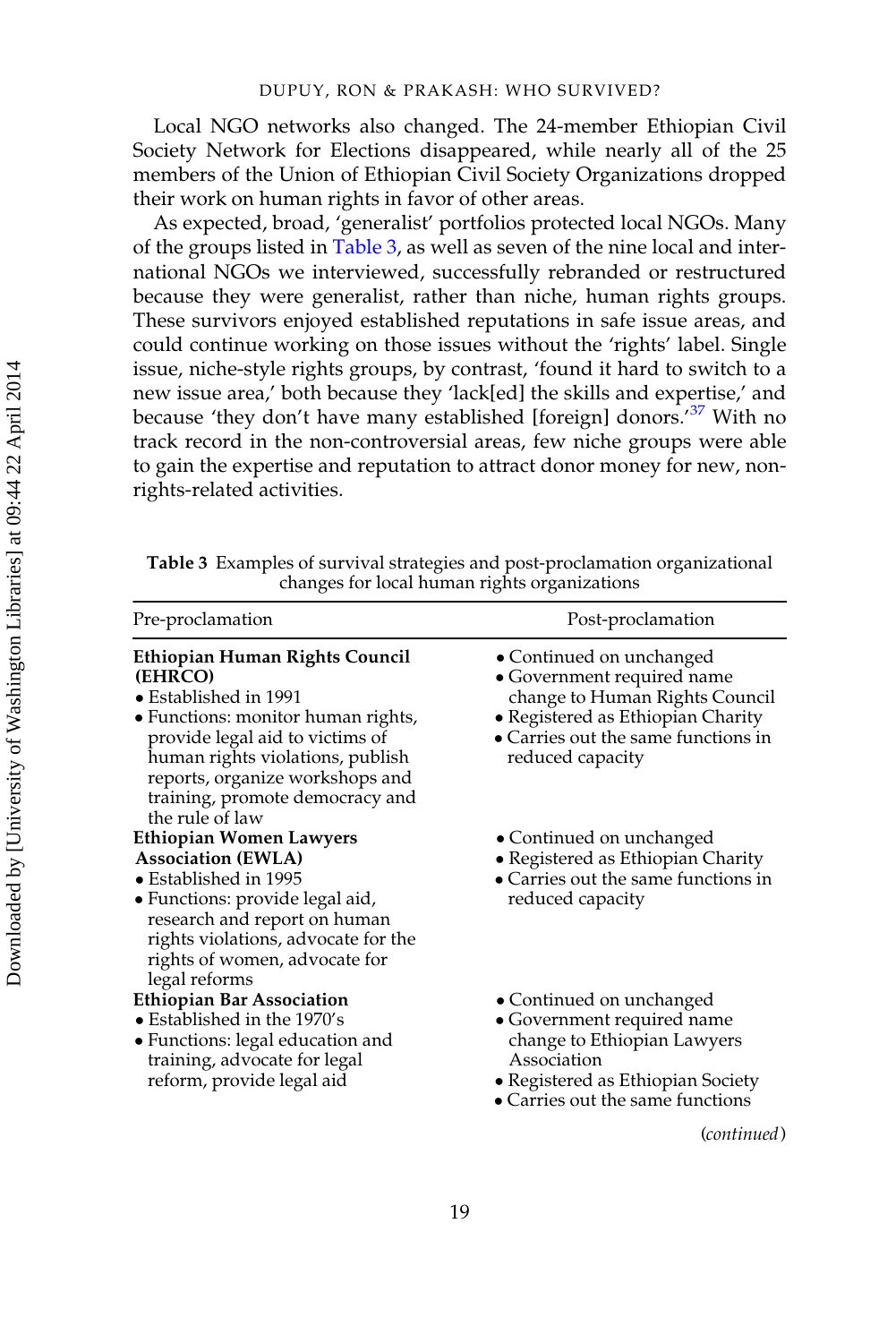Table 3 (Continued)

| Pre-proclamation                                                                                                                                                                                                              | Post-proclamation                                                                                                                                               |
|-------------------------------------------------------------------------------------------------------------------------------------------------------------------------------------------------------------------------------|-----------------------------------------------------------------------------------------------------------------------------------------------------------------|
| Vision Ethiopian Congress for<br>Democracy                                                                                                                                                                                    | • Continued on unchanged<br>$\bullet$ Registered as Ethiopian Charity                                                                                           |
| • Established in 2003<br>• Functions: civic education,<br>election observation, promote<br>democracy and good governance,<br>conduct training and workshops,<br>leadership training                                           | $\bullet$ Carries out the same functions                                                                                                                        |
| Human Rights and Peace Center,<br>University of Addis Ababa<br>• Established in 2008                                                                                                                                          | • Continued on unchanged as the<br>Center for Human Rights, Addis<br>Ababa University                                                                           |
| · Functions: teach human rights law<br>and international humanitarian<br>law, prepare teaching materials                                                                                                                      | • Registered as Ethiopian Charity<br>(officially labeled Human Rights<br>and Peace Center)                                                                      |
| and other publications dealing<br>with human rights law, train<br>personnel, collect documentation<br>of human rights                                                                                                         | • Carries out the same functions                                                                                                                                |
| <b>Transparency Ethiopia</b><br>• Established in 2002<br>· Functions: fight corruption,<br>promote good governance,                                                                                                           | • Continued on unchanged<br>• Registered as an Ethiopian Charity<br>• Carries out the same functions                                                            |
| conduct research and training,<br>civic education, election<br>monitoring and observation,                                                                                                                                    |                                                                                                                                                                 |
| promote rule of law<br>African Rally for Peace and<br>Development<br>• Established in 2005<br>• Functions: build capacity for<br>development and security,<br>promote peaceful coexistence,<br>advocate for justice and human | • Continued on unchanged<br>• Registered as an Ethiopian Charity<br>• Carries out the same functions                                                            |
| rights, fight global warming and<br>environmental degradation,<br>training and networking, connect<br>with and support African Union                                                                                          |                                                                                                                                                                 |
| Kembetta Women's Self-Help<br><b>Center Ethiopia Association</b><br>• Established in 1997<br>• Functions: try to stop female                                                                                                  | $\bullet$ Rebranded<br>· New name: KMG-Ethiopia<br>• Registered as Ethiopian Resident<br>Charity                                                                |
| genital mutilation and other<br>harmful practices, empower<br>women to become aware of and<br>demand their rights, reduce<br>gender violence                                                                                  | • New functions: works on<br>empowering and enabling women<br>to create an environment where<br>their rights are observe, and<br>helping women to realize their |
|                                                                                                                                                                                                                               | (continued)                                                                                                                                                     |
|                                                                                                                                                                                                                               |                                                                                                                                                                 |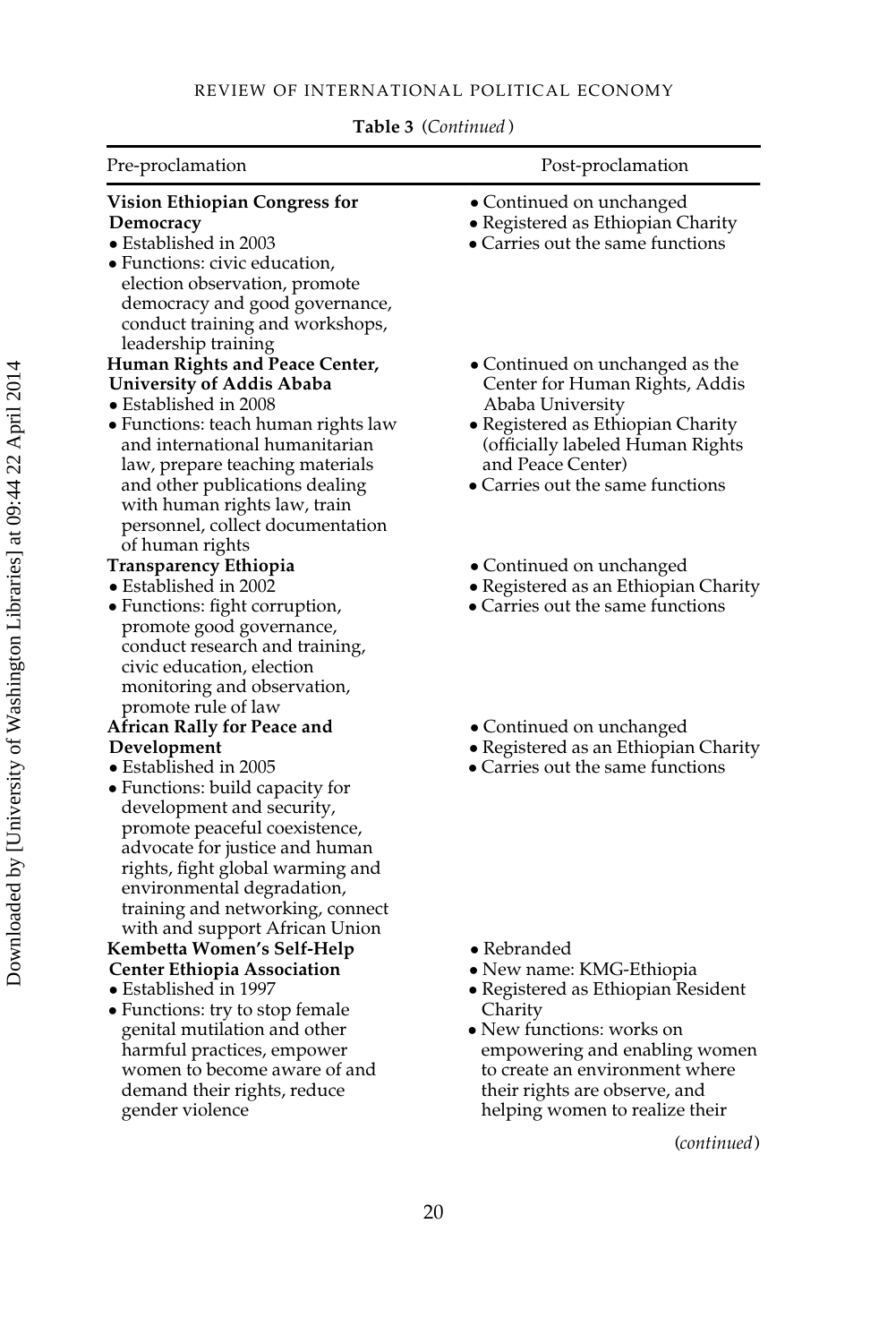Table 3 (Continued)

| Pre-proclamation                                                                                                                                                                                                                                                                                                                                                                                                                                                                                                 | Post-proclamation                                                                                                                                                                                                                                                                                                                                                                                                                                                                                                                        |
|------------------------------------------------------------------------------------------------------------------------------------------------------------------------------------------------------------------------------------------------------------------------------------------------------------------------------------------------------------------------------------------------------------------------------------------------------------------------------------------------------------------|------------------------------------------------------------------------------------------------------------------------------------------------------------------------------------------------------------------------------------------------------------------------------------------------------------------------------------------------------------------------------------------------------------------------------------------------------------------------------------------------------------------------------------------|
| <b>Association for Nation-Wide</b><br><b>Action for Prevention and</b><br><b>Protection Against Child Abuse</b><br>and Neglect (ANPPCAN)<br>$\bullet$ Established in 1990<br>• Functions: promote child rights<br>and child protection                                                                                                                                                                                                                                                                           | economic wellbeing and<br>advancement through<br>development interventions<br>$\bullet$ Rebranded<br>$\bullet$ New name: African Network for<br>Prevention and Protection of<br>Children Against Maltreatment<br>and Neglect (ANPPCAN)<br>• Registered as Ethiopian Resident<br>Charity<br>• New functions: engaged in<br>prevention of child maltreatment,<br>protection of children against<br>abuse and exploitation,<br>encourages child participation in<br>psycho-social and other services,<br>intervene in cases of child abuse, |
| Forum for Street Children<br>$\bullet$ Established in 1989<br>• Functions: work on realizing child<br>rights for urban disadvantaged<br>and exploited children                                                                                                                                                                                                                                                                                                                                                   | research and advocacy<br>$\bullet$ Rebranded<br>• New name: Forum on Sustainable<br>Child Empowerment<br>• Registered as Ethiopian Resident<br>Charity<br>· New functions: needs-based<br>approach with a focus on child                                                                                                                                                                                                                                                                                                                 |
| <b>Initiative Africa</b><br>$\bullet$ Established in 2002<br>• Functions: strengthen capacity of<br>local organizations working on<br>good governance<br><b>Action Professionals Association</b><br>for the People (APAP)<br>$\bullet$ Established in 1993<br>• Functions: legal empowerment<br>program aim at improving human<br>rights and providing legal<br>services, disseminate human<br>rights information and conduct<br>human rights training, conduct<br>research, carry out human rights<br>education | protection and well-being<br>$\bullet$ Restructured<br>• Registered as Ethiopian Resident<br>Charity<br>• New function: achieving<br>Education for All<br>$\bullet$ Restructured<br>• New name: Action Professionals<br>Association<br>• Registered as Ethiopian Resident<br>Charity<br>• New functions: facilitates basic<br>socio-economic services to the<br>poor and marginalized,<br>developing the capacity of other<br>NGOs, and doing research<br>(continued)                                                                    |
|                                                                                                                                                                                                                                                                                                                                                                                                                                                                                                                  |                                                                                                                                                                                                                                                                                                                                                                                                                                                                                                                                          |
|                                                                                                                                                                                                                                                                                                                                                                                                                                                                                                                  | 21                                                                                                                                                                                                                                                                                                                                                                                                                                                                                                                                       |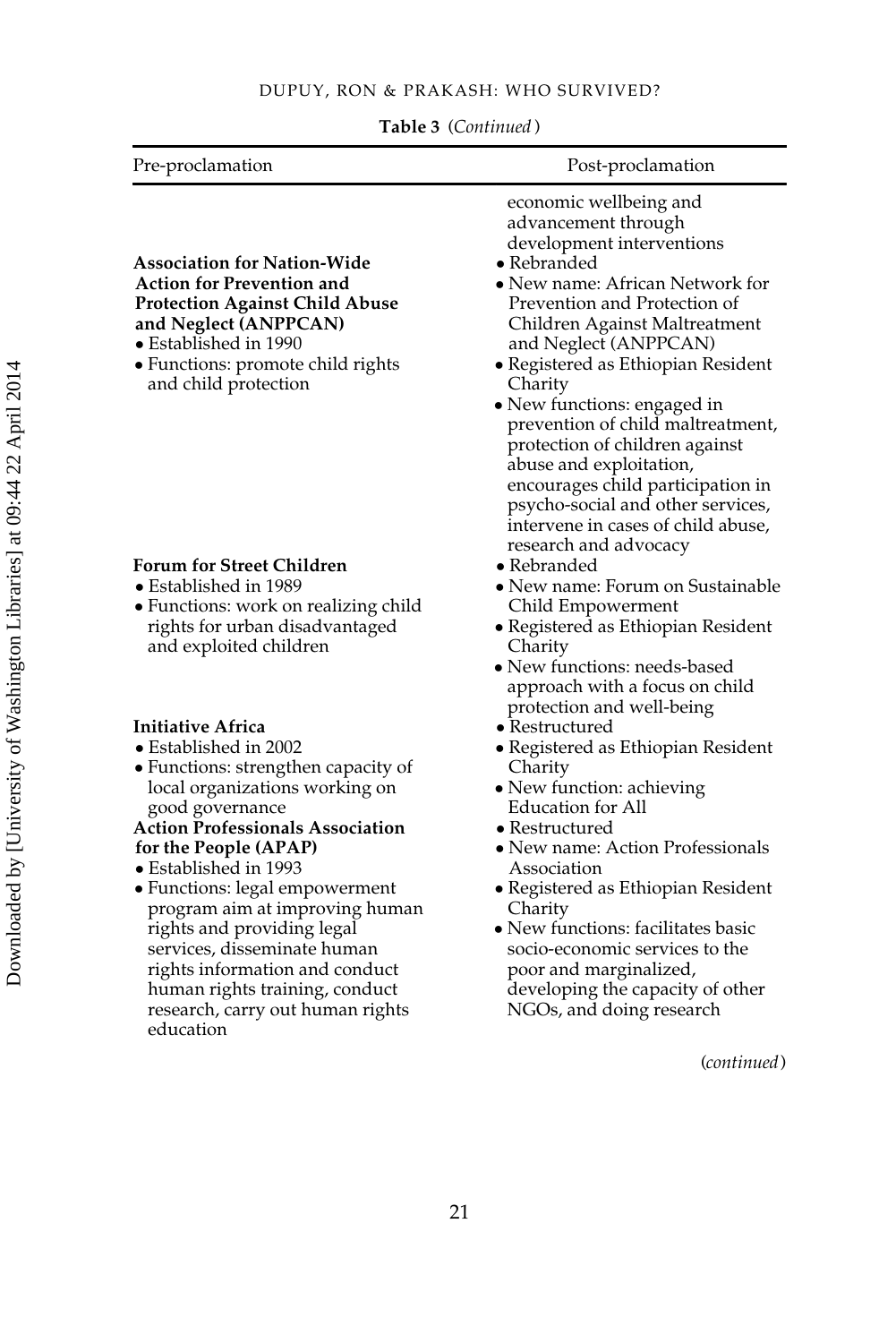|  | Table 3 (Continued) |
|--|---------------------|
|--|---------------------|

| Pre-proclamation                                                    | Post-proclamation                                              |
|---------------------------------------------------------------------|----------------------------------------------------------------|
| Ethiopian Arbitration and<br><b>Conciliation Center</b>             | • Restructured<br>· Registered as Ethiopian Resident           |
| • Established in 2004                                               | Society                                                        |
| • Functions: focused on conflict                                    | • New functions: training for judges                           |
| resolution activities, dispute                                      | and capacity building                                          |
| resolution                                                          |                                                                |
| Hundee Oromo Grassroots                                             | • Restructured                                                 |
| Organization<br>• Established in 1995                               | · Registered as Ethiopian Resident<br>Charity                  |
| • Functions: constitutional training                                | · New functions: works on                                      |
| program and a women's rights                                        | livelihoods, land rehabilitation,                              |
| awareness program, civic                                            | food security, environmental                                   |
| education, food security,                                           | rehabilitation, women's                                        |
| environmental protection, and                                       | empowerment                                                    |
| rural development                                                   |                                                                |
| <b>Organization for Social Justice</b>                              | $\bullet$ Restructured                                         |
| • Established in 2003                                               | · Registered as Ethiopian Resident                             |
| $\bullet$ Functions: voter education and                            | Charity                                                        |
| election observation, report on                                     | · Renamed the Organization for                                 |
| human rights, promote human<br>rights and social justice, civic and | Social Development<br>· New functions: researches              |
| legal empowerment, capacity                                         | corporate social responsibility                                |
| building, legal aid to the poor                                     | (CSR), educates about and                                      |
|                                                                     | promotes CSR, engages the private                              |
|                                                                     | sector in CSR, and advocates for                               |
|                                                                     | CSR laws and practices                                         |
| African Initiative for a Democratic                                 | $\bullet$ Restructured                                         |
| World Order (AIDWO)                                                 | · Registered as Ethiopian Resident                             |
| • Established in 1995                                               | Society                                                        |
| • Functions: human rights                                           | • Renamed Amudaeas                                             |
| advocacy, civic education, voter                                    | $\bullet$ New functions: works for                             |
| education, capacity building                                        | inclusion and development of<br>women and girls, environmental |
|                                                                     | protection                                                     |
| <b>Research Center for Civic and</b>                                | • Restructured                                                 |
| <b>Human Rights Education</b>                                       | · Registered as Ethiopian Resident                             |
| (RCCHE)                                                             | Society                                                        |
| • Established in 1999                                               | • Renamed Research Center for                                  |
| · Functions: conflict management                                    | Development and Education                                      |
| and transformation, civic and                                       | • New functions: works on organic                              |
| voters education, women's                                           | farming, environmental                                         |
| empowerment, good governance,                                       | protection, and eco-tourism                                    |
| democracy, HIV/AIDS education,<br>environmental education,          |                                                                |
| document human rights abuses                                        |                                                                |
|                                                                     |                                                                |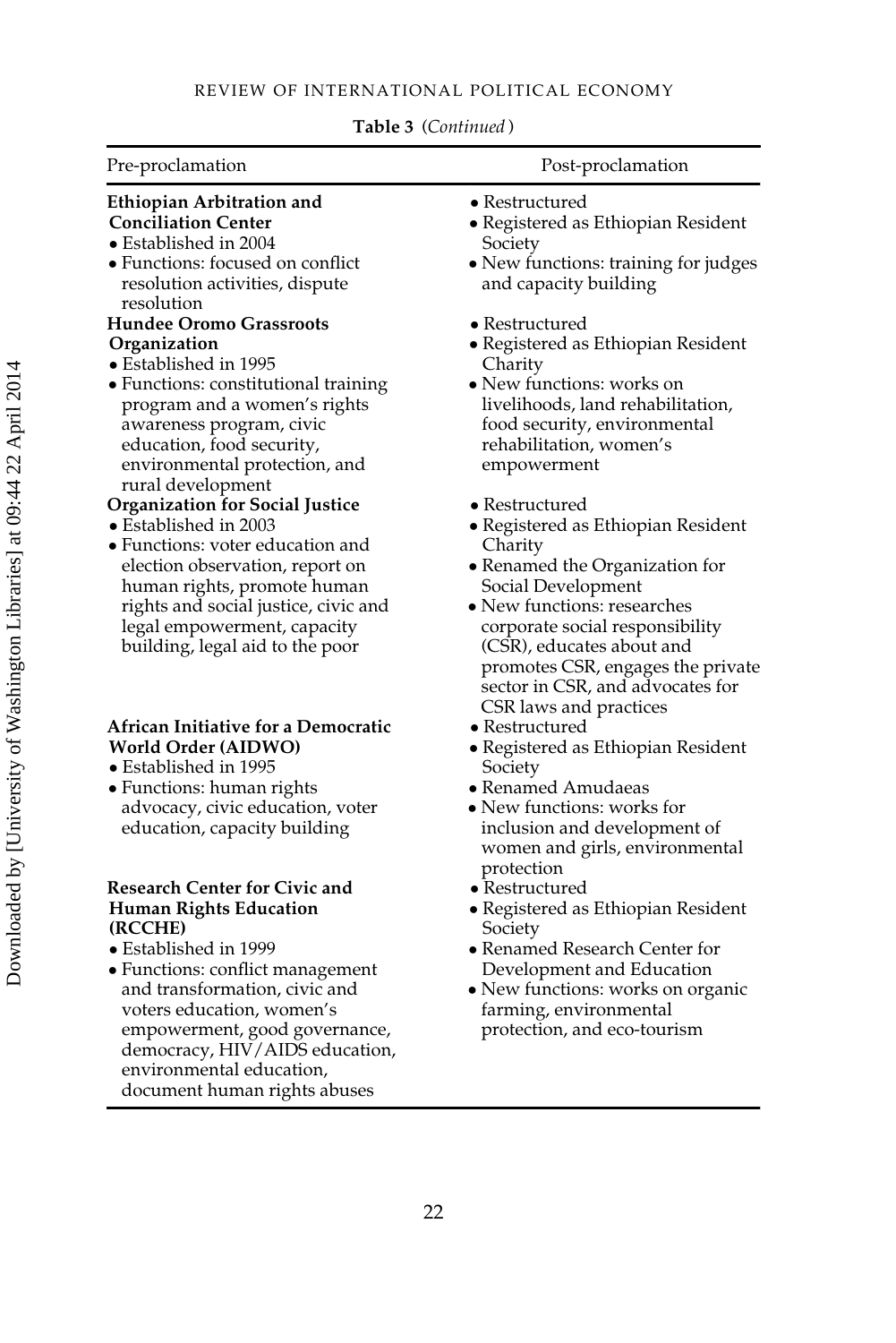In summary, most Ethiopian and international NGOs responded to the Proclamation by rebranding, the least costly form of compliance, or by restructuring, a deeper form of change. A brave few groups did continue their original work by registering as Type 1 NGOs, or 'Ethiopian associations,' using new, locally sourced budgets and local volunteers. Examples include the Ethiopian Women Lawyer's Association (EWLA), the Ethiopian Human Rights Council (EHRC), the Ethiopian Human Rights & Civic Education Promotion Association, and Vision Ethiopian Congress for Democracy. They eschewed rebranding or restructuring because of their long history of human rights work, and their leaders' strong commitment to human rights ideas and tools. As the director of Vision Ethiopia explained, 'Most [Ethiopian] advocacy groups changed their status and transformed themselves into development associations. You can ask us why we didn't do so. For me it is an insult to deviate from once established objectives and activities which we were engaged in for over 15 years.<sup>[38](#page-31-13)</sup> These rare NGOs paid a high price, however. Both the EHRC and EWLA were forced to dramatically downsize, with the former closing nine of its 12 offices and slashing its staff from 60 to nine. The latter made similarly drastic cuts (Amnesty International, [2012a,](#page-32-6) [2012b\)](#page-32-7).

#### 6.2.1. Externally-focused survival strategies

The government's ban on international aid triggered little local protest, and prompted few Ethiopian individuals or businesses to replace foreign funds by their own donations. Clearly, one major reason is the state's crackdown, which signaled that local rights groups and their supporters were in danger. As one source noted, 'people are afraid to contribute to NGOs because of the association of NGOs with opposition politics. The level of trust in donating money to organizations has declined.<sup>[39](#page-31-14)</sup>

The human rights idiom and rights-based organizations, however, may have also suffered from weak local support, as is true elsewhere in Africa (An-Na'im, [2000](#page-32-8); Dicklitch and Lwanga, [2003](#page-34-14); Englund, [2006](#page-34-3); Mutua, [1994,](#page-36-15) [1997](#page-36-16); Okafor, [2006;](#page-36-10) Odinkalu, [1999](#page-36-17)). Latin America has enjoyed a long history of human rights-based mobilizing, but the same is not true of other world regions (Hafner-Burton and Ron, [2012](#page-34-15)). As one source explained, 'the rights-based approach [to development] was not well known among the [Ethiopian] public. In the past, civil society organizations were engaged in service delivery, and only more recently have they combined rights, advocacy, and service delivery. The public and NGO beneficiaries are not upset about the removal of the rights-based approach, since they don't really know what it means.'<sup>[40](#page-31-15)</sup>

Indeed, one report claimed that local NGOs in Ethiopia reflected donor rather than local priorities, instilling the notion that these groups were foreign, not indigenous, organizations: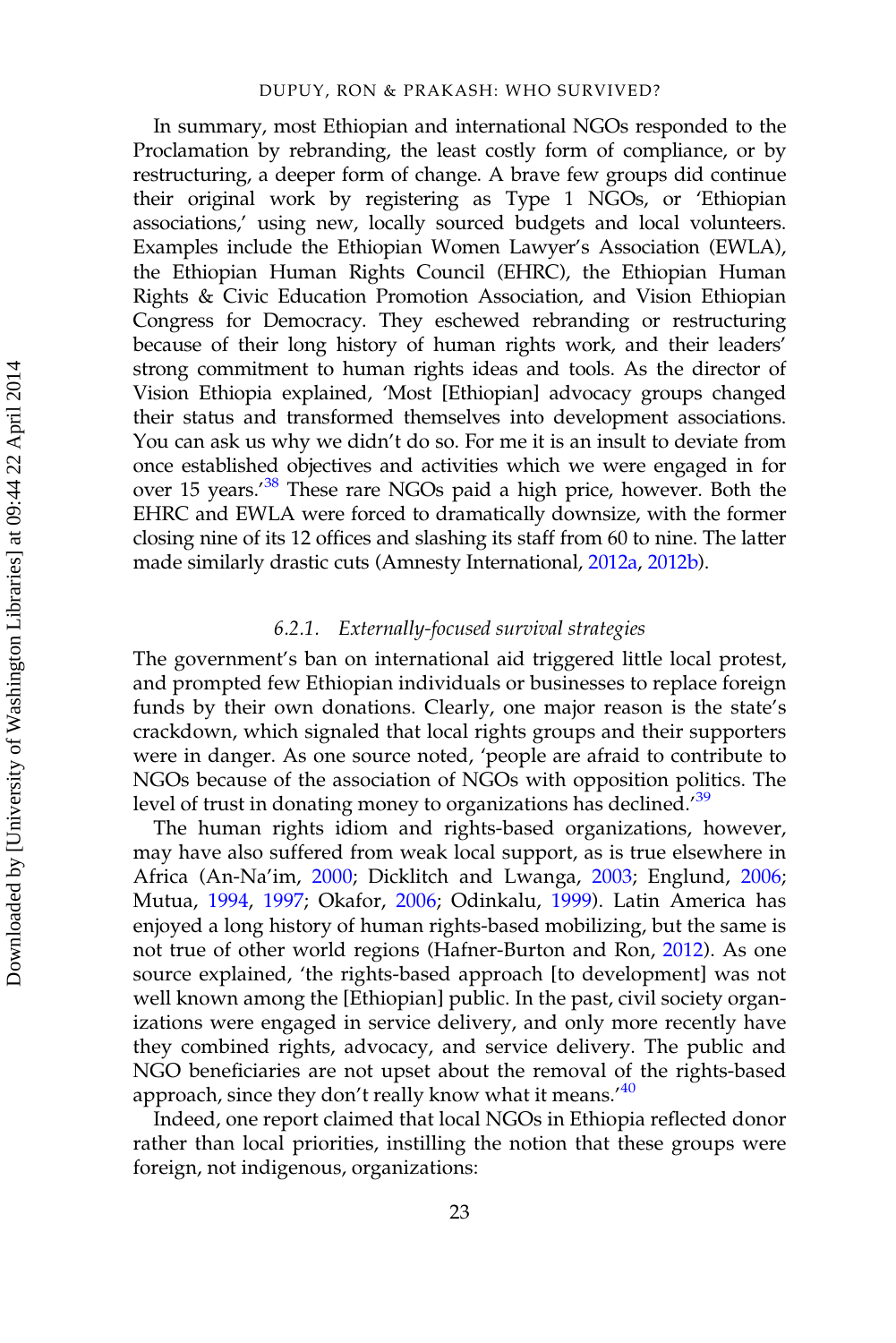<span id="page-25-0"></span>

Figure 2 The number of publications on Ethiopia by Amnesty International and Human Rights Watch released from 2000 to 2012, includes all reports, press releases, and commentaries specifically written about Ethiopia, and published by these two organizations.

Most Ethiopian CSOs are set up by a few individuals and rely on foreign funds. Their relations with the communities they work with have been hierarchical (donor–recipient) rather than one of equal partnership. Lack of constituency/mass base has undermined the bargaining power of CSOs and risks resulting in alienation from the public. Hence, the public didn't stand in their support when they faced policy and legal challenges, and they become easy prey for defamatory media campaigns on the sector. (CCRDA, [2011a](#page-33-12): 65–66.)

The Ethiopian public is generally disinterested in donating to the NGO sector. As one local NGO worker lamented, 'It is really foreigners and people with a "foreign culture" who give money to NGOs.<sup>'[41](#page-31-16)</sup> Instead, most Ethiopians perceive NGOs' role as one of giving money to Ethio-pians, rather than the reverse (CCRDA, [2011b\)](#page-34-13). Some Ethiopians are mistrustful of NGOs, fearing that they are unaccountable, corrupt, or focused on personal gain. As one former local NGO employee noted, 'The law revealed that working in an NGO is all about money. NGOs didn't seek out local sources of funding but rather changed their objectives to fit the law and keep operating. NGOs are a lucrative business: they provide allowances, high salaries, and travel opportunities. NGOs can engage in patronage, by giving out jobs or workshops in return for money and other forms of support. NGOs want to keep money flowing because of the benefits. $42$  Or as one INGO source argued, 'many people [in Ethiopia] view NGOs as being wasteful, that they do nothing and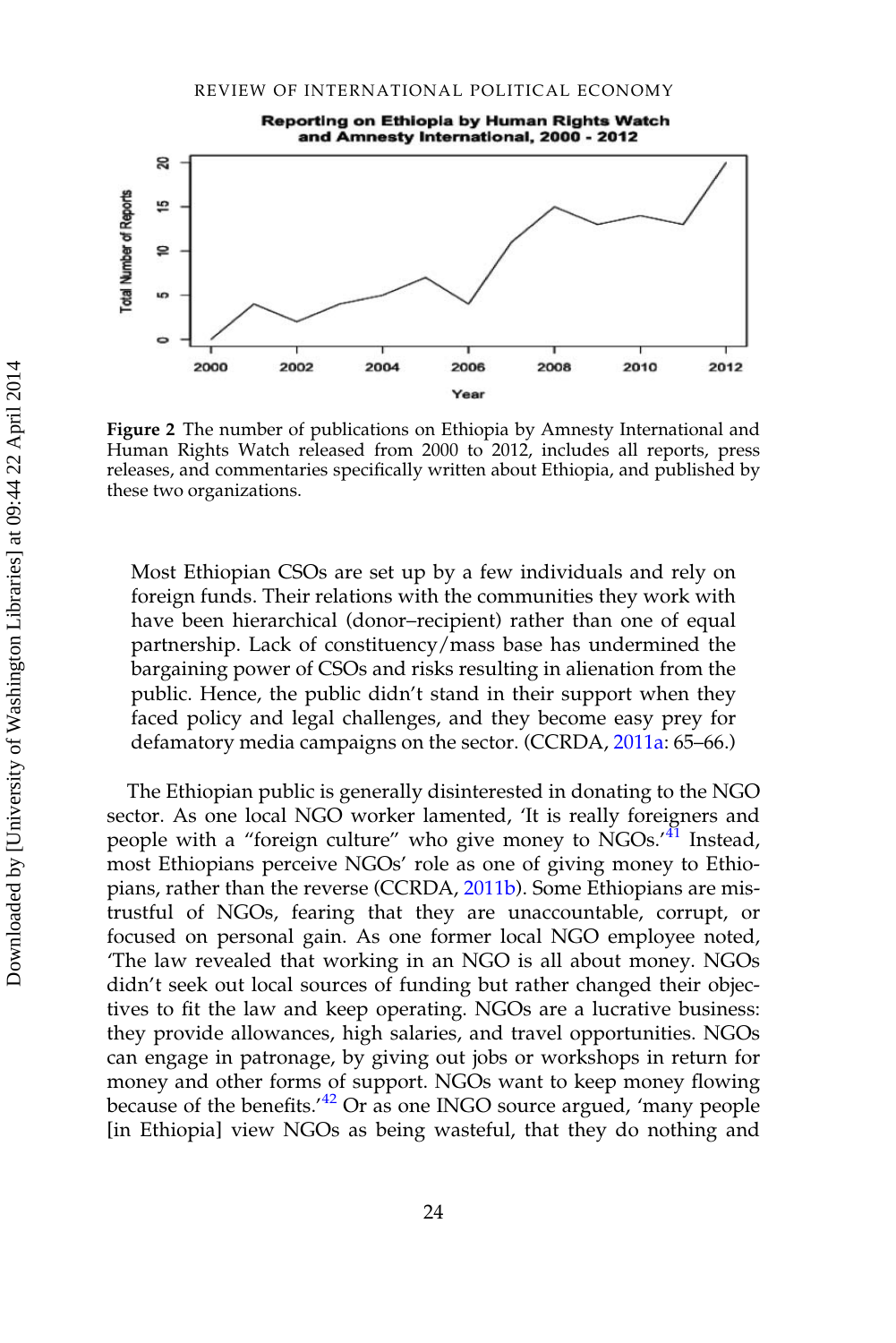simply earn big salaries.<sup> $43$ </sup> These criticisms echo arguments advanced by scholarly NGO skeptics and government officials.

Survey data suggests an extreme form of 'resource partitioning' in the Ethiopian charitable sector. On the one hand, a recent Gallup poll found that only 10% of surveyed Ethiopians answered 'yes' when asked whether they had 'donated money to a charity' in the last month, compared with 28% in Kenya, or 16% in Sudan.<sup>[44](#page-31-19)</sup> Yet a similarly recent Pew survey found that 63% of surveyed Ethiopian Christians, and 82% of surveyed Ethiopian Muslims, reported giving alms via the church or mosque. Ethiopians do give, but they channel those funds through traditional, religious charities, rather than through the more modernistic NGOs.

#### 6.3. Mobilizing transnational support

Although local political support was weak, some local NGOs fought the Proclamation by mobilizing transnational allies and groups. The Consortium of Christian Relief and Development Association (CCRDA), Ethiopia's largest umbrella NGO, mobilized a Task Force to funnel information to the international community (CCRDA, [2011b](#page-34-13); Hailegebriel [2010\)](#page-34-6), while other groups appealed for help more quietly, given the 'history of civil society representatives [in Ethiopia] being imprisoned and harassed.'<sup>[45](#page-31-20)</sup>

Transnational human rights groups and media sources covered Ethiopian events closely (see [Figure 2\)](#page-25-0), especially following the contested 2005 elections and the government's 2008 release of the draft Proclamation. Human Rights Watch, Amnesty International, UN agencies and others condemned the proposed law. From 2008 to 2012, international news sources published at least 33 articles specifi-cally on the Proclamation.<sup>[46](#page-31-21)</sup>

The government fought back, however. Although it wanted international donor money, it was unwilling to permit foreigners to support civil society challengers. As the Ethiopian Foreign Ministry explained,

These foreign charities and societies are not allowed to engage in political activities as of right. This is normal practice in most countries, as political activities, by their very nature, are reserved for citizens. It is a sovereign state's right to limit the influence of foreigners through any financing of political activities. Aside from politics, foreign charities and societies are free to operate and assist in any muchneeded development activities and humanitarian needs of the country. (Emphasis added. From [http://www.mfa.gov.et/internationalMore.](http://www.mfa.gov.et/internationalMore.php?pg) [php?pg](http://www.mfa.gov.et/internationalMore.php?pg)  $=$  59 (accessed 24 May 2013).)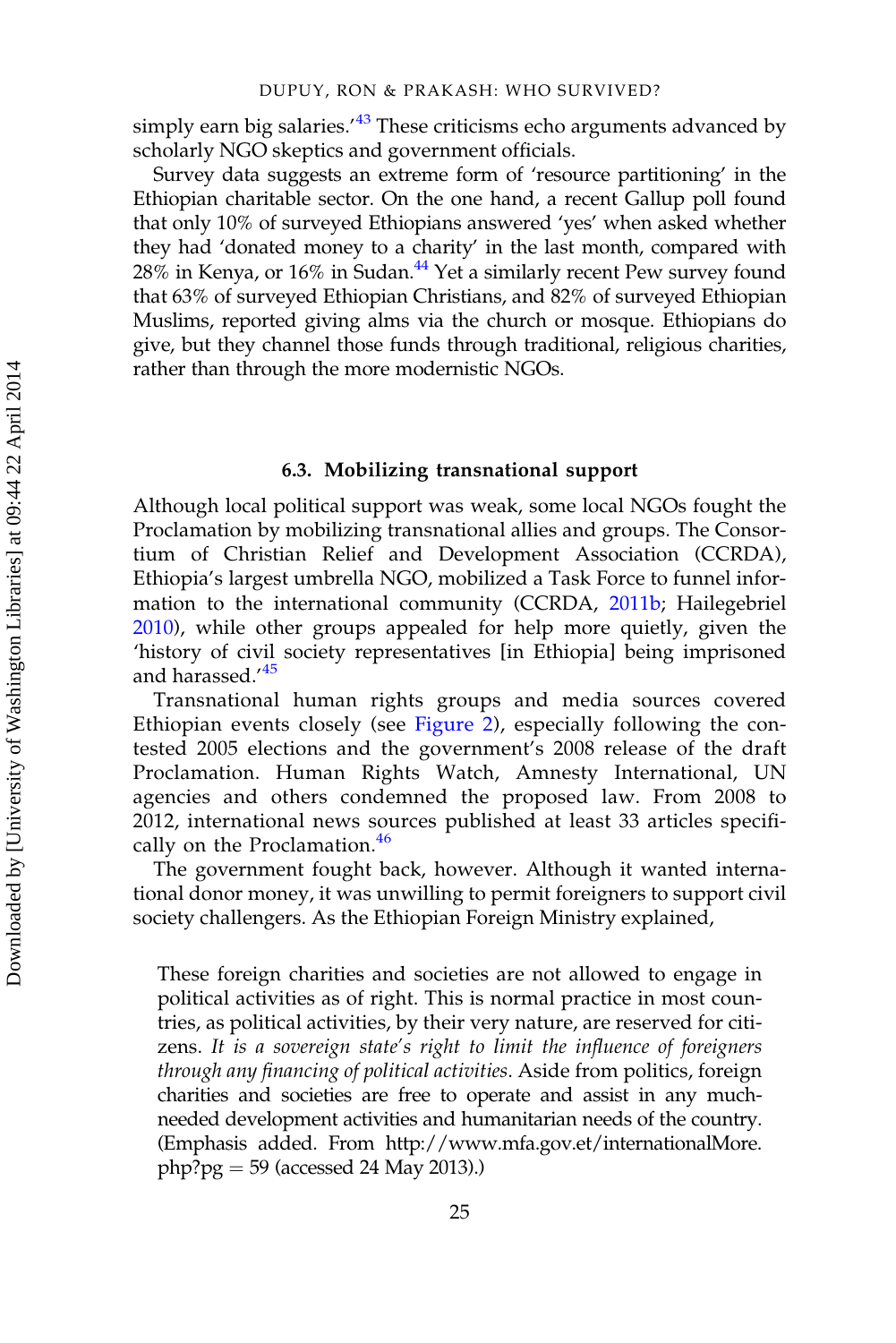The government was largely successful in its effort, as the Proclamation became law with only very minor modifications. How did it survive the transnational mobilization?

First, many donors were unwilling to cut their aid, fearing that this would hurt the poor and undermine the country's development prog-ress.<sup>[47](#page-31-22)</sup> As one source explained, 'Donors like the [Ethiopian] government's emphasis on development,' and its strong economic performance 'mollifies [the donors'] disappointment over democratic performance.<sup>[48](#page-31-23)</sup> Donors, after all, are keen for economic success stories, and Ethiopia appeared to fit that bill.

Geopolitics are also important, since Ethiopia has been a stable US and Western ally in an unstable area. The country has played a key role in the 'war on terror,' invading Somalia with US support in 2006, and allowing US drones to use the country's south as a base. As one respondent noted, 'there is a quid pro quo arrangement between Ethiopia and the West. Ethiopia ensures that Western military objectives are met in exchange for little pressure regarding domestic politics.<sup> $49$ </sup> This arrangement is supported by a US policy of 'quiet diplomacy' that is unwilling to publicly criticize Ethiopian abuses and that boosted US aid a year after the Proclamation (Human Rights Watch, [2010](#page-35-17)).

#### 7. CONCLUSION: TOWARDS A NEW RESEARCH AGENDA

Governments are key pillars of NGO's institutional environment. NGOs are not beyond the state. While recognizing the influence that NGOs sometimes exercise in shaping the state itself, scholars must appreciate the important role of the state in defining the political space afforded to NGOs. Therefore, a study of the population ecology of the NGO sector must pay careful attention to how states seeks to shape the emergence, sustenance, strategy, and demise of NGOs.

Our Ethiopian case suggests that public regulations influence the behavior and survival of local and international NGOs in predictable ways. To explore the generalizability of our claims, scholars should probe the impact of newly restrictive NGO laws in Egypt, Eritrea, Russia, and elsewhere. Have briefcase groups disappeared? Have INGOs survived? Have generalist NGOs done better than those in specialized niche, especially those of the human rights type? Have local citizens donated their own time and money to NGOs, or have they abandoned these liberal, modern-style groups to their fate? And given that the majority of surviving Ethiopian rights-based groups dropped the language of rights, what does this suggest about the durability and normative power of the human rights movement, particularly in the global South? These explorations will help clarify the extent to which local NGOs are indeed embedded in local society.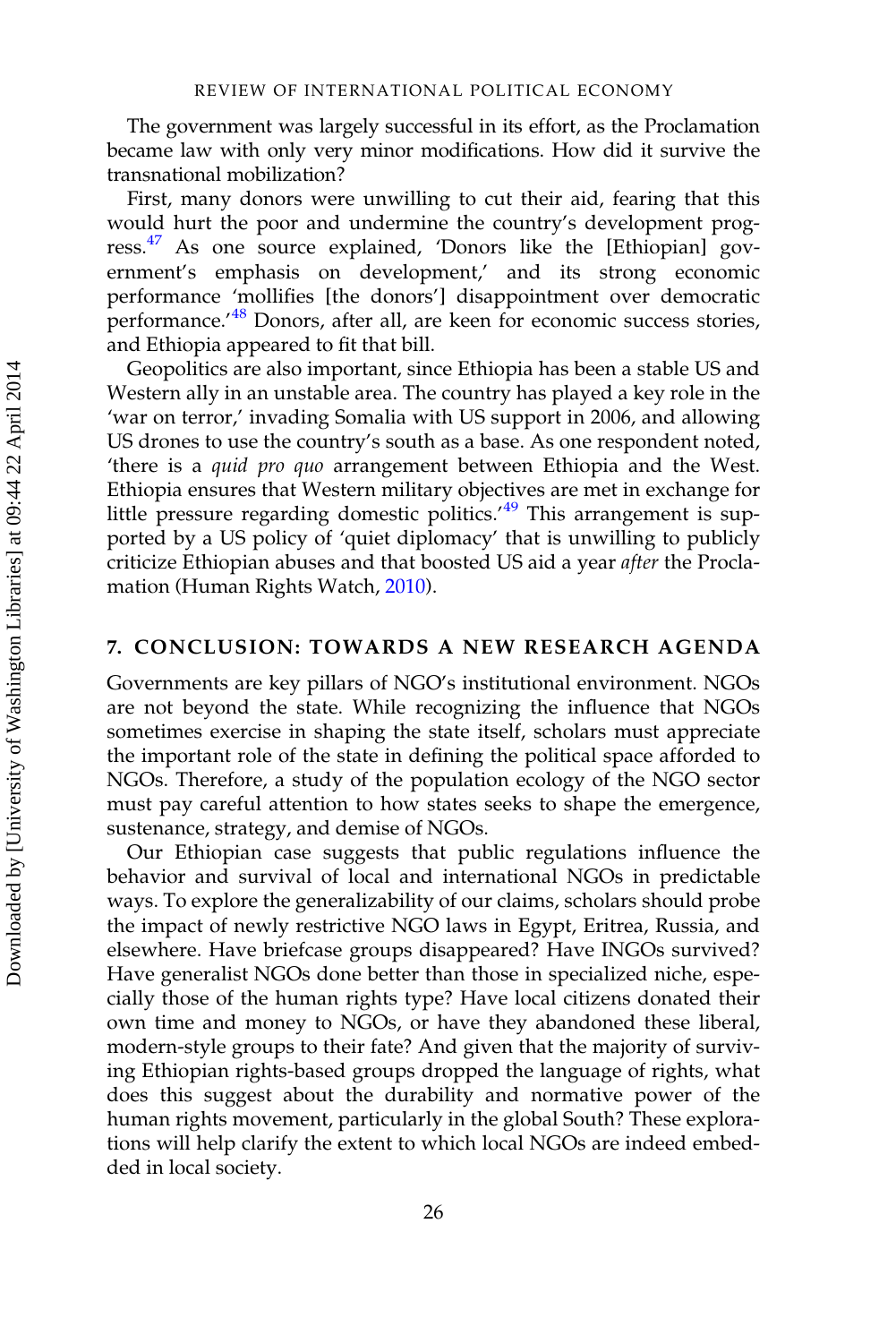We also need more and better information on resource mobilization for charity and social justice in Southern locales. The above-cited Pew and Gallup data in Ethiopia suggests that liberal NGOs are often excluded from local philanthropic flows in the South, a claim sup-ported by new evidence from Mexico, India and Morocco.<sup>[50](#page-31-25)</sup> In Mexico, for example, only 4% of a national survey reported donating money to local human rights groups, compared with 23% who reported giving to 'parents' associations,' or 22% to 'religious organizations.' Resource partitioning appeared even more acute in Mumbai and its environs; only 4% of respondents had donated to local human rights groups, and only three to local NGOs. Thirty-eight percent had donated to religious organizations, however. And in Morocco, only 1% had donated to local rights groups, and less than half a percent to local NGOs, writ large.<sup>[51](#page-32-9)</sup> If these findings hold true more generally, it seems likely that local, Southern NGOs will remain dependent on Northern funds until they learn to jump the resource divide.

We also require rigorously derived explanations for the global anti-NGO backlash. The evidence from Ethiopia, Kenya, and Russia, among other countries, suggests that contentious elections in new (and illiberal) democracies and quasi-authoritarian regimes play an important role (Levitisky and Way, [2010](#page-35-18); Zakaria [1997\)](#page-37-11). Other possibilities include the role of ultra-nationalists, as in the case of Israel, or major corporate interests, as in the case of Canada. We also need better and more systematic explanations of how some regimes, like Ethiopia, manage to successfully fend off transnational activist and diplomatic pressures to roll back illiberal NGO laws. We also need to improve understanding of how these laws impact human rights practices and improve discourse in the states that adopt them.

These questions propose a new research agenda on the relationship between states, societies, and NGOs. Pursuing this agenda will require rigorous, theory-building studies of individual country decisions to adopt restrictive laws and their effects on NGOs, as well as new, crossnational, time-series data to explain these laws' timing, a project with which we are currently engaged.

#### ACKNOWLEDGEMENTS

Research on this project was supported by funds from the Harold E. Stassen Chair at the University of Minnesota. The authors would like to thank the women and men who agreed to be interviewed for this project in Ethiopia, as well as the human rights activists and experts we interviewed elsewhere in the world. We also thank those who commented on the paper at annual meetings of the International Studies Association and the American Political Science Association, as well as several anonymous reviewers for the Review of International Political Economy.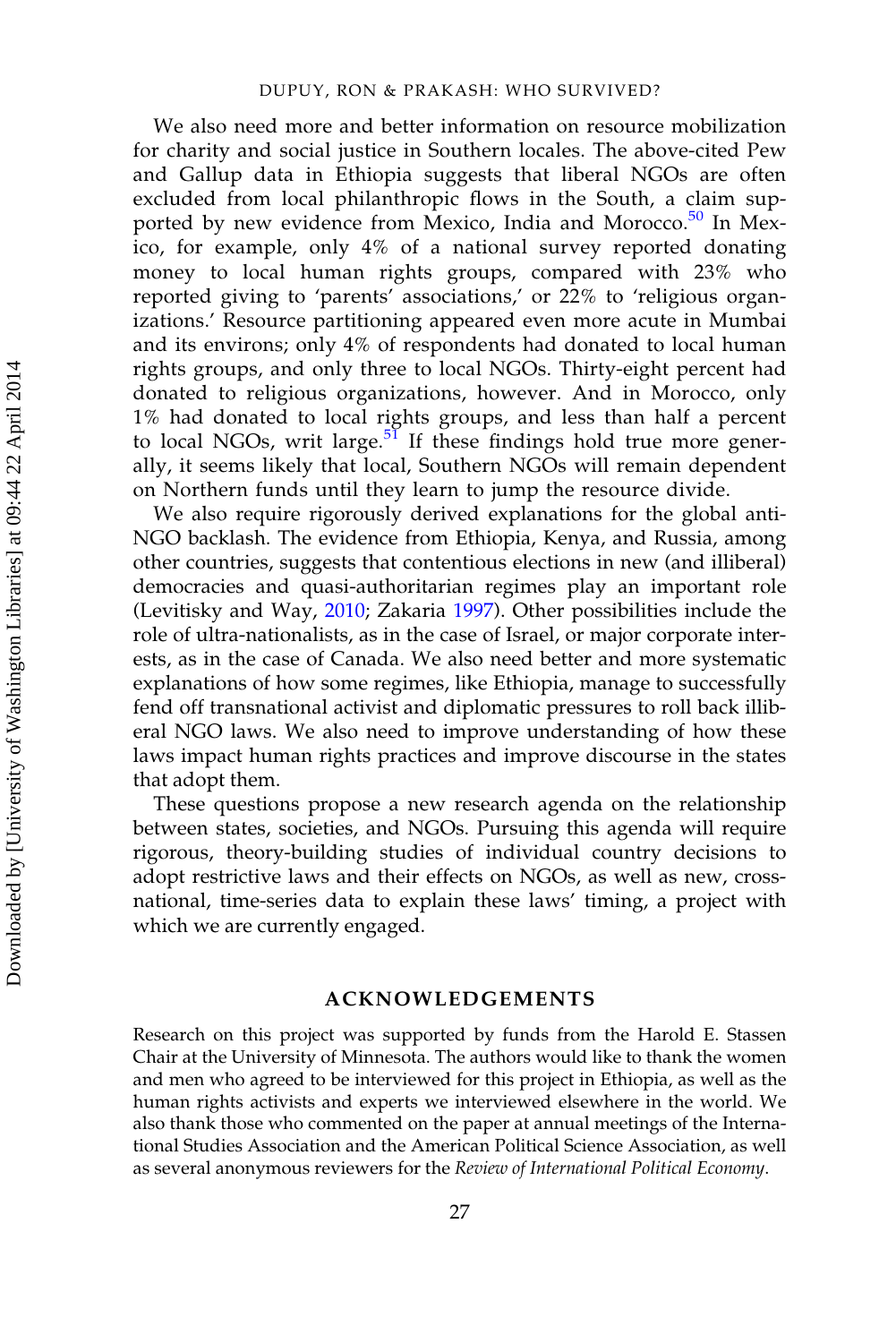#### NOTES

- <span id="page-29-0"></span>1. Numbers are based on data collected by the authors during 2012 on all laws passed worldwide regarding both the operations of foreign NGOs and foreign funding flows to domestic NGOs. These laws impose restrictions in the following activities: whether and how foreign NGOs register with the government; whether foreigners can join or form an association; the issue areas on which foreign NGOs can work on, and the activities that they can carry out; whether and how foreign NGOs can operate, employ foreign workers, enter into partnerships, and report on their activities; whether and how NGOs can receive foreign funding, as well as how much foreign funding they can receive; and on whether foreign NGOs must pay taxes; and finally, on how NGOs can use and must report on the receipt and/or use of foreign funding.
- <span id="page-29-1"></span>2. In his article on the backlash, Carothers ([2006](#page-33-20)) argues that restrictive civil society legislation is a means for rulers of semi-democratic regimes to thwart any serious challenge to their rule and to thus maintain their grip on power. Howell et al. ([2008\)](#page-35-0) argue that the semi-democratic regimes use post-9/11 security concerns to justify clamping down on civil society organizations, often seen as supporters of political opposition.
- <span id="page-29-2"></span>3. Interview A18, Addis Ababa, August 2011.
- <span id="page-29-3"></span>4. See Aalen and Tronvoll ([2009\)](#page-32-10). These claims likely stemmed from the support offered to opposition parties by the Ethiopian diaspora (see Lyons, [2007](#page-35-19)), along with election monitoring, voter education, and human rights reporting by local, foreign-funded groups.
- <span id="page-29-4"></span>5. On ERPDF ideology, see Rahmato [\(2002,](#page-36-6) [2010](#page-36-7)). Although Ethiopia is one of Africa's top economic performers, its political system lags on most indicators of democratic governance.
- <span id="page-29-5"></span>6. A ruling party (ERPDF) document from 2006 outlines the government's view of NGOs: 'NGOs are not organizations established by citizens to protect their rights. These organizations are rather established by individuals mainly for personal benefit, accountable to, and advancing the interests of foreign agencies. Their leaders are not accountable to the staff of the organizations and the beneficiaries. As a result, they cannot have a democratic nature and role ... Therefore, the government has to confront the rent seeking nature of NGOs, for example, by considering those organizations receiving 15 percent of their income from foreign sources as foreign organizations and denying them recognition as a means of expression of freedom of association as well as democratic forums.' Quoted in Hailegebriel [\(2010:](#page-34-6) 20). See also Yeshanew [2012](#page-37-12).
- <span id="page-29-6"></span>7. The Proclamation does not apply to religious organizations, cultural associations, organizations governed by other laws, or organizations operating in only one region of the country.
- <span id="page-29-7"></span>8. We recognize that human rights work occurs not only in human rights organizations (those organizations that focus solely on promoting rights), but that human rights work also takes place in a variety of other civil society organizations, to include in development and service-delivery NGOs.
- <span id="page-29-8"></span>9. In other words, we used a pared down version of the 'reputational sampling' method advocated by Farquharson [\(2005](#page-34-16)).
- <span id="page-29-9"></span>10. We obtained written ethics approval from the relevant university ethics board prior to fieldwork.
- <span id="page-29-10"></span>11. For a discussion of non-probability sampling procedures, see Patton [\(2001](#page-36-18)).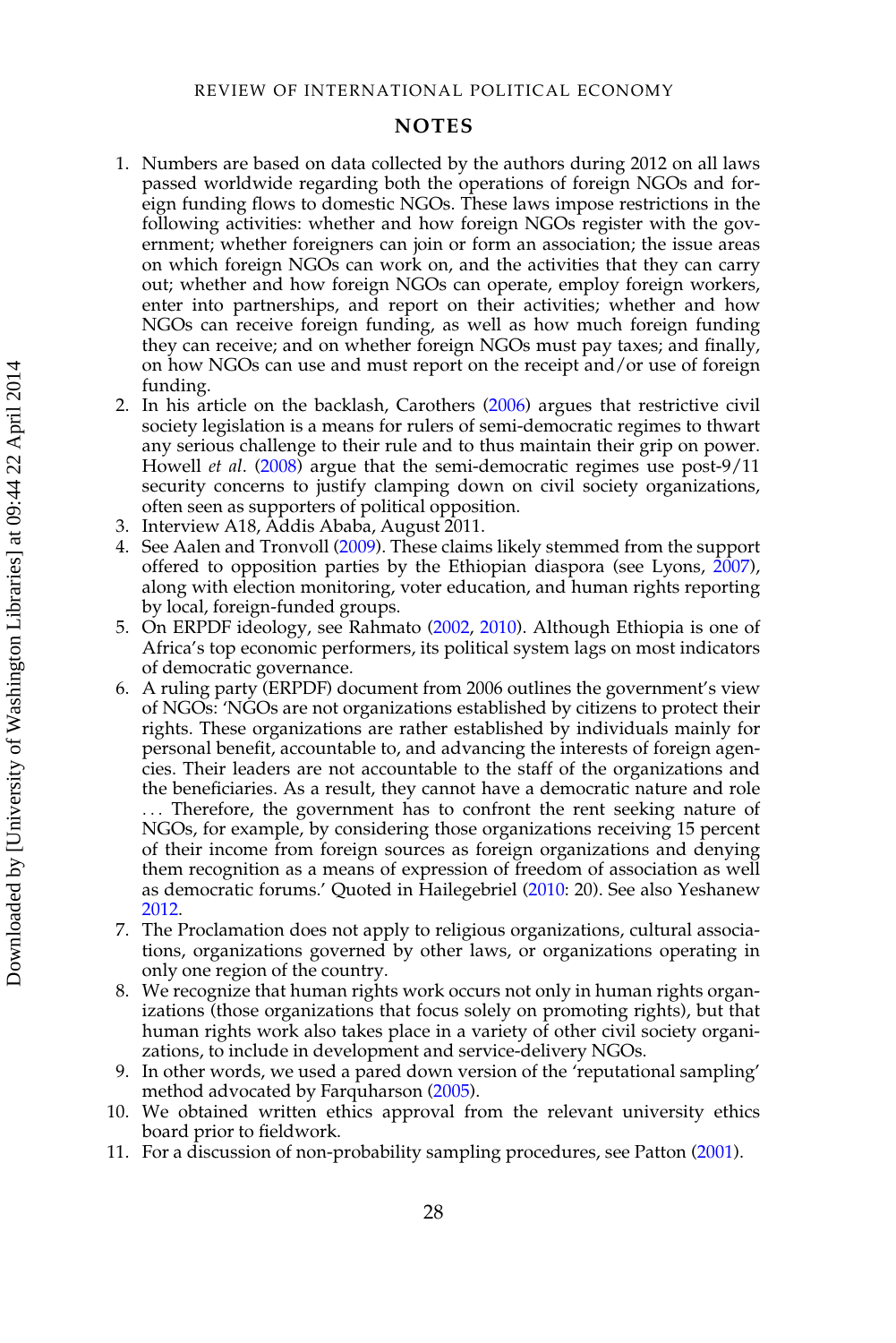- <span id="page-30-0"></span>12. Data come from USAID ([2010](#page-37-13)); Dagne and Hailegebriel [\(2011](#page-34-17)); Rahmato, Bantirgu and Endeshaw [\(2010\)](#page-36-5); and the Charities and Societies Agency [\(www.](http://www.chsa.gov.et) [chsa.gov.et\)](http://www.chsa.gov.et). The numbers of organizations in 2009 reflect updated data.
- <span id="page-30-1"></span>13. Interview A3, Addis Ababa, August 2011.
- <span id="page-30-2"></span>14. See http://ec.europa.eu/europeaid/where/acp/overview/cotonou-agreement/index\_en.htm. See also Rahmato, Bantirgu and Endeshaw [\(2010](#page-36-5)).
- <span id="page-30-3"></span>15. Interview A17, Addis Ababa, August 2011.
- <span id="page-30-4"></span>16. However, other countries and regions differ from Africa. For instance, Gauri and Galef [\(2005](#page-34-18)) find that more than 80% of NGOs in Bangladesh were registered with the government, with 55% of NGOs reporting a visit by local government officials.
- <span id="page-30-5"></span>17. Interview A8, Addis Ababa, August 2011.
- <span id="page-30-6"></span>18. [Table 3](#page-20-0) shows the post-Proclamation status of several rights-focused groups; only seven of these continue to work specifically on human rights issues. (Based on data gathered at the offices of the Charities and Societies Agency in Addis Ababa.)
- 19. Interviews A20 and A21, Addis Ababa, 2011.
- <span id="page-30-9"></span><span id="page-30-8"></span><span id="page-30-7"></span>20. Interview A4, Addis Ababa, August 2011.
- 21. Interview A16, Addis Ababa, August 2011.
- <span id="page-30-10"></span>22. Government-aligned organizations seem to have largely survived the Proclamation unchanged. As one of the anonymous reviewers of this paper pointed out, these organizations are important tools for mobilizing ERPDF support, making it clear why the Proclamation favors mass-based local organizations but restricts independent organizations that support alternative political forces. We are grateful to the reviewer for this observation.
- <span id="page-30-11"></span>23. The CSO Taskforce is housed at the CCRDA and is partially funded by the Donor Assistance Group for Ethiopia (DAG). This survey was designed to assess the implementation of the Proclamation and its impact on the work of civil society organizations in Ethiopia. Questionnaires were distributed to 70 organizations, which included a broad range of NGOs as well as government organizations, media, donors, and UN agencies. Thirty-two of the 70 solicited organizations responded to the survey.
- <span id="page-30-12"></span>24. See Dagne and Hailegebriel [\(2011](#page-34-17)). Not all NGOs have been forced to completely abandon their rights-based work, as there are two exceptions in the Proclamation for foreign funding of rights-based work. First, the bilateral clause in Article 3 of the Proclamation allows international and foreign organizations to enter into bilateral agreements with the government in order to continue activities that NGOs are otherwise not permitted to engage in with foreign funding. Prison Fellowship International (a pro-government NGO that works in prisons to promote human rights) and the National Coalition of Women Against HIV/AIDS (a local NGO that the former First Lady, Azeb Mesfin, chairs) are two of the very few organizations that have received a bilateral exemption. Second, there are some exceptions for rights-based work within the structure of donor funding, in that money allocated to the multi-donor Democratic Institutions Program (DIP) as well as funding from the European Commission's Civil Society Fund can be used for rights work. Under the DIP program, donor funding has been channeled to the government's Ethiopian Human Rights Commission, which then provides funds to local NGOs. The European Commission Civil Society Fund (CSF) is a joint initiative with the Government of Ethiopia, and money from the CSF is considered to be local funding by the government. (Information based on the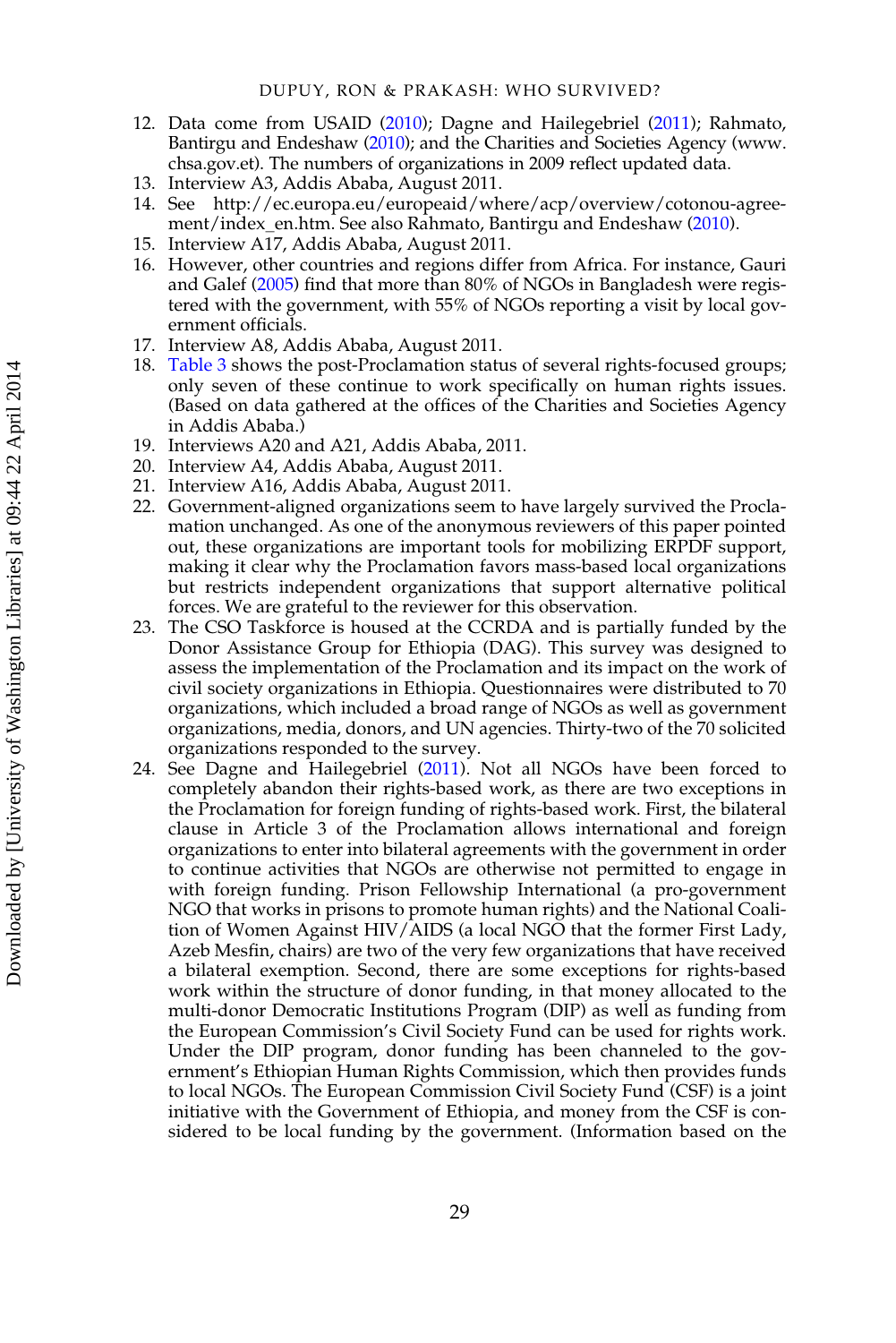websites of these funding entities and from interviews conducted with civil society experts and foreign donors in Addis Ababa in August 2011.)

- <span id="page-31-1"></span><span id="page-31-0"></span>25. Interviews A6 and A9, Addis Ababa, August 2011.
- 26. Interview A12, Addis Ababa, August 2011.
- <span id="page-31-2"></span>27. Interview A11, Addis Ababa, August 2011.
- <span id="page-31-3"></span>28. Interview A 10, Addis Ababa, August 2011.
- <span id="page-31-4"></span>29. Interviews A3, A4, A5, A13, A16, A19, Addis Ababa, August 2011.
- <span id="page-31-5"></span>30. Interview A6, Addis Ababa, August 2011.
- <span id="page-31-6"></span>31. Interview A19, Addis Ababa, August 2011.
- <span id="page-31-7"></span>32. Interview A18, Addis Ababa, August 2011.
- <span id="page-31-8"></span>33. Interview A11, Addis Ababa, August 2011.
- <span id="page-31-9"></span>34. Interviews A18 and A18, Addis Ababa, August 2011.
- <span id="page-31-10"></span>35. See http://osdethiopia.org/. Along with the former head of policy at Action Aid (Daniel Bekele), the then-director of OSJ (Netsanet Demissie) was imprisoned and charged with treason and using their organizations as covers for pursuing political motives after the 2005 elections.
- <span id="page-31-11"></span>36. Interview A20, Addis Ababa, August 2011. See also Amnesty International [\(2012b](#page-32-7)).
- <span id="page-31-12"></span>37. Interview A21, Addis Ababa, August 2011.
- <span id="page-31-13"></span>38. Taken from [www.thereporterethiopia.com/Interview/it-is-rather-commendable](http://www.thereporterethiopia.com/Interview/it-is-rather-commendable-to-every-citizen-to-come-out-and-confront-any-difficulty.html)[to-every-citizen-to-come-out-and-confront-any-difficulty.html](http://www.thereporterethiopia.com/Interview/it-is-rather-commendable-to-every-citizen-to-come-out-and-confront-any-difficulty.html) (accessed 1 October 2012). One of the anonymous reviewers for this paper pointed out that while the decision to continue operating unchanged was rare for rights groups in Ethiopia, the opposite has occurred in other contexts. For example, groups labeled by the Russian government as 'foreign agents' have refused on principled grounds to do so, despite the material incentives to do so. Future research should address this important question of the conditions under which activists do not do the materially rational thing and adjust their operations in the aftermath of a regulatory change in order to ensure their survival. We are grateful to the reviewer for this observation.
- <span id="page-31-14"></span>39. Interview A14, Addis Ababa, August 2011.
- <span id="page-31-15"></span>40. Interview A18, Addis Ababa, August 2011.
- <span id="page-31-17"></span><span id="page-31-16"></span>41. Interview A7, Addis Ababa, August 2011.
- 42. Interview A1, Addis Ababa, August 2011.
- <span id="page-31-19"></span><span id="page-31-18"></span>43. Interview A12, Addis Ababa, August 2011.
- 44. According to the 2012 Gallup Worldview Poll, available on [www.worldview.](http://www.worldview.gallup.com) [gallup.com](http://www.worldview.gallup.com)
- <span id="page-31-20"></span>45. Interview A19, Addis Ababa, August 2011.
- <span id="page-31-21"></span>46. On August 17, 2012, we searched the LexisNexis database with: 'Ethiopia AND NGOs AND civil society AND law,' 'Ethiopia AND Charities and Societies Proclamation,' and 'Ethiopian Human Rights Council.'
- <span id="page-31-23"></span><span id="page-31-22"></span>47. Interview A26, via telephone, September 2012.
- 48. Interview A14, Addis Ababa, August 2011.
- <span id="page-31-24"></span>49. Interview A25, via telephone, September 2012.
- <span id="page-31-25"></span>50. The 2012 Mexican survey was a nationally representative poll of 2400 adults. The 2012 Mumbai survey was a representative poll of 1680 adults living in Mumbai and its rural environs, with rural and religious oversamples. The 2012 Moroccan survey was a poll of 1100 adults living in Casablanca, Rabat, and their rural environs, with a rural oversample. Further details can be provided by the authors upon request; see [Ron and Crow \(forthcoming\).](#page-37-14)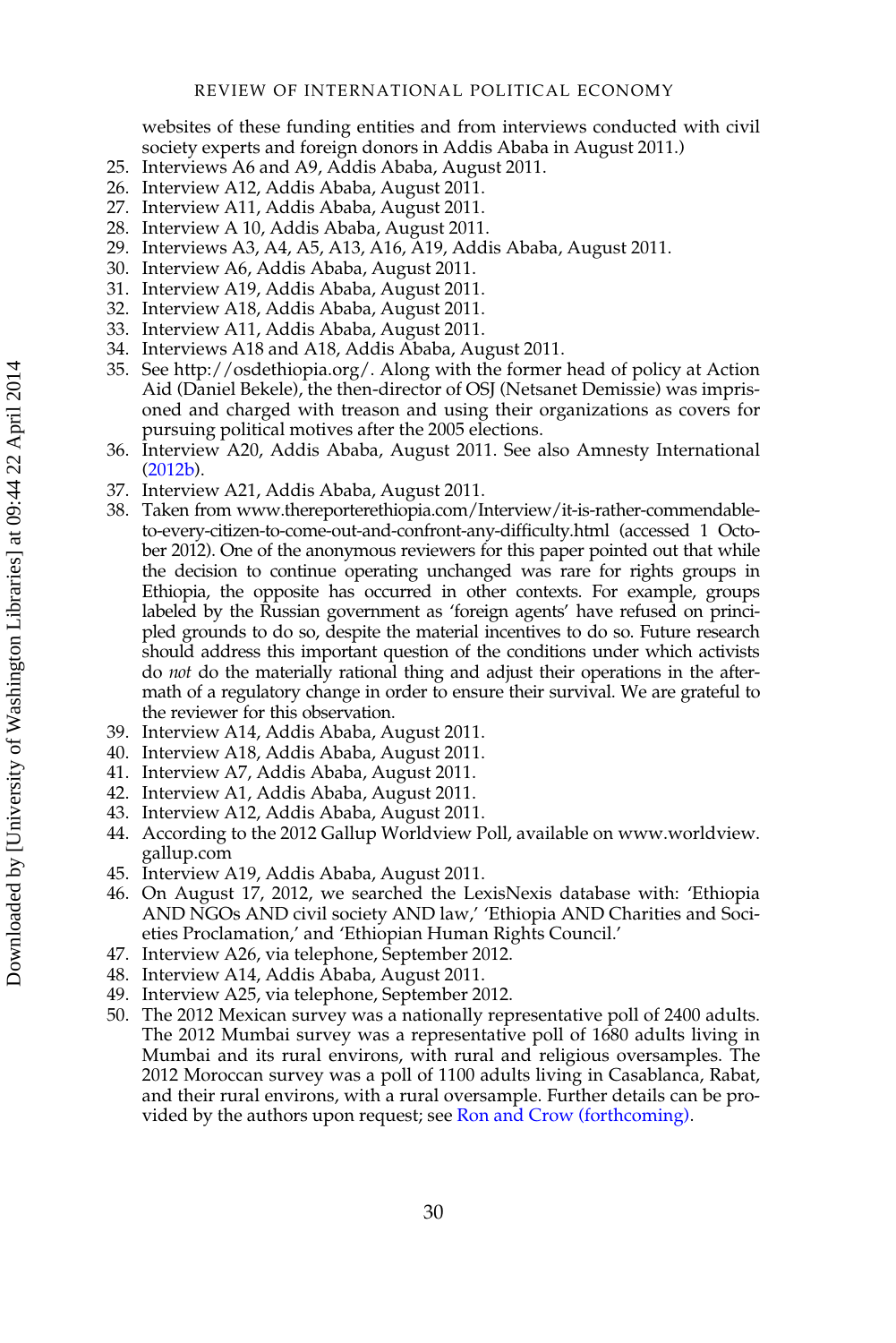<span id="page-32-9"></span>51. Only 0.3% of the Moroccan population reported donating to 'religious associations,' but this figure likely does not include the Islamic zakat, or religious tithe.

### NOTES ON CONTRIBUTORS

Kendra Dupuy is a PhD candidate at the University of Washington (Seattle) Department of Political Science, a researcher at the Peace Research Institute, Oslo (Norway), and an advisor at Chr. Michelsen Institute in Bergen (Norway). She studies the political economy of natural resource extraction, corporate social responsibility, corruption and transparency, NGOs, and African politics.

James Ron is the Stassen Chair of International Affairs at the University of Minnesota's Humphrey School of Public Affairs and Department of Political Science, and is an affiliated professor at the Center for Economic Research and Teaching (CIDE) in Mexico City. He studies human rights, public opinion, NGOs, and international assistance, and edits an online forum for human rights activists, openGlobalRights.

Aseem Prakash is Professor of Political Science and the Walker Family Professor for the College of Arts and Sciences at the University of Washington (Seattle). He is the founding, General Editor of the Cambridge University Press Series on Business and Public Policy, and the co-editor of Journal of Policy Analysis and Management. He studies international political economy, environmental issues, and NGO politics.

#### REFERENCES

- <span id="page-32-10"></span>Aalen, L. and Tronvoll, K. (2009) 'The end of democracy? Curtailing political and civil rights in Ethiopia', Review of African Political Economy 36(120): 193–207.
- <span id="page-32-4"></span>Abebe, M. G. (2010) 'Change management in the civil society sector: how are civil society organizations in Ethiopia adjusting to change in their policy environment?' Unpublished manuscript. Berlin: Hertie School of Governance.
- <span id="page-32-5"></span>Action Aid Ethiopia (2010) 'Interim Country Strategic Plan (2010–2011)'. Addis Ababa: Action Aid Ethiopia.
- <span id="page-32-3"></span>Aldrich, H. E. (2008) Organizations and Environments, Stanford: Stanford University Press.
- <span id="page-32-6"></span>Amnesty International (2012a) 'Ethiopia: the 2009 charities and societies proclamation as a serious obstacle to the promotion and protection of human rights in Ethiopia'. Amnesty International's written statement to the 20th Session of the UN Human Rights Council, 18 June – 6 July 2012.

<span id="page-32-7"></span>Amnesty International (2012b) Stifling Human Rights Work: The Impact of Civil Society Legislation in Ethiopia, London: Amnesty International.

- <span id="page-32-8"></span>An-Na'im, A. (2000) 'Problems of dependency: human rights organizations in the Arab world, an interview with Abdullahi An-Na'im', Middle East Report 214 (Spring): 20–47.
- <span id="page-32-0"></span>Andreas, P. (2001) Border Games: Policing the U.S.-Mexico Divide. Ithaca: Cornell University Press.
- <span id="page-32-2"></span>Arriola, L. R. (2013) 'Protesting and policing in a multiethnic authoritarian state: evidence from Ethiopia'. Comparative Politics 45(2): 147-168.
- <span id="page-32-1"></span>Barr, A., Fafchamps, M. and Owens, T. (2005) 'The governance of nongovernmental organizations in Uganda', World Development 33(4): 657–679.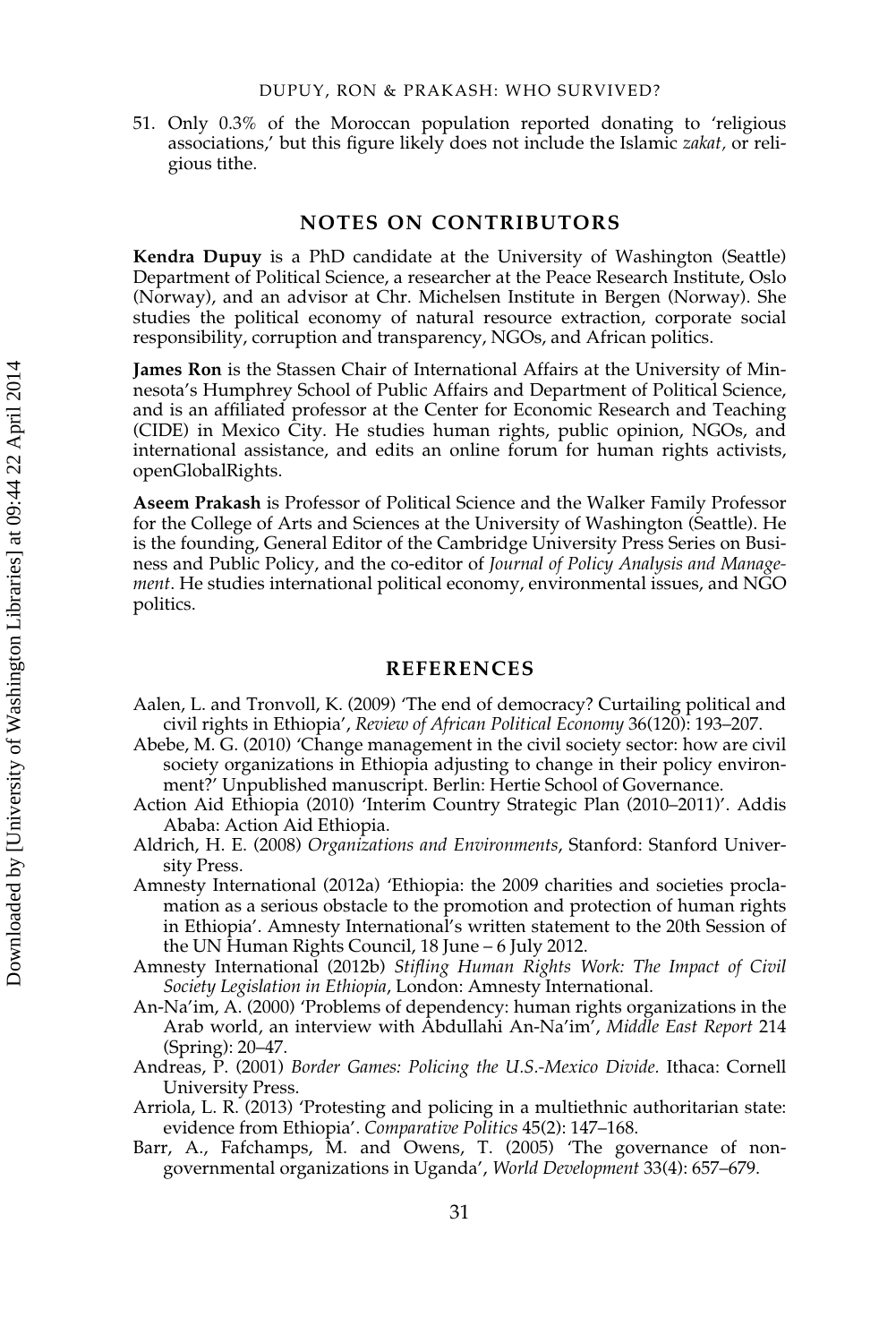- <span id="page-33-14"></span>Baum, J. A. C. (1999) 'Organizational ecology', in S. R. Clegg and C. Hardy (eds) Studying Organization: Theory and Method, London: Sage Publications Ltd.
- <span id="page-33-13"></span>Baum, J. C. and Singh, J. V. (1994) 'Organizational niches and the dynamics of organizational mortality', American Journal of Sociology 100(2): 346–380.
- <span id="page-33-8"></span>Beckmann, D. (1991) 'Recent experiences and emerging trends', in S. Paul and A. Israel (eds) Nongovernmental Organizations and the World Bank: Cooperation for Development, Washington: World Bank.
- <span id="page-33-16"></span>Berkovitch, N. and Gordon, N. (2008) 'The political economy of transnational regimes: the case of human rights', International Studies Quarterly 52(4): 881– 904.
- <span id="page-33-18"></span>Biernacki, P. and Waldorf, D. (1981-82) 'Snowball sampling: problems and techniques of chain referral sampling', Sociological Research and Methods 10(2): 141– 163.
- <span id="page-33-7"></span>Bloodgood, E., Tremblay-Boire, J. and Prakash, A. (Forthcoming) 'National styles of NGO regulation', Nonprofit and Voluntary Sector Quarterly, forthcoming. Doi: 10.1177/0899764013481111.
- <span id="page-33-2"></span>Bob, C. (2005) The Marketing of Rebellion: Insurgents, Media, and International Activism, New York: Cambridge University Press.
- <span id="page-33-0"></span>Bob, C. (2012) The Global Right Wing and the Clash of World Politics, Cambridge: Cambridge University Press.
- <span id="page-33-1"></span>Bratton, M. (1989) 'The politics of government-NGO relations in Africa', World Development 17: 569–587.
- <span id="page-33-10"></span>Bronner, E. (2011) 'Israeli government backs limits on financing for nonprofit groups', New York Times, November 13, available online at [http://www.](http://www.nytimes.com/2011/11/14/world/middleeast/israeli-government-backs-financing-limits-for-nonprofit-groups.html?scp=1&sq=Israeli%20NGOs%20ethan%20Bronner&st=cse) [nytimes.com/2011/11/14/world/middleeast/israeli-government-backs](http://www.nytimes.com/2011/11/14/world/middleeast/israeli-government-backs-financing-limits-for-nonprofit-groups.html?scp=1&sq=Israeli%20NGOs%20ethan%20Bronner&st=cse)[financing-limits-for-nonprofit-groups.html?scp=1&sq=Israeli%20NGOs%](http://www.nytimes.com/2011/11/14/world/middleeast/israeli-government-backs-financing-limits-for-nonprofit-groups.html?scp=1&sq=Israeli%20NGOs%20ethan%20Bronner&st=cse) [20ethan%20Bronner&st=cse,](http://www.nytimes.com/2011/11/14/world/middleeast/israeli-government-backs-financing-limits-for-nonprofit-groups.html?scp=1&sq=Israeli%20NGOs%20ethan%20Bronner&st=cse) last accessed on March 15, 2012.
- <span id="page-33-6"></span>Burger, R. and Owens, T. (2010) 'Promoting transparency in the NGO sector: examining the availability and reliability of self-reported data', World Development 38(9): 1263–1277.
- <span id="page-33-20"></span>Carothers, T. (2006) The backlash against democracy promotion', Foreign Affairs 85(2): 55–68.
- <span id="page-33-3"></span>Carpenter, C. (2007) 'Studying issue (non)-adoption in transnational advocacy networks', International Organization 61: 643–667.
- <span id="page-33-15"></span>Carroll, G. R. (1984) 'Organizational ecology', Annual Review of Sociology 10: 71–93.
- <span id="page-33-9"></span>Cernea, M. M. (1988) 'Nongovernmental organizations and local development', World Bank Discussion Papers, no. 40. Washington, DC: World Bank.
- <span id="page-33-19"></span>Cerritelli, W. E., Bantirgu, A. and Abagodu, R. (2008) 'Updated mapping study of non state actors in Ethiopia', Addis Ababa: European Commission Civil Society Fund in Ethiopia.
- <span id="page-33-4"></span>Chahim, D. and Prakash, A. (2014) 'NGOization, foreign funding, and Nicaraguan civil society', Voluntas 25: 487–513.
- <span id="page-33-5"></span>Chandhoke, N. (2002) 'The limits of global civil society', in M. Glasius, M. Kaldor and H. Anheier (eds), Global Civil Society Yearbook 2002, Oxford: Oxford University Press.
- <span id="page-33-11"></span>Clark, J. (2000) Civil Society, NGOs, and Development in Ethiopia: A Snapshot View, Washington, DC: The World Bank.
- <span id="page-33-17"></span>Cooley, A. and Ron, J. (2002) 'The NGO scramble: organizational insecurity and the political economy of transnational action', International Security 27(1): 5– 39.
- <span id="page-33-12"></span>Consortium of Christian Relief and Development Association (CCRDA) (2011a) Users Manual for the Charities and Societies Law. Addis Ababa: Consortium of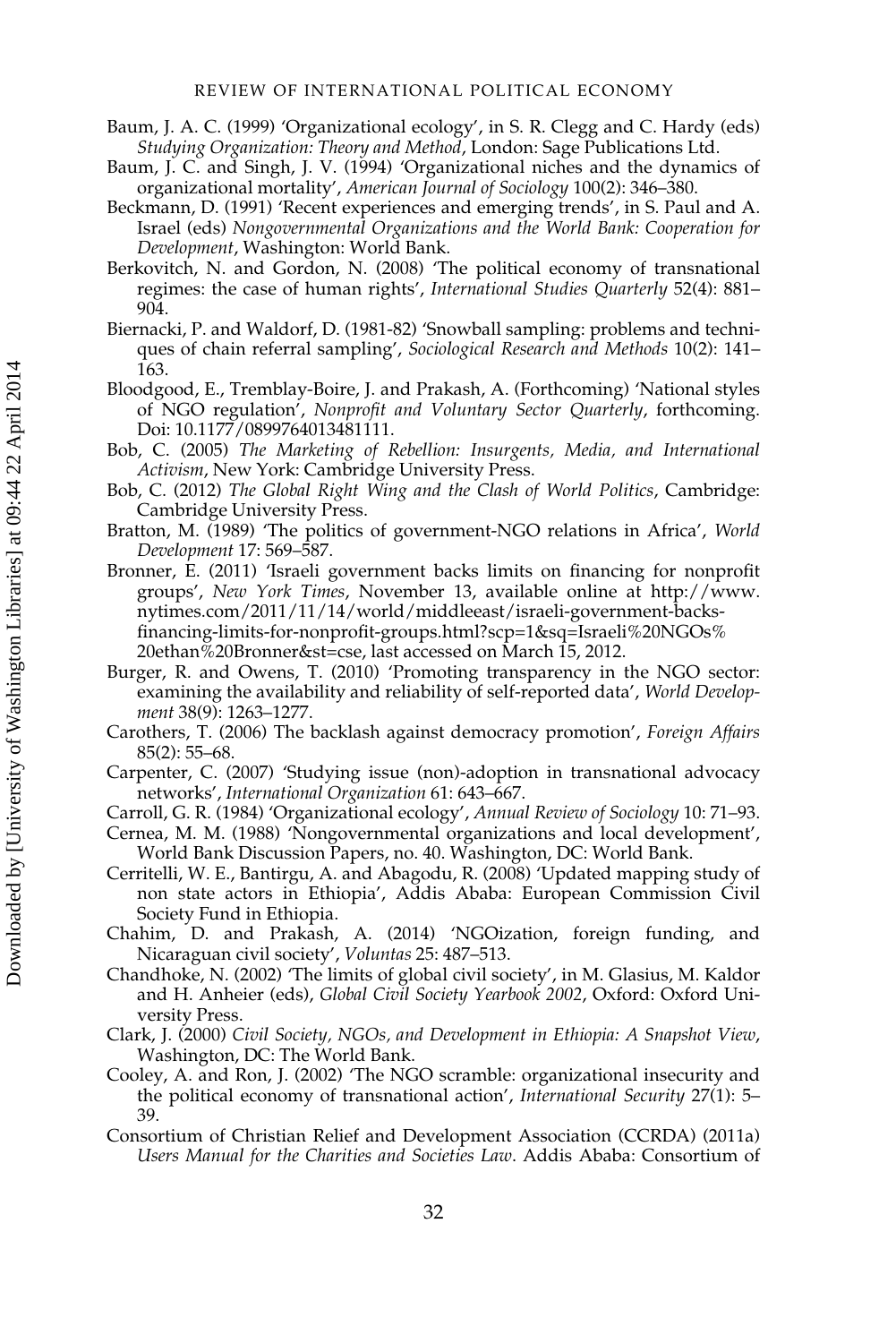Christian Relief and Development Association Taskforce on Enabling Environment for Civil Society in Ethiopia.

- <span id="page-34-13"></span>Consortium of Christian Relief and Development Association (CCRDA) (2011b) The Impact of the Charities and Societies Law on Prospects for GO-NGO Partnership in Ethiopia. Addis Ababa: Consortium of Christian Relief and Development Association.
- <span id="page-34-10"></span>Cornwall, A. and Nyamu-Musembi. C. (2004) 'Putting the "rights-based approach" to development into perspective', Third World Quarterly 25(8): 1415–1437.
- <span id="page-34-17"></span>Dagne, K. and Hailegebriel, D. (2011) Assessment of the Impact of the Charities and Societies Regulatory Framework on Civil Society Organizations in Ethiopia. Addis Ababa: Consortium of Christian Relief and Development Association Taskforce on Enabling Environment for Civil Society in Ethiopia.
- <span id="page-34-14"></span>Dicklitch, S. and Lwanga, D. (2003) 'The politics of being non-political: human rights organizations and the creation of a positive human rights culture in Uganda', Human Rights Quarterly 25(2): 482–509.
- <span id="page-34-1"></span>Eckstein, H. (1975) 'Case study and theory in political science', in F.I. Greenstein and N.W. Polsby (eds)Handbook of Political Science, Reading, MA: Addison-Wesley.
- Edwards, M. (2009) Civil Society, Cambridge: Polity.
- <span id="page-34-2"></span>Edwards, M. and Hulme, D. (1996) 'Too close for comfort? The impact of official aid on nongovernmental organizations', World Development 24(6): 961–973.
- <span id="page-34-3"></span>Englund, H. (2006) Prisoners of Freedom: Human Rights and the African Poor, Berkeley, CA: University of California Press.
- <span id="page-34-5"></span>Fafchamps, M. and Owens, T. (2009) 'The determinants of funding to Ugandan nongovernmental organizations', The World Bank Economic Review 23(2): 295– 321.
- <span id="page-34-16"></span>Farquharson, K. (2005) 'A different kind of snowball: identifying key policymakers', International Journal of Social Research Methodology 8(4): 345–353.
- <span id="page-34-7"></span>Freeman, J. and Hannan, M. T. (1983) 'Niche width and the dynamics of organizational populations', American Journal of Sociology 88(6): 1116–1145.
- <span id="page-34-9"></span>Galaskiewicz, J. and Bielefeld, W. (1998) Nonprofit Organizations in an Age of Uncertainty: A Study of Organizational Change, New York: Aldine de Gruyter.
- <span id="page-34-18"></span>Gauri, V. and Galef, J. (2005) 'NGOs in Bangladesh: activities, resources, and governance', World Development 33(12): 2045–2065.
- <span id="page-34-12"></span>Gerring, J. and McDermott, R. (2007) 'An experimental template for case study research', American Journal of Political Science 51(3): 688–701.
- Government of the Federal Democratic Republic of Ethiopia (2009) Proclamation to Provide for the Registration and Regulation of Charities and Societies. Proclamation 621/2009.
- <span id="page-34-8"></span>Gray, V. and Lowery, D. (1996) 'A niche theory of interest representation', The Journal of Politics 58(1): 91–111.
- <span id="page-34-11"></span>Hafner-Burton, E. M. (2008) 'Sticks and stones: naming and shaming the human rights enforcement problem', International Organization 62: 689–716.
- <span id="page-34-15"></span>Hafner-Burton, E. M. and Ron, J. (2012) 'The Latin bias: regions, the Anglo-American media, and human rights', International Studies Quarterly 57(3), pp. 474–491.
- <span id="page-34-6"></span>Hailegebriel, D. (2010) 'Ethiopia', The International Journal of Not-For-Profit Law 12: 18–27.
- <span id="page-34-4"></span>Hammami, R. (1995) 'NGOs: the professionalization of politics', Race and Class 37 (2): 51–64.
- <span id="page-34-0"></span>Hannan, M. T. and Freeman, J. (1977) 'The population ecology of organizations', American Journal of Sociology 82(5): 929–964.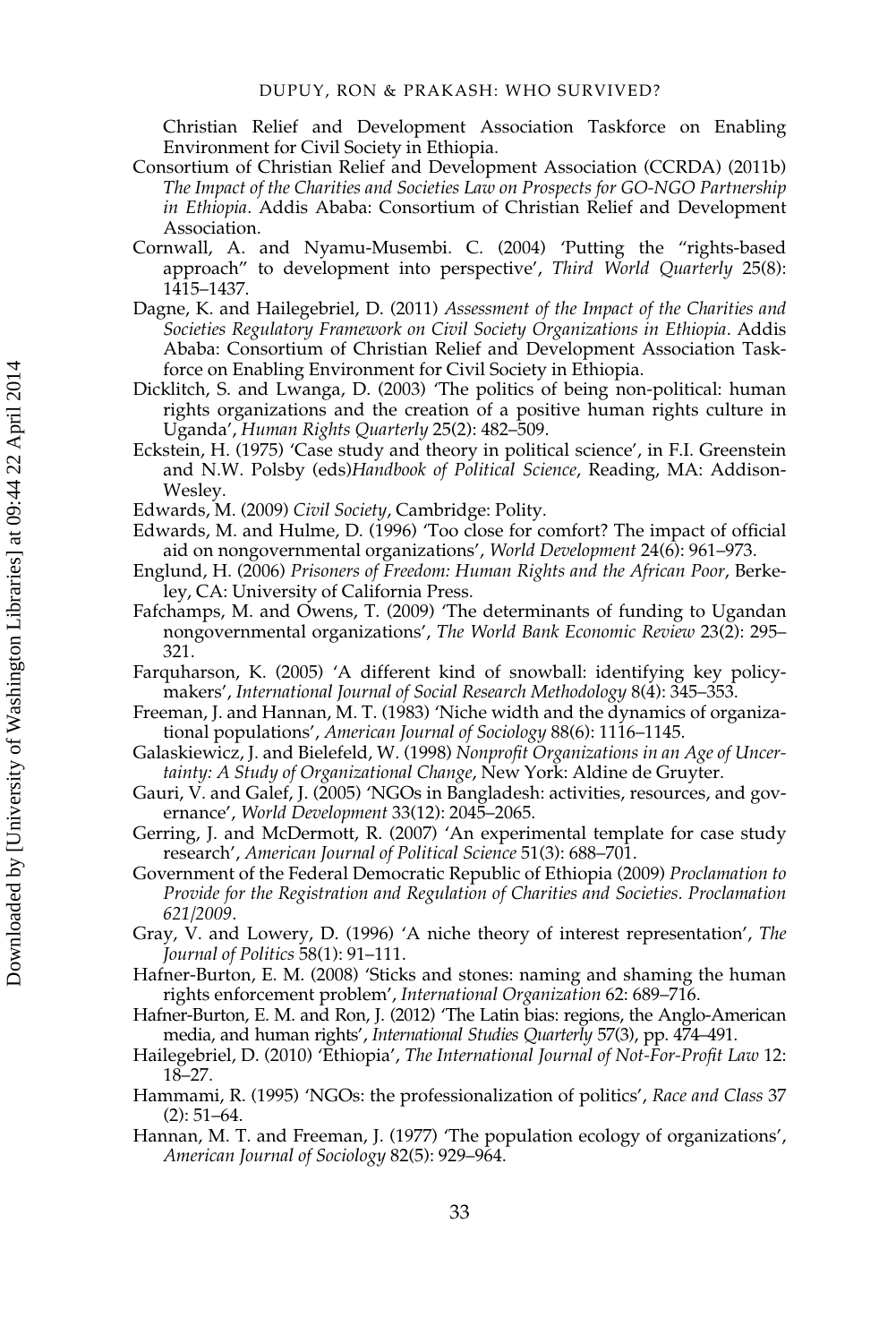- <span id="page-35-2"></span>Hearn, J. (2007) 'African NGOs: the new compradors?' Development and Change 38 (6): 1095–1110.
- <span id="page-35-10"></span>Henderson, S. L. (2011) 'Civil society in Russia: state-society relations in the post-Yeltsin era', Problems of Post-Communism 58(3): 11–27.
- <span id="page-35-15"></span>Hillman, A. J., Withers, M. C. and Collins, B. J. (2009) Resource dependence theory: a review', Journal of Management 35(6): 1404–1427.
- <span id="page-35-0"></span>Howell, J., Ishkanian, A., Obadare, E., Seckinelgin, H., and Glasius, M. (2008) 'The backlash against civil society in the wake of the long war on terror', Development in Practice 18(1): 82–93.
- <span id="page-35-17"></span>Human Rights Watch (2010) 'One Hundred Ways of Putting Pressure': Violations of Freedom of Expression and Association in Ethiopia', New York: Human Rights Watch.
- <span id="page-35-11"></span>Jalali, R. (2008) 'International funding of NGOs in India: bringing the state back in', Voluntas 19: 161–188.
- <span id="page-35-13"></span>Jenkins, C. J. (1983) 'Resource mobilization theory and the study of social movements', Annual Review of Sociology 9: 527–553.
- <span id="page-35-3"></span>Johnson, E. and Prakash, A. (2006) 'NGO research project: a collective action perspective', Policy Sciences 40: 221–240.
- <span id="page-35-5"></span>Keck, M. and Sikkink, K. (1998) Activists Beyond Borders: Advocacy Networks in International Politics, Ithaca: Cornell University Press.
- <span id="page-35-12"></span>Kershner, I. (2010) 'Israeli rights groups view themselves as under siege.' New York Times. April 5. Available online at [http://www.nytimes.com/2010/04/](http://www.nytimes.com/2010/04/06/world/middleeast/06israel.html?scp=17&sq=israeli%20NGOs&st=cse,) [06/world/middleeast/06israel.html?scp=17&sq=israeli%20NGOs&st=cse,](http://www.nytimes.com/2010/04/06/world/middleeast/06israel.html?scp=17&sq=israeli%20NGOs&st=cse,) [last accessed on March 15, 2012.](http://www.nytimes.com/2010/04/06/world/middleeast/06israel.html?scp=17&sq=israeli%20NGOs&st=cse,)
- <span id="page-35-6"></span>Khagram, S., Riker, J. V. and Sikkink, K. (eds) (2002) Restructuring World Politics: Transnational Social Movements, Networks, and Norms, Minneapolis: University of Minnesota Press.
- <span id="page-35-1"></span>Kindornay, S., Ron, J. and Carpenter, C. (2012) 'Rights-based approaches to development: implications for NGOs', Human Rights Quarterly 34(2): 472–506.
- <span id="page-35-16"></span>Krain, M. (2012) '*J'accuse!* Does naming and shaming perpetrators reduce the severity of genocides or politicides?' International Studies Quarterly 56(3): 574– 589.
- <span id="page-35-9"></span>Krasner, S. (1995) 'Power politics, institutions, and transnational relations', in T. Risse-Kappen (ed) Bringing Transnational Relations Back In: Non-State Actors, Domestic Structures, and International Institutions, Cambridge: Cambridge University Press.
- <span id="page-35-18"></span>Levitisky, S. and Way, L. A. (2010) Competitive Authoritarianism: Hybrid Regimes After the Cold War, Cambridge: Cambridge University Press.
- <span id="page-35-4"></span>Lewis, D. and Wallace, T. (2000) New Roles and Relevance: Developmental NGOs and the Challenge of Change, Hartford, CT: Kumarian Press.
- <span id="page-35-19"></span>Lyons, T. (2007) 'Conflict-generated diasporas and transnational politics in Ethiopia', Conflict, Security & Development 7(4): 529–549.
- <span id="page-35-8"></span>Manji, F. and O'Coill, C. (2002) 'The missionary position: NGOs and development in Africa', International Affairs 78(3): 567–583.
- Mayhew, S. H. (2005) 'Hegemony, politics, and ideology: the role of legislation in NGO-government relations in Asia', The Journal of Development Studies 41(5): 727–758.
- <span id="page-35-7"></span>Meyer, J. W., Boli, J., Thomas, G. M. and Ramirez, F. O. (1977) World society and the nation-state', American Journal of Sociology 103(1): 144–181.
- <span id="page-35-14"></span>McCarthy, J. D., and Wolfson, M. (1996) 'Resource mobilization by local social movement organizations: agency, strategy, and organization in the movement against drinking and driving', American Sociological Review 61(6): 1070–1088.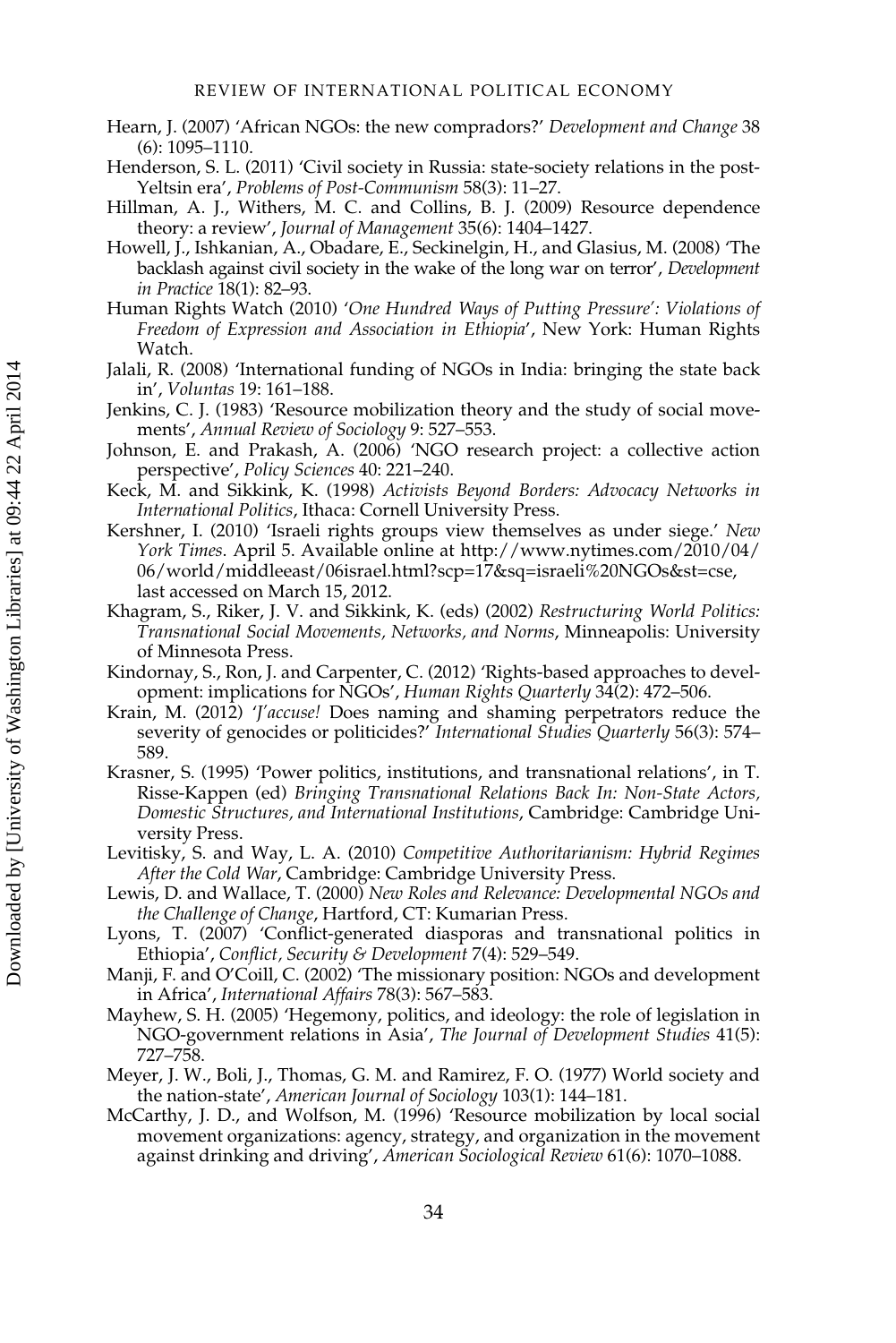- <span id="page-36-8"></span>McCarthy, J. D. and Zald, M. N. (1977) 'Resource mobilization and social movements: a partial theory', The American Journal of Sociology 82(6): 1212–1241.
- <span id="page-36-4"></span>Migiro, K. (2013) 'Kenyan MPs throw out bill capping foreign funding of NGOs', accessed on 6 January 2014 at<http://allafrica.com/stories/201312051472.html>.
- <span id="page-36-12"></span>Murdie, A. and Davis, D. R. (2012) 'Shaming and blaming: using events data to assess the impact of human rights INGOs', International Studies Quarterly 56(1): 1–16.
- <span id="page-36-15"></span>Mutua, M. (1994) 'Domestic human rights organization in Africa: problems and perspectives', Journal of Opinion 22: 30–33.
- <span id="page-36-16"></span>Mutua, M. (1997) 'African human rights organizations: questions of context and legitimacy', Africa Legal Aid July-September: 9–13.
- <span id="page-36-0"></span>Nelson, P. and Dorsey, E. (2003) 'At the nexus of human rights and development: new methods and strategies of global NGOs', World Development 31(12): 2013– 2026.
- <span id="page-36-10"></span>Okafor, O. C. (2006) Legitimizing Human Rights NGOs: Lessons from Nigeria, Trenton, NJ: Africa World Press.
- <span id="page-36-17"></span>Odinkalu, C. A. (1999) 'Why more Africans don't use human rights language', Human Rights Dialogue 2(1). Accessed on 10 October 2012 at [www.](http://www.carnegiecouncil.org/resources/publications/dialogue/2_01/articles/602.html) [carnegiecouncil.org/resources/publications/dialogue/2\\_01/articles/602.html.](http://www.carnegiecouncil.org/resources/publications/dialogue/2_01/articles/602.html)
- <span id="page-36-14"></span>Organization for Economic Co-operation and Development (2012) 'development aid at a glance: statistics by region: Africa'. Accessed on 5 September 2012 at [http://www.oecd.org/dac/aidstatistics/aidstatisticsstatisticsbyregion2012](http://www.oecd.org/dac/aidstatistics/aidstatisticsstatisticsbyregion2012aidataglance.htm) [aidataglance.htm.](http://www.oecd.org/dac/aidstatistics/aidstatisticsstatisticsbyregion2012aidataglance.htm)
- <span id="page-36-18"></span>Patton, M. Q. (2001) Qualitative Research and Evaluation Methods, 3rd ed., Sage: Thousand Oaks.
- <span id="page-36-3"></span>Petras, J. (1999) 'NGOs: in the service of imperialism', Journal of Contemporary Asia 29(4): 429–440.
- Pew Forum on Religion & Public Life (2010) Tolerance and Tension: Islam and Christianity in Sub-Saharan Africa, Washington, DC: Pew Research Center.
- <span id="page-36-11"></span>Pfeffer, J. and Salancik, G. A. (2003) The External Control of Organizations: A Resource Dependence Perspective, Stanford: Stanford University Press.
- <span id="page-36-9"></span>Powell, W. W. and DiMaggio, P. J. (1991) The New Institutionalism in Organizational Analysis, Chicago: Chicago University Press.
- <span id="page-36-1"></span>Prakash, A. and Gugerty, M. K. (2010) 'Trust but verify? Voluntary regulation programs in the nonprofit sector', Regulation & Governance 4: 22–47.
- <span id="page-36-6"></span>Rahmato, D. (2002) 'Civil society organizations in Ethiopia', in B. Zewde and S. Pausewang (eds) Ethiopia: The Challenge of Democracy From Below, Uppsala, Sweden and Addis Ababa, Ethiopia: The Nordic Africa Institute and the Forum for Social Studies.
- <span id="page-36-7"></span>Rahmato, D. (2010) 'Civil society and the state: the challenge of democratization in Ethiopia', in B. Moyo (ed) (Dis)Enabling the Public Sphere: Civil Society Regulation in Africa, Midrand, South Africa: Southern Africa Trust and TrustAfrica.
- <span id="page-36-5"></span>Rahmato, D., Bantirgu, A. and Endeshaw, Y. (2010) CSOs/NGOs in Ethiopia: Partners in Development and Good Governance. A Study Commissioned by the CSO Task Force on Creating an Enabling Environmental for Civil Society in Ethiopia. Addis Ababa: CSO Task Force.
- <span id="page-36-13"></span>Ramos, H., Ron, J., and Thoms, O. N. T. (2007) 'Shaping the northern media's human rights coverage, 1986-2000', Journal of Peace Research 44(4): 385–406.
- <span id="page-36-2"></span>Reimann, K. D. (2006) 'A view from the top: international politics, norms and the worldwide growth of NGOs', International Studies Quarterly 50: 45–67.
- Risse-Kappen, T. (ed) (2005) Bringing Transnational Relations Back In: Non-State Actors, Domestic Structures, and International Institutions, Cambridge: Cambridge University Press.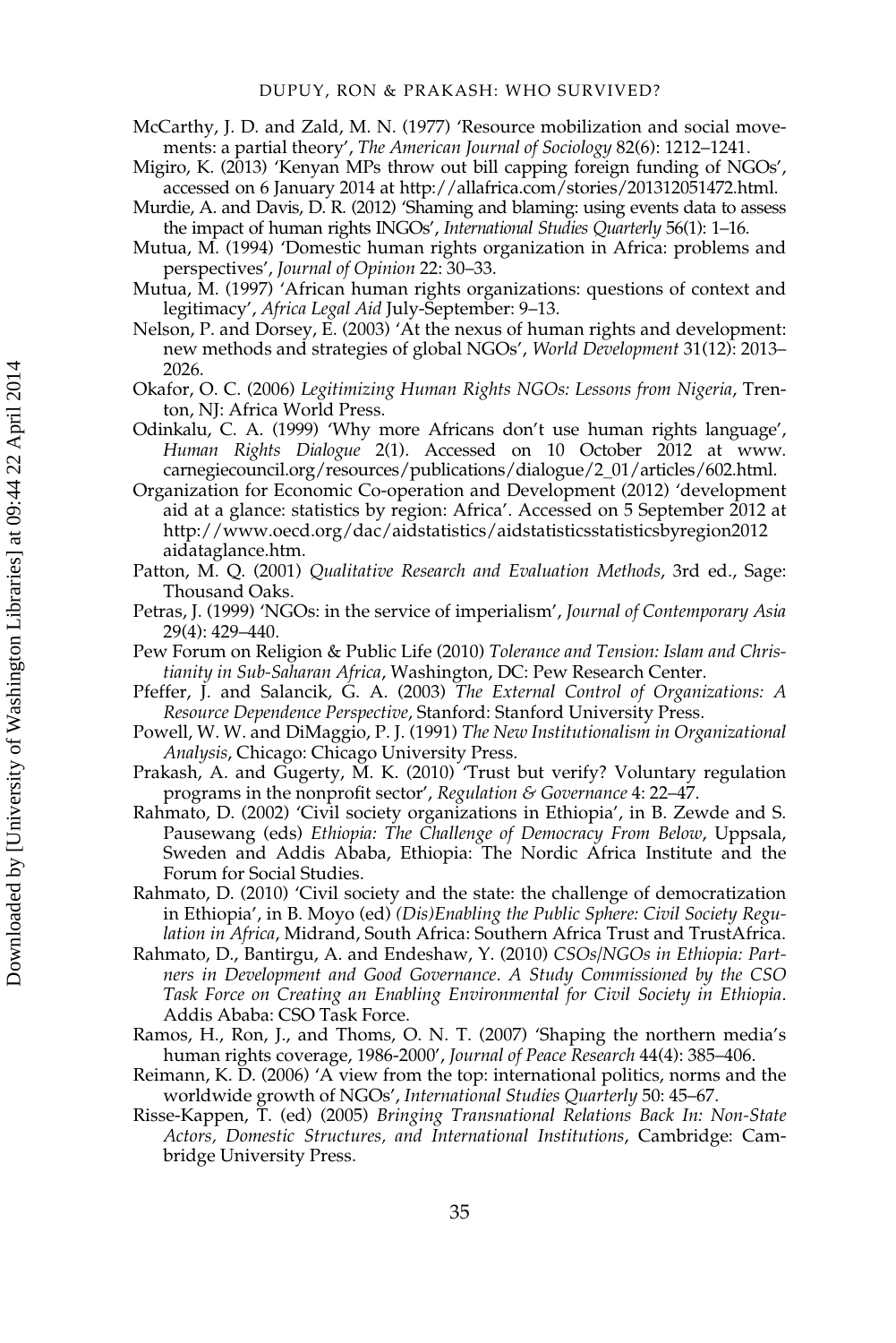- <span id="page-37-3"></span>Ron, James, Ramos, H., and Rodgers, K. (2005). "Transnational Information Politics: NGO Human Rights Reporting, 1986–2000". International Studies Quarterly, 49: 557–587.
- <span id="page-37-14"></span>Ron, J. and Crow, D. (forthcoming) 'Who trusts local human rights organizations? Evidence from three world regions', Human Rights Quarterly.
- <span id="page-37-2"></span>Sell, S. and Prakash, A. (2004) 'Using ideas strategically: examining the contest between business and NGO networks in intellectual property rights', International Studies Quarterly 48: 143–175.
- <span id="page-37-10"></span>Singh, J. V., House, R. J. and Tucker, D. J. (1986) 'Organizational change and organizational mortality', Administrative Science Quarterly 31: 587–611.
- <span id="page-37-8"></span>Skocpol, T. (2007) 'Government activism and the reorganization of American civic democracy', in P. Pierson and T. Skocpol (eds) The Transformation of American Politics: Activist Government and the Rise of Conservatism, Princeton: Princeton University Press.
- <span id="page-37-5"></span>Stiles, K. (2002) 'International support for NGOs in Bangladesh: some unintended consequences', World Development 30(5): 835–846.
- <span id="page-37-6"></span>Townsend, J. G., Porter, G. and Mawdsley, E. (2002) 'The role of the transnational community of non-government organizations: governance or poverty reduction?' Journal of International Development 14(6): 829–839.
- <span id="page-37-13"></span>United States Agency for International Development (USAID) (2010) '2009 NGO sustainability index for Sub-Saharan Africa'. Accessed on 25 February 2011 at [http://www.usaid.gov/our\\_work/democracy\\_and\\_governance/](http://www.usaid.gov/our_work/democracy_and_governance/technical_areas/civil_society/angosi/) [technical\\_areas/civil\\_society/angosi/](http://www.usaid.gov/our_work/democracy_and_governance/technical_areas/civil_society/angosi/).
- <span id="page-37-4"></span>Uvin, P. (1998) Aiding Violence: The Development Enterprise in Rwanda, West Hartford, Conn: Kumarian Press.
- <span id="page-37-9"></span>Uvin, P. (2004) Human Rights and Development, West Hartford, Conn: Kumarian Press.
- <span id="page-37-1"></span>Vakil, A. C. (1997) 'Confronting the classification problem: toward a taxonomy of NGOs', World Development 25(12): 2057–2070.
- <span id="page-37-7"></span>Vaughn, S. and Tronvoll, K. (2003) The Culture of Power in Contemporary Ethiopian Political Life, Stockholm: SIDA Studies, No. 10.
- <span id="page-37-0"></span>Wapner, P. (1995) 'Politics beyond the state: environmental activism and world civic politics', World Politics 47: 311–340.
- <span id="page-37-12"></span>Yeshanew, S. A. (2012) 'CSO law in Ethiopia: considering its constraints and consequences', Journal of Civil Society 8(4): 369-384.
- Yin, D. (2009). 'China's attitude toward foreign NGOs', Washington University Global Studies Law Review 8: 521–543.
- <span id="page-37-11"></span>Zakaria, F. (1997) 'The rise of illiberal democracy', Foreign Affairs 76: 22–43.

## APPENDIX 1: LIST OF KEY INFORMANTS

Our informants came from three different and prominent INGOs with Ethiopian offices, as well as six different local NGOs registered as either Ethiopian or Ethiopian resident organizations. The local NGOs varied in size, and both the international and local NGOs worked in different sectors, including education, health, human rights, conflict resolution, legal aid, and child protection, as well as in general development and service delivery. INGO informants were either executive directors or senior staff with detailed knowledge of the Proclamation's impacts on their own organizations and Ethiopian civil society.

We also interviewed three high-ranking individuals from two different, locally prominent NGO consortiums, whose representatives were then in a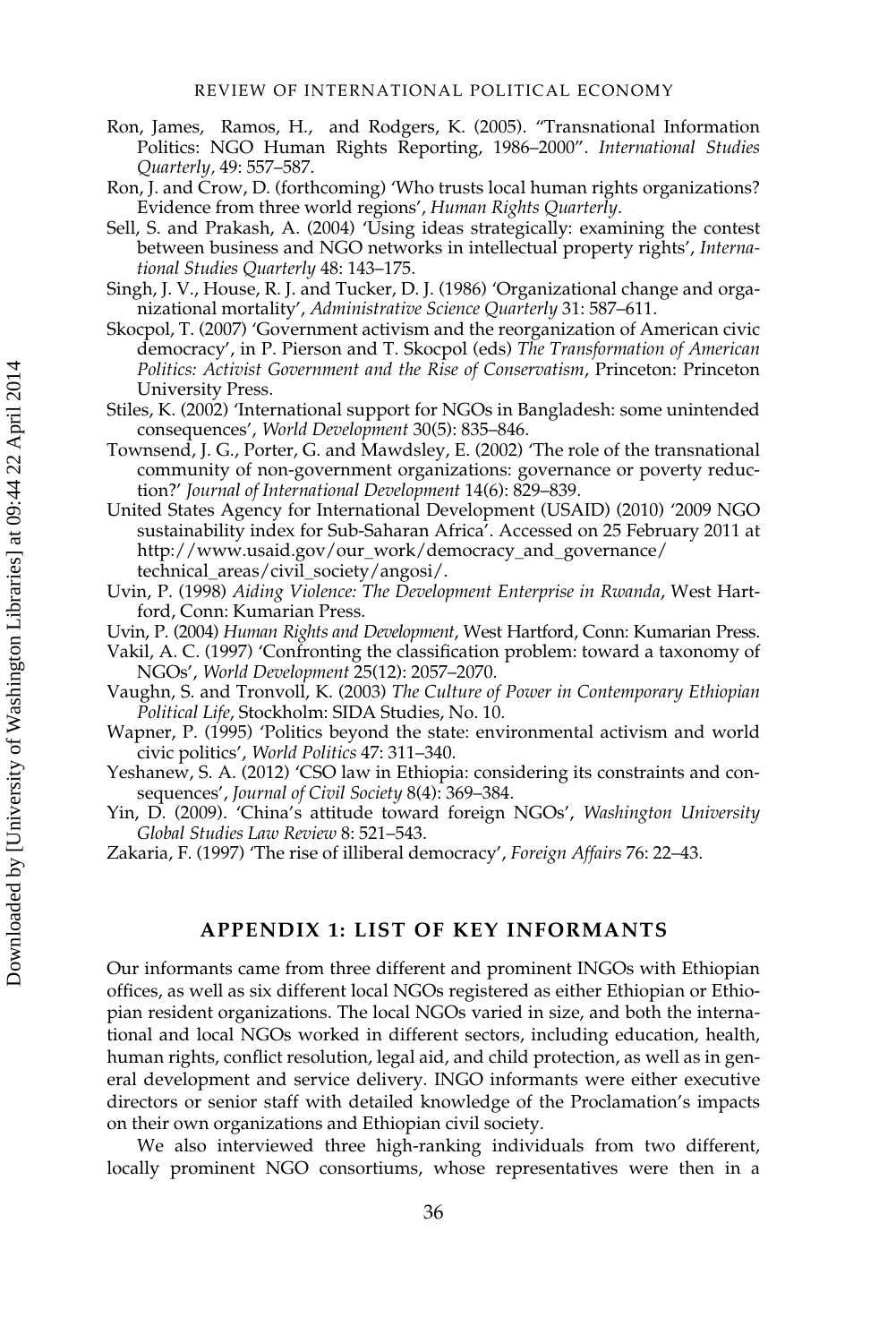position to comment on the Proclamation's effects. To this, we added two local academics, one foreign academic, and one independent civil society expert engaged in analyzing the Proclamation's effects, as well as three international advocacy NGOs operating outside the country, but whose staff were knowledgeable about the Proclamation. We interviewed 11 representatives from seven major international donors and offices associated with, or supported by, these donors. All worked with Ethiopian civil society issues and organizations, and had detailed knowledge of the Proclamation's effects. We also spoke with three international advocacy organizations located outside of Ethiopia that had been involved in transnational campaigns to reject the law. Finally, we interviewed two individuals from the government's Charities and Societies Agency, the entity responsible for implementing the new laws.

| Interview<br>number | Type of organization                  | Organizational<br>position                                  | Location and<br>duration of<br>interview |
|---------------------|---------------------------------------|-------------------------------------------------------------|------------------------------------------|
| A <sub>1</sub>      | Domestic human<br>rights organization | Employee (former)                                           | Addis Ababa,<br>1.5 hours                |
| A <sub>2</sub>      | Academic                              | Senior researcher                                           | Addis Ababa,<br>1 hour                   |
| A <sub>3</sub>      | Foreign donor<br>agency               | Program manager<br>and deputy<br>program manager            | Addis Ababa,<br>1 hour                   |
| A4                  | Foreign donor<br>agency               | Project coordinator                                         | Addis Ababa,<br>1 hour                   |
| A5                  | Foreign donor<br>agency               | High-level<br>representative                                | Addis Ababa,<br>1 hour                   |
| A6                  | International<br>NGO                  | Country<br>representative                                   | Addis Ababa,<br>1 hour                   |
| A7                  | Domestic human<br>rights organization | High-level<br>representative                                | Addis Ababa,<br>1 hour                   |
| A8                  | Independent research<br>organization  | Civil society expert /<br>general manager                   | Addis Ababa,<br>1 hour                   |
| A9                  | <b>International NGO</b>              | Program manager                                             | Addis Ababa,<br>30 minutes               |
| A10                 | Domestic rights-based<br>organization | Program manager                                             | Addis Ababa,<br>30 minutes               |
| A11                 | Domestic rights-based<br>organization | Program manager                                             | Addis Ababa,<br>30 minutes               |
| A12                 | International NGO                     | Country<br>representative                                   | Addis Ababa,<br>45 minutes               |
| A <sub>13</sub>     | Foreign donor agency                  | Two high-level<br>representatives<br>and program<br>manager | Addis Ababa,<br>1 hour                   |
| A14                 | Foreign donor agency                  | Program manager                                             | Addis Ababa,<br>1.5 hours                |

(continued)